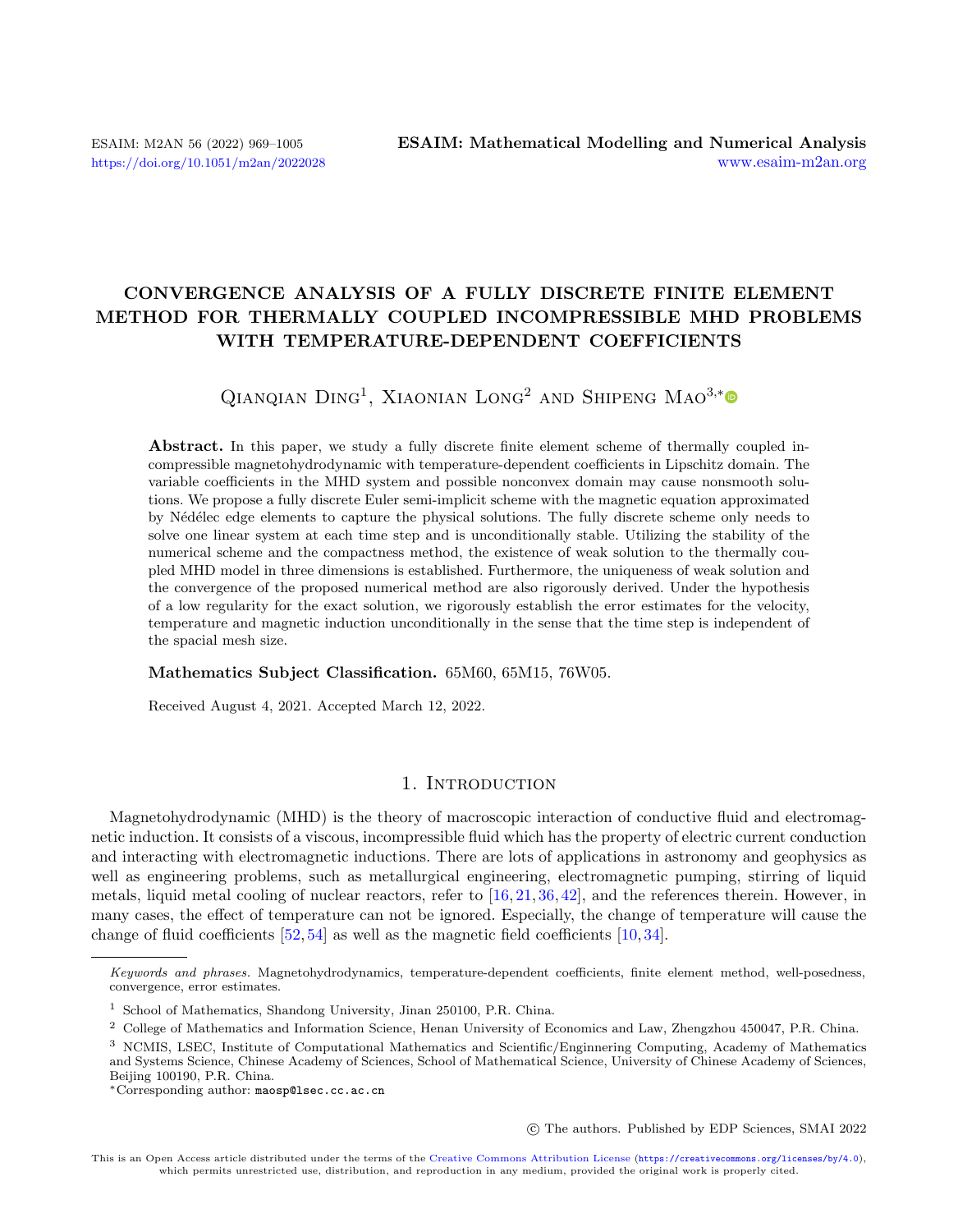#### $970$  Q. DING  $ETAL$ .

In this work, we consider the following transient incompressible Navier–Stokes equations and Maxwell's equations coupled to the heat equation with temperature-dependent coefficients in  $\mathbb{R}^3$  [\[3,](#page-34-2) [10,](#page-34-1) [16,](#page-34-0) [42\]](#page-35-2) as follows,

$$
\mathbf{u}_t - \mathrm{div}\left[\nu(\theta)\nabla\mathbf{u}\right] + (\mathbf{u}\cdot\nabla)\mathbf{u} + \nabla p + \mu \mathbf{B} \times \mathbf{curl}\,\mathbf{B} - \beta(\theta)\theta = \mathbf{f} \qquad \text{in } Q_T,\tag{1.1}
$$

$$
B_t + \operatorname{curl} \left[ \sigma(\theta) \operatorname{curl} B \right] - \operatorname{curl} \left( u \times B \right) = g \qquad \qquad \text{in } Q_T, \tag{1.2}
$$

$$
\begin{cases}\nB_t + \operatorname{curl} \left[ \sigma(\theta) \operatorname{curl} \mathbf{B} \right] - \operatorname{curl} (\mathbf{u} \times \mathbf{B}) = \mathbf{g} & \text{in } Q_T, \\
\theta_t - \operatorname{div} \left[ \kappa(\theta) \nabla \theta \right] + \mathbf{u} \cdot \nabla \theta = \psi & \text{in } Q_T,\n\end{cases}
$$
\n(1.2)

$$
\begin{cases}\n\text{div } \mathbf{u} = 0 & \text{in } Q_T, \\
\text{div } \mathbf{B} = 0 & \text{in } Q_T,\n\end{cases}
$$
\n(1.4)

$$
\operatorname{div} \mathbf{B} = 0 \qquad \qquad \text{in } \mathbf{Q}_T,\tag{1.5}
$$

where  $Q_T = \Omega \times (0,T)$ ,  $T > 0$  is a given finite final time,  $\Omega$  is a bounded, simply-connected and Lipschitz polyhedral domain.  $\boldsymbol{u}$  denotes the velocity field,  $p$  the pressure,  $\boldsymbol{B}$  the magnetic induction,  $\theta$  the temperature,  $\nu$  the kinematic viscosity,  $\sigma$  the electric conductivity,  $\mu$  the magnetic permeability,  $\kappa$  the thermal conductivity,  $\psi$  a given heat source,  $\beta$  the thermal expansion coefficient, f a forcing term for the magnetic induction, q the known applied current with div  $q = 0$ . The system is considered in conjunction with the following initial values and boundary conditions,

$$
\mathbf{u}(x,0) = \mathbf{u}^0, \quad \mathbf{B}(x,0) = \mathbf{B}^0, \quad \theta(x,0) = \theta^0 \qquad \forall x \in \Omega,\tag{1.6}
$$

<span id="page-1-1"></span><span id="page-1-0"></span>
$$
\mathbf{u} = \mathbf{u}_D, \quad \theta = \theta_D, \quad \mathbf{B} \times \mathbf{n} = 0 \quad \text{on } S_T, \tag{1.7}
$$

where  $S_T = \partial \Omega \times (0,T)$ , n is the outer unit normal of  $\partial \Omega$  and the initial magnetic induction  $B^0$  satisfies  $\text{div} \, \boldsymbol{B}^0 = 0$ . Our results in this paper are also valid for another frequently used set of boundary conditions of the magnetic induction  $\bf{B}$  for [\(1.1\)](#page-0-0)–[\(1.5\)](#page-0-0) given by

$$
\boldsymbol{B} \cdot \boldsymbol{n} = 0, \quad \boldsymbol{n} \times \mathbf{curl} \, \boldsymbol{B} = 0 \qquad \text{on } S_T.
$$

The velocity  $u$ , pressure p, temperature  $\theta$  and magnetic induction **B** 

$$
(\boldsymbol{u},p,\theta,\boldsymbol{B}):Q_T\to\mathbb{R}^3\times\mathbb{R}\times\mathbb{R}\times\mathbb{R}^3
$$

are unknown functions. The following functions

$$
(\boldsymbol{f},\psi,\boldsymbol{g}):\mathit{Q}_T\rightarrow\mathbb{R}^3\times\mathbb{R}\times\mathbb{R}^3
$$

are given functions. Those functions  $\nu$ ,  $\beta$ ,  $\sigma$  and  $\kappa$ 

$$
(\nu,\beta,\sigma,\kappa):Q_T\times\mathbb{R}\to\mathbb{R}^+\times\mathbb{R}^3\times\mathbb{R}^+\times\mathbb{R}^+
$$

are continuously differentiable functions in  $(x, t, \theta)$ .

In the last several decades, various finite element methods for MHD problems regardless of heat effects have been extensively developed in the literature. Let us review the references and try to summarize them, which is unlikely to be complete and accurate, of course. We can mainly classify them into two formulations based on the chosen discrete finite element spaces. The first formulation was proposed by Gunzburger et al. [\[26\]](#page-35-5) and they made use of standard Lagrange  $H<sup>1</sup>$  finite element spaces to approximate both the hydrodynamic unknowns and the magnetic induction. It is therefore easy to implement and has been extensively employed in computational MHD, see e.g.  $[20, 25, 35, 55]$  $[20, 25, 35, 55]$  $[20, 25, 35, 55]$  $[20, 25, 35, 55]$  $[20, 25, 35, 55]$  $[20, 25, 35, 55]$  $[20, 25, 35, 55]$  for stationary models and  $[4, 17, 27, 58]$  $[4, 17, 27, 58]$  $[4, 17, 27, 58]$  $[4, 17, 27, 58]$  $[4, 17, 27, 58]$  $[4, 17, 27, 58]$  $[4, 17, 27, 58]$  for time-dependent models. However, it is known that the nodal finite element method discretizations of the magnetic operator cannot be correctly approximated when the magnetic induction components may have regularity below  $H^1(\Omega)$ , cf. [\[14,](#page-34-6)[30\]](#page-35-9), which may be frequently encountered in non-convex polyhedral or with a non  $C^{1,1}$  boundary. A possible way to overcome these difficulties was proposed in [\[48\]](#page-35-10) by virtue of N´ed´elec finite elements for the magnetic induction **B**, which leads to another natural formulation and is valid for non-smooth magnetic solution. This variational formulation seems to be attractive and has been employed in [\[19,](#page-34-7)[24,](#page-35-11)[45,](#page-35-12) [50\]](#page-35-13) and the references therein. We also

 $\sqrt{ }$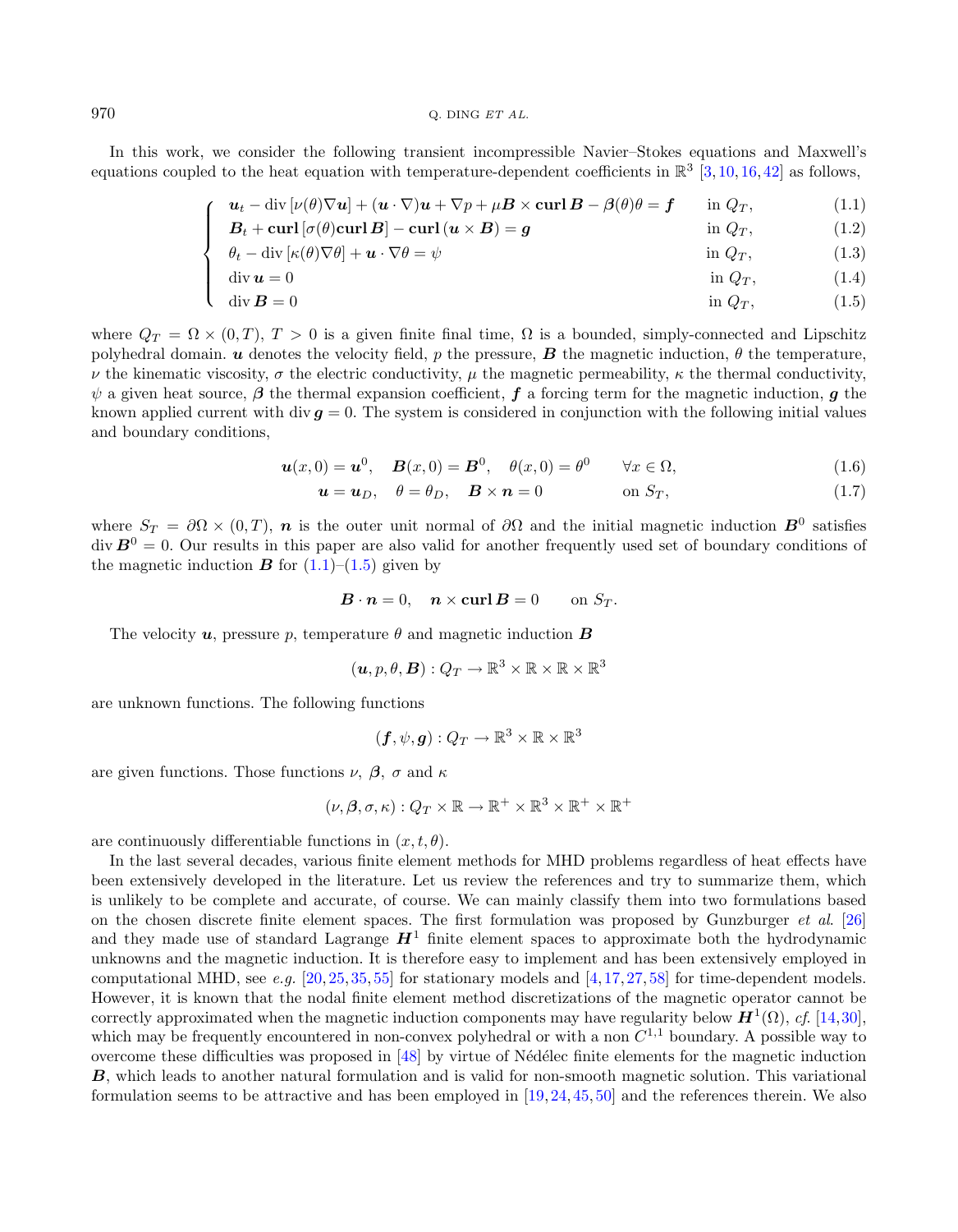mention the recent papers [\[31,](#page-35-14) [32\]](#page-35-15), where different formulations were proposed to maintain the divergence free magnetic solutions in the numerical schemes.

When buoyancy effects cannot be neglected in the momentum equation due to temperature differences in the conductive flow, the incompressible MHD is usually coupled to the heat equation by the well-known Boussinesq approximation. For instance, as a pioneer work, Lagrange continuous finite element methods for the stationary heat coupled MHD equations with constant coefficients had been studied in [\[39,](#page-35-16) [40\]](#page-35-17). On the other hand, in many practical applications of MHD problems, the change of temperature will affect the coefficients in the fluid field as well as the electromagnetic filed. It is of great significance to study reliable finite element methods for the coupled MHD system with the coefficients depend on the temperature. The coupled fluid systems or electromagnetic models with temperature-dependent coefficients are faced with nonlinear PDEs with great mathematical challenges, which has attracted attention by both physicists and mathematicians, see e.g.  $[10,33,43,54]$  $[10,33,43,54]$  $[10,33,43,54]$  $[10,33,43,54]$  and the references therein. As far as we know, the first work to study error estimates of finite element methods for the thermally coupled MHD equations with temperature-dependent coefficients is given in [\[47\]](#page-35-20), where a fully discrete Crank–Nicolson scheme is proposed and investigated. More recently, the fully discrete Euler semi-implicit scheme has been studied in [\[46\]](#page-35-21). The proposed schemes in the above two papers are based on the magnetic induction approximated by Lagrange  $H<sup>1</sup>$  finite element method and all the error estimates are conducted under sufficiently smooth assumption on the exact solutions. However, in view of the highly nonlinearity brought by the temperature-dependent coefficients and the Lorentz terms in the magnetic equation, as well as a possible non-convex domain or a non  $C^{1,1}$  boundary, we can not expect to a smooth solution for the magnetic induction belong to  $H^1(\Omega)$  in such situations (see [\[12,](#page-34-8)[13\]](#page-34-9)). Thus  $H(\text{curl})$ -conforming N'ed'elec edge element is a natural choice to approximate the magnetic equation in order to capture the physical solutions. Furthermore, Nédélec finite elements seems to be a better choice since it can treat the boundary conditions of magnetic induction easier than Lagrange finite element discretization.

In this work, we will give a rigorous convergence analysis and error estimates of a fully discrete finite element method for the MHD system described by  $(1.1)$ – $(1.7)$  based on the magnetic induction approximated by  $H$ (curl)-conforming Nédélec edge element. The time discretization is based on a backward Euler semi-implicit scheme and the stable Taylor-Hood type finite elements are used to approximate the fluid field and Lagrange finite element to approximate the heat equation. In the first half of the paper, we show that the numerical solution converges to a weak solution of the continuous system without any further regularity assumption as both meshwidth and timestep tend to zero. In fact, the first convergence result of finite element discretization for MHD is attributed to [\[45\]](#page-35-12), where some weak and strong convergence of the subsequence of discrete velocity and magnetic field are proved by the standard compact argument. In this paper, we will extend the results to MHD models with temperature-dependent coefficients. Strong convergence of all the discrete fields (velocity, magnetic induction and heat) is proved rigorously. So the result of this paper is also an improvement of [\[31\]](#page-35-14), which has not proved any strong convergence of the discrete fields. Furthermore, we show the uniqueness of weak solution for incompressible MHD models with temperature-dependent coefficients provided it satisfies a smoother condition, which seems to be new in the literature. Then we can prove that the whole sequence of the discrete solution converges (strongly) to the unique weak solution. In the second half of the paper, under a weak regularity hypothesis on the exact solution, a rigorous error estimate of the velocity, temperature and magnetic induction are established unconditionally in the sense that the timestep is independent on the spacial meshwidth. In this paper, we will confront with two major difficulties in the analysis. The first difficulty arises from the nonlinearity in the model caused by variable temperature-dependent coefficients, and the other is the very low regularity of the exact solution caused by the nonlinearity structure or non-convex domain. In order to deal with these difficult problems, some technical tools need to be developed in this paper.

A brief overview of this paper is provided as follows. In the next section, we describe the notations and some preliminary knowledge to be used throughout the paper. In Section [3,](#page-5-0) we propose a fully finite element discrete method with a backward Euler semi-implicit scheme for the system  $(1.1)$ – $(1.7)$ , and some basic lemmas and theorems are recalled. In Section [4,](#page-9-0) the well-posedness and stability of the fully discrete scheme are presented. We show that the fully discrete solution converges to a weak solution of the continuous problem as  $\Delta t$  and  $h$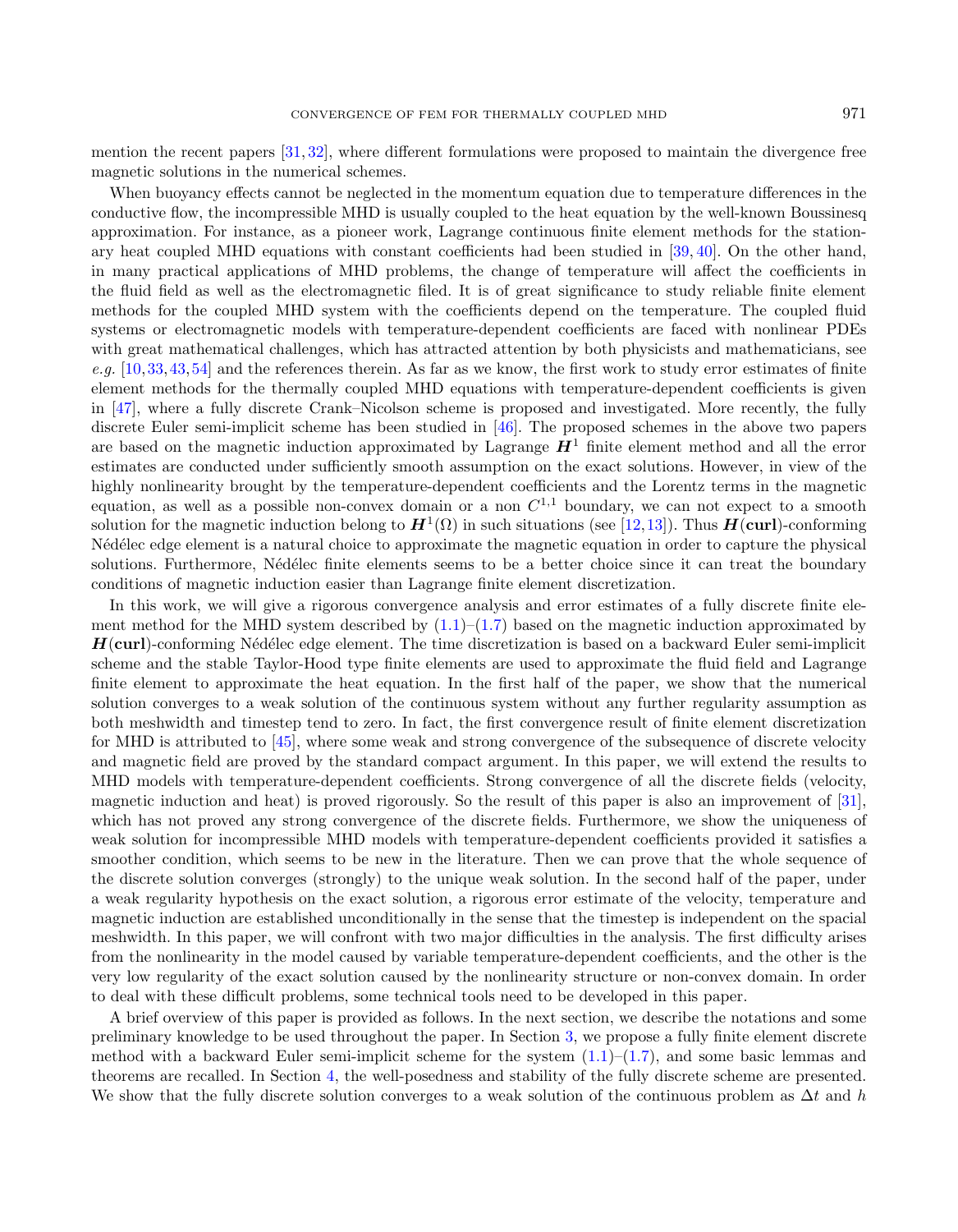tend to zero. The uniqueness of the continuous problem is also established under a slight smoother assumption on the weak solution. In Section [5,](#page-24-0) we prove error estimates for all variables under a weak regularity assumption. In Section [6,](#page-32-0) we present two numerical examples to illustrate our theoretical results. Finally, we close the paper with some concluding remarks in Section [7.](#page-33-0)

## 2. Functional setting for the magneto-heat coupling model

For mathematical setting of problem  $(1.1)$ – $(1.5)$  with the initial values and boundary conditions  $(1.6)$ – $(1.7)$ , we first introduce some notations that will be used throughout the paper. For all  $m \in \mathbb{N}^+$ ,  $1 \le p \le \infty$ , let  $W^{m,p}(\Omega)$  denote the standard Sobolev space and it is written as  $H^m(\Omega)$  when  $p = 2$ . The norm in  $W^{m,p}(\Omega)$  is defined by  $\left\| \cdot \right\|_{m,n}$  such that

$$
||v||_{m,p} = \left(\sum_{|\alpha| \le m} ||D^{\alpha}v||_{0,p}^p\right)^{1/p} \quad \text{with } ||v||_{0,p} = \left(\int_{\Omega} |v|^p \,dx\right)^{1/p} \quad 1 \le p < \infty,
$$
  

$$
||v||_{m,\infty} = \max_{|\alpha| \le m} ||D^{\alpha}v||_{0,\infty} \qquad \text{with } ||v||_{0,\infty} = \operatorname*{ess\,sup}_{x \in \Omega} |v(x)|,
$$

where

$$
D^{\alpha} = \frac{\partial^{|\alpha|}}{\partial x_1^{\alpha_1} \partial x_2^{\alpha_2} \partial x_3^{\alpha_3}},
$$

for the multi-index  $\alpha = (\alpha_1, \alpha_2, \alpha_3)$  and  $|\alpha| = \alpha_1 + \alpha_2 + \alpha_3$ , with  $\alpha_1, \alpha_2, \alpha_3 \geq 0$ . For the function spaces  $L^p(0, T; X), 1 \leq p \leq \infty$ , the norms are denoted as

$$
||v||_{L^{p}(0,T;X)} = \left(\int_{0}^{T} ||v(t)||_{X}^{p} dt\right)^{1/p} \quad \text{for } 1 \le p < +\infty,
$$
  

$$
||v||_{L^{\infty}(0,T;X)} = \operatorname*{ess\,sup}_{0 \le t \le T} ||v(t)||_{X},
$$

where X is a real Banach space with the norm  $\|\cdot\|_X$ . The inner product will be denoted by  $(\cdot, \cdot)$ , that is  $(\phi, \psi) = \int_{\Omega} \phi \psi \, dx$ , the norm in  $L^2(\Omega)$  defined by  $\|\cdot\|_0$ .  $\langle \cdot, \cdot \rangle$  is for the dual product between a Banach space and the dual space. Vector-valued quantities will be denoted in boldface notations, such as  $u = (u_1, u_2, u_3)$  and  $L^2(\Omega) = (L^2(\Omega))^3$ . We use C and c, with or without subscripts, bars, tildes or hats, to denote generic positive constants independent of the discretization parameters, which may take different values at different places.

We introduce the following classical Sobolev spaces:

$$
\mathbf{X} = \mathbf{H}^{1}(\Omega), \quad \mathbf{X}_{0} = \{ \mathbf{v} \in \mathbf{H}_{0}^{1}(\Omega), \operatorname{div} \mathbf{v} = 0 \}, \quad Y = H^{1}(\Omega), \quad Y_{0} = H_{0}^{1}(\Omega),
$$
  
\n
$$
M = L^{2}(\Omega), \quad Q = \left\{ q \in M, \int_{\Omega} q(x) dx = 0 \right\},
$$
  
\n
$$
\mathbf{W} = \left\{ \mathbf{C} \in \mathbf{L}^{2}(\Omega), \operatorname{curl} \mathbf{C} \in \mathbf{L}^{2}(\Omega) \right\}, \quad \mathbf{W}_{0} = \left\{ \mathbf{C} \in \mathbf{W}, \mathbf{C} \times \mathbf{n} |_{\partial\Omega} = 0 \right\}.
$$

Here and what in follows, we define the following norm

$$
||C||_W = ||C||_{H(\text{curl};\Omega)} = (||C||_0^2 + ||\text{curl }C||_0^2)^{1/2} \qquad \forall C \in W.
$$

We also need to define the following Sobolev spaces

$$
\boldsymbol{H}(\text{div};\Omega) = \left\{\boldsymbol{b} \in \boldsymbol{L}^2(\Omega), \text{div }\boldsymbol{b} \in L^2(\Omega)\right\}, \quad \boldsymbol{H}\big(\text{div}^0;\Omega\big) = \left\{\boldsymbol{b} \in \boldsymbol{H}(\text{div};\Omega), \text{div }\boldsymbol{b} = 0\right\}
$$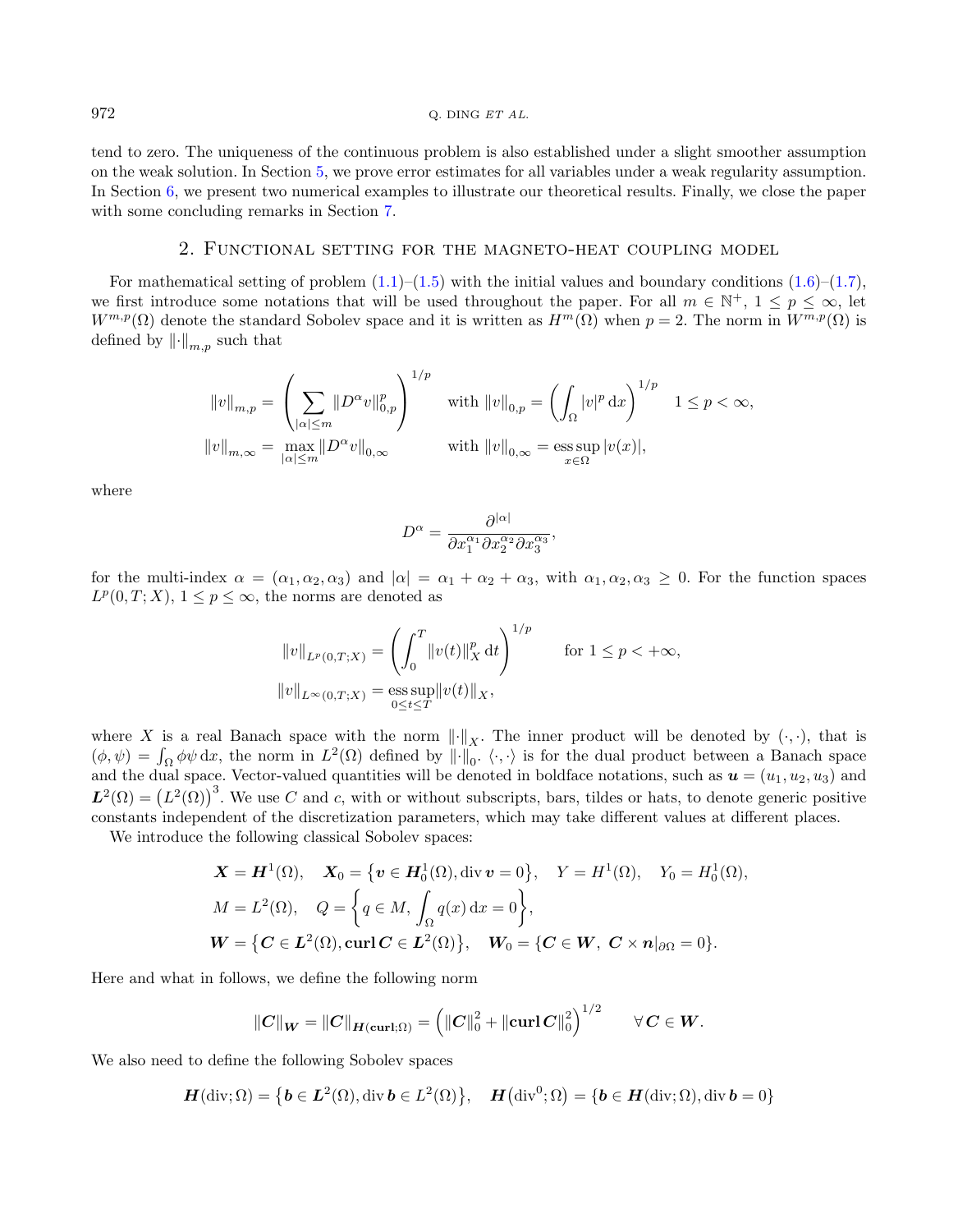<span id="page-4-2"></span>and  $\mathcal{H}(\Omega) = W_0 \cap H(\text{div}; \Omega)$ , which is equipped with the following norm

<span id="page-4-3"></span><span id="page-4-1"></span>
$$
\|\boldsymbol{v}\|_{\boldsymbol{\mathcal{H}}(\Omega)}=\left(\|\mathbf{curl}\,\boldsymbol{v}\|_{0}^{2}+\|\mathrm{div}\,\boldsymbol{v}\|_{0}^{2}\right)^{1/2}\qquad\forall\,\boldsymbol{v}\in\boldsymbol{\mathcal{H}}(\Omega).
$$

We recall the following embedding result (see e.g., Prop. 3.7 of [\[2\]](#page-34-10) or [\[23\]](#page-35-22)) which is valid for a Lipschitz polyhedron.

**Lemma 2.1.** There exists a parameter  $\delta_1 = \delta_1(\Omega) > 0$  such that the embedding  $\mathcal{H}(\Omega) \hookrightarrow L^{3+\delta_1}(\Omega)$  is compact.

It is well known that the following Poincaré type and embedding inequalities are valid in bounded polyhedral domains (see Chapter 3 of [\[41\]](#page-35-23) for more details),

$$
\|\mathbf{v}\|_{0,m} \le c_1 \|\nabla \mathbf{v}\|_0, \qquad m \in [1,6] \qquad \forall \mathbf{v} \in \mathbf{X}_0,\tag{2.1}
$$

$$
\|\mathbf{v}\|_{0} \leq c_{2} \|\mathbf{curl}\,\mathbf{v}\|_{0} \qquad \qquad \forall\,\mathbf{v} \in \mathbf{W}_{0} \cap \mathbf{H}\big(\mathrm{div}^{0};\Omega\big), \qquad (2.2)
$$

$$
\|v\|_{0,\infty} \le c_3 \|v\|_{1+l,2} \tag{2.3}
$$

$$
\|\mathbf{v}\|_{1,3} \le c_4 \|\mathbf{v}\|_{1+l,2}, \quad \|\mathbf{curl}\,\mathbf{v}\|_{0,3} \le c_5 \|\mathbf{curl}\,\mathbf{v}\|_{l,2} \qquad \forall \, l > 1/2. \tag{2.4}
$$

For every  $\omega \in H^{\frac{1}{2}}(\partial \Omega)$ , let  $Y_0(\omega)$  be an affine space of Y defined by

$$
Y_0(\omega) \equiv \{ \xi \in Y; \xi - \theta_\omega \in Y_0 \},\
$$

where  $\theta_\omega \in Y$  is an extension of  $\omega$ . Similarly, let  $\bm{V} = \bm{X}_0$ , for every  $\bm{w} \in \bm{H}^{\frac{1}{2}}(\partial\Omega)$ , let  $\bm{V}(\bm{w})$  be an affine space of  $X$  defined by

$$
\boldsymbol{V}(\boldsymbol{w})\equiv\{\boldsymbol{v}\in\boldsymbol{X};\boldsymbol{v}-\boldsymbol{u}_{\boldsymbol{w}}\in\boldsymbol{V}\},
$$

where  $u_w \in X$  is an extension of w.

We denote by  $\mathscr{C}^m(\Omega)$  the space of functions m times continuously differentiable in  $\Omega$ . The space  $\mathscr{C}^m(\overline{\Omega})$ consists of functions in  $\mathscr{C}^m(\Omega)$  bounded, and uniformly continuous in  $\Omega$  with derivatives up to the m th order. The space  $\mathscr{C}^{m,1}(\overline{\Omega})$  consists of functions in  $\mathscr{C}^m(\overline{\Omega})$  that are Lipschitz continuous in  $\overline{\Omega}$  with derivatives up to the *mth* order, refer to  $[23]$ .

In order to describe our scheme concisely, for all  $(\boldsymbol{u}, \boldsymbol{v}, \boldsymbol{w}) \in (\boldsymbol{X} \times \boldsymbol{X} \times \boldsymbol{X}), (\theta, \varphi) \in (Y \times Y)$ , we denote the trilinear terms as

$$
\mathcal{O}_1(\boldsymbol{u}, \boldsymbol{v}, \boldsymbol{w}) = \frac{1}{2} \left\{ \int_{\Omega} [(\boldsymbol{u} \cdot \nabla) \boldsymbol{v}] \, \boldsymbol{w} \, dx - \int_{\Omega} [(\boldsymbol{u} \cdot \nabla) \boldsymbol{w}] \, \boldsymbol{v} \, dx \right\},
$$

$$
\mathcal{O}_2(\boldsymbol{u}, \theta, \varphi) = \frac{1}{2} \left\{ \int_{\Omega} (\boldsymbol{u} \cdot \nabla \theta) \varphi \, dx - \int_{\Omega} (\boldsymbol{u} \cdot \nabla \varphi) \theta \, dx \right\}.
$$

Now, we introduce the definition of weak solution to the heat coupled MHD system  $(1.1)$ – $(1.7)$ .

<span id="page-4-0"></span>Definition 2.2. Suppose that

$$
\mathbf{f} \in L^2(0,T;\mathbf{L}^2(\Omega)), \quad \psi \in L^2(0,T;L^2(\Omega)), \quad \mathbf{g} \in L^2(0,T;\mathbf{L}^2(\Omega)), \quad \mathbf{B}^0 \in \mathbf{W},
$$
  

$$
\mathbf{u}_D \in H^1(0,T;\mathbf{H}^{\frac{1}{2}}(\partial\Omega)), \quad \mathbf{u}^0 \in \mathbf{V}(\mathbf{u}_D(\cdot,0)), \quad \theta_D \in H^1(0,T;\mathbf{H}^{\frac{1}{2}}(\partial\Omega)), \quad \theta^0 \in Y_0(\theta_D(\cdot,0)).
$$

We say that  $(\mathbf{u}, p, \theta, \mathbf{B})$  is the weak solution of  $(1.1)$ – $(1.7)$ , if there holds (i)

$$
\mathbf{u} \in L^{\infty}(0,T; \mathbf{L}^{2}(\Omega)) \cap L^{2}(0,T; \mathbf{V}(\mathbf{u}_{D})), \quad \theta \in L^{\infty}(0,T; L^{2}(\Omega)) \cap L^{2}(0,T; Y_{0}(\theta_{D})),
$$
  

$$
\mathbf{B} \in L^{\infty}(0,T; \mathbf{L}^{2}(\Omega)) \cap L^{2}(0,T; \mathbf{W}_{0}), \quad p \in L^{\infty}(0,T; Q).
$$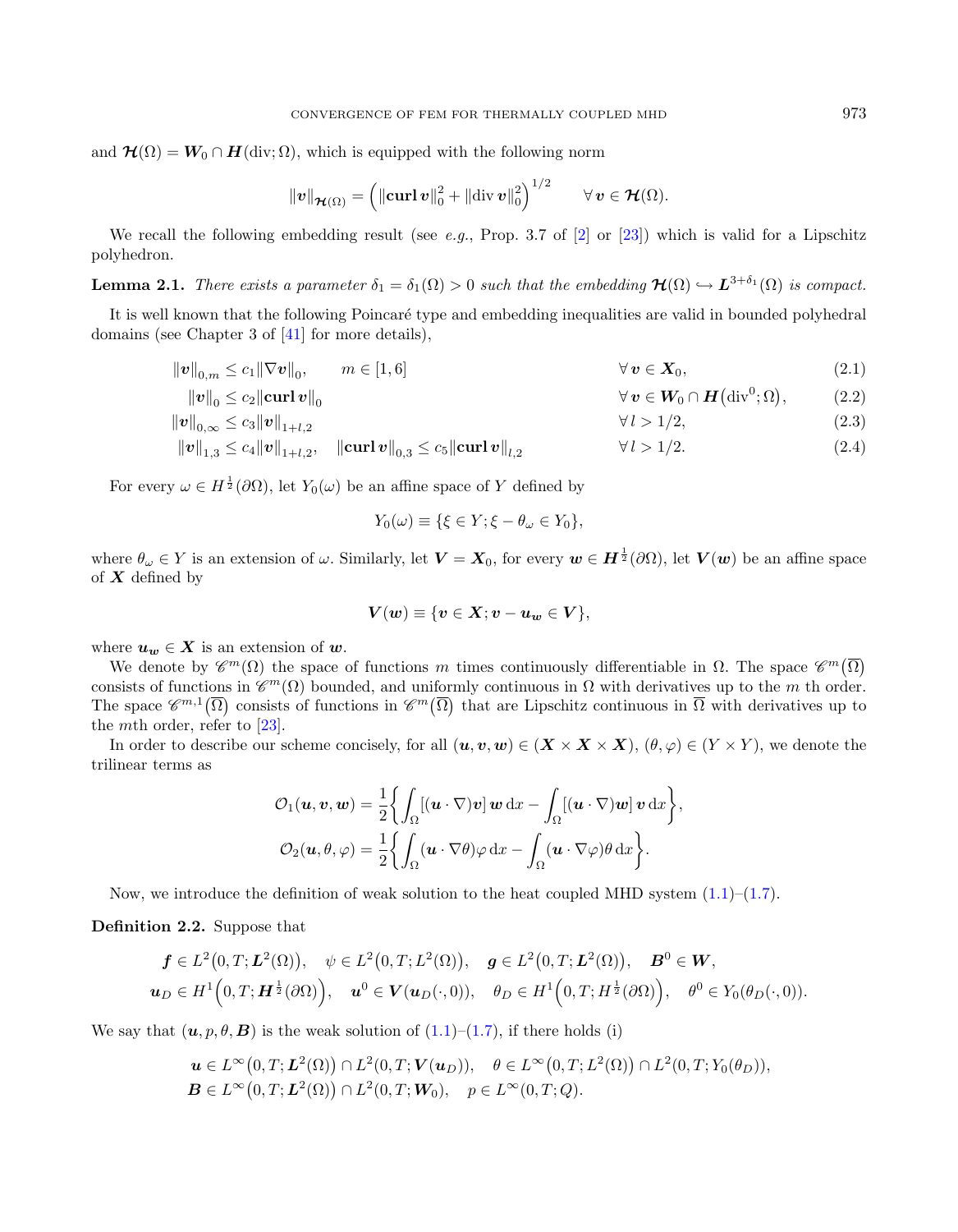(ii) For any  $(\boldsymbol{v}, q, \varphi, \mathbf{C}) \in (\mathbf{X}_0 \times Q \times Y_0 \times \mathbf{W}_0)$ , the weak formulation holds

$$
\int \langle u_t, v \rangle + \mathcal{A}_1(\nu(\theta), u, v) + \mathcal{O}_1(u, u, v) + \mu(B \times \text{curl } B, v) + b(v, p) - b(u, q) - (\beta(\theta), v) = (f, v), \quad (2.5)
$$

$$
\left\{\n\begin{array}{l}\n\langle \mathbf{B}_t, \mathbf{C} \rangle + (\sigma(\theta) \mathbf{curl} \mathbf{B}, \mathbf{curl} \mathbf{C}) - (\mathbf{u} \times \mathbf{B}, \mathbf{curl} \mathbf{C}) = (\mathbf{g}, \mathbf{C}),\n\end{array}\n\right\} \tag{2.6}
$$

$$
\left\{ \begin{array}{l} \langle \theta_t, \varphi \rangle + \mathcal{A}_2(\kappa(\theta), \theta, \varphi) + \mathcal{O}_2(\mathbf{u}, \theta, \varphi) = (\psi, \varphi), \end{array} \right. \tag{2.7}
$$

where

$$
\mathcal{A}_1(\nu(\theta), \mathbf{u}, \mathbf{v}) = \int_{\Omega} \nu(\theta) \nabla \mathbf{u} : \nabla \mathbf{v} \, dx, \qquad b(\mathbf{v}, q) = -\int_{\Omega} q \operatorname{div} \mathbf{v} \, dx,
$$

$$
\mathcal{A}_2(\kappa(\theta), \theta, \varphi) = \int_{\Omega} \kappa(\theta) \nabla \theta \cdot \nabla \varphi \, dx.
$$

(iii) For all  $t \in [0, T]$ , there holds

$$
\frac{1}{2} \Big[ \|\mathbf{u}(t,\cdot)\|_{0}^{2} + \mu \| \mathbf{B}(t,\cdot)\|_{0}^{2} + 0 \|\theta(t,\cdot)\|_{0}^{2} \Big] + \int_{0}^{T} \Big[ \Big\| \sqrt{\nu(\theta)} \nabla \mathbf{u} \Big\|_{0}^{2} + \mu \Big\| \sqrt{\sigma(\theta)} \mathbf{curl} \, \mathbf{B} \Big\|_{0}^{2} + \Big\| \sqrt{\kappa(\theta)} \nabla \theta \Big\|_{0}^{2} \Big] dt \n= \frac{1}{2} \Big[ \|\mathbf{u}(0)\|_{0}^{2} + \mu \| \mathbf{B}(0)\|_{0}^{2} + \|\theta(0)\|_{0}^{2} \Big] + \int_{0}^{T} \big[ (\mathbf{f}, \mathbf{u}) + \mu(\mathbf{g}, \mathbf{B}) + (\psi, \theta) + (\beta(\theta)\theta, \mathbf{u})] dt.
$$

**Remark 2.3.** Since  $\nabla \phi \in W_0$  for all  $\phi \in H_0^1(\Omega)$ , by choosing  $\mathbf{C} = \nabla \phi$  in [\(2.6\)](#page-4-0), we can deduce  $(\mathbf{B}_t, \nabla \phi) = 0$ . Due to the orthogonal decomposition  $L^2(\Omega) = H(\text{div}^0; \Omega) \oplus \nabla H_0^1(\Omega)$ , see [\[18,](#page-34-11)[41\]](#page-35-23), it can be checked that  $\mathrm{div}\,\mathbf{B}_t = 0$ , together with  $\mathrm{div}\,\mathbf{B}^0 = 0$ , then we are able to obtain that  $\mathrm{div}\,\mathbf{B}(t) = 0$ , for all  $t \in (0,T]$ .

**Remark 2.4.** Under the external forces  $(f, u)$ ,  $(g, B)$  and  $(\psi, \theta)$ , the total energy includes the fluid kinetic energy  $\frac{1}{2}||\boldsymbol{u}(t)||_0^2$ , the magnetic energy  $\frac{1}{2}\mu ||\boldsymbol{B}(t)||_0^2$  and thermal energy  $\frac{1}{2}||\theta(t)||_0^2$ , while the dissipation of energy contains the friction losses  $\parallel$  $\sqrt{\nu(\theta)}\nabla u$ 2  $\begin{bmatrix} 2 \\ 0 \end{bmatrix}$ , the Ohmic losses  $\mu$  $\sqrt{\sigma(\theta)}$ curl  $B$ 2  $\begin{array}{c} \n\frac{2}{0} \\
0\n\end{array}$  and heat losses  $\left\| \begin{array}{c} \n\end{array} \right\|$  $\sqrt{\kappa(\theta)}\nabla\theta\Big\|$ 2 0 .

#### 3. A fully discrete finite element method based on Euler scheme

<span id="page-5-0"></span>In this section, we introduce a mixed finite element method which describes a spatial discretization of the problem  $(2.5)$ – $(2.7)$  based on the backward Euler scheme.

Let  $\Omega$  be a polyhedral domain, and the domain is partitioned into a mesh  $\mathcal{T}_h$ , where h is the diameter of the element. Each tetrahedron K is supposed to be the image of a reference tetrahedron  $\hat{K}$  under an affine map  $F_K$ . The family of meshes  $\{\mathcal{T}_h\}_{h>0}$  is assumed to be regular and quasi-uniform. Let  $P_k(K)$  be the space of polynomials of total degree at most  $k \ge 0$  on K and  $P_k(K)$  the space of homogeneous polynomials k on K. We first introduce the generalized Taylor-Hood element  $(X_h^k, Q_h^{k-1})$  with  $k \ge 2$ , where  $X_h^k$  is the k order vect Lagrange finite element subspace of  $X, Q_h^{k-1}$  is the  $k-1$  order scalar Lagrange finite element subspace of Q. And  $Y_h^k$  is the k order scalar Lagrange finite element subspace of Y, refer to [\[6,](#page-34-12)[23\]](#page-35-22). For the case  $k = 1$ , we use the well-known stable mini-elements to approximate velocity and pressure, cf. [\[6,](#page-34-12) [8,](#page-34-13) [23\]](#page-35-22).

The space  $\mathcal{D}_k(K)$  denotes the polynomials **q** in  $\mathbf{P}_k(K)$  that satisfy  $q(x) \cdot x = 0$  on K. For  $1 \leq k$ , we define the space

$$
\mathcal{N}_k(K)=P_{k-1}(K)\oplus \mathcal{D}_k(K).
$$

To approximate the magnetic induction, we use Nédélec  $H(\text{curl})$ -conforming finite element space (see [\[41,](#page-35-23)[44\]](#page-35-24)), which is defined by

$$
\boldsymbol{W}_h^k = \{ \boldsymbol{C} \in \boldsymbol{W}_0, \, \boldsymbol{C}|_K \in \mathcal{N}_k(K) \quad \forall \, K \in \mathcal{T}_h \}.
$$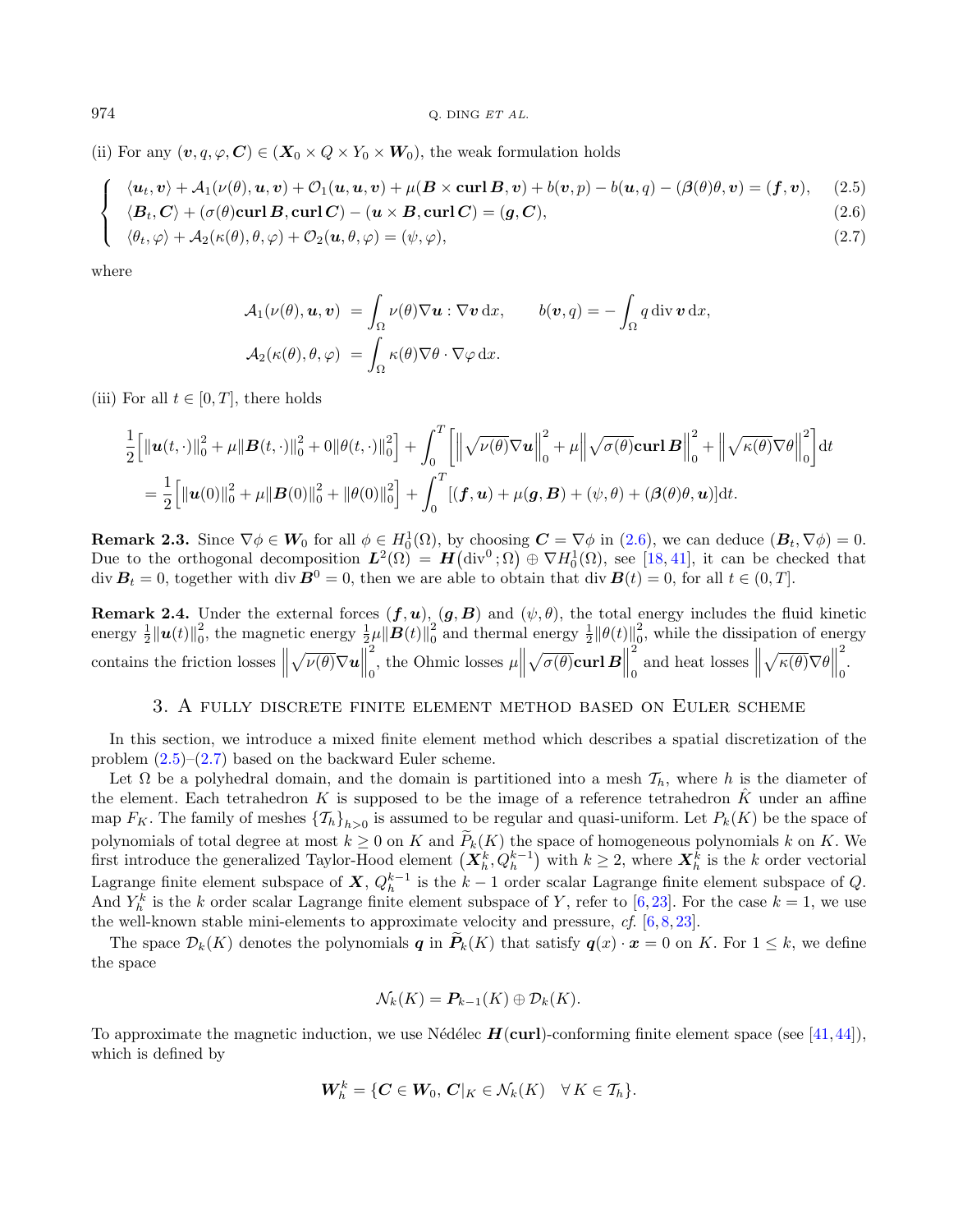<span id="page-6-1"></span>Note that the above definition is the first family  $H(\text{curl})$ -conforming discrete space. We can also employ the second family finite element spaces with  $\mathcal{N}_k(K)$  is chosen by  $P_k(K)$ .

Setting  $S_h = \left\{C \in H^1(\Omega) \cap L_0^2(\Omega), C \in P_k(K), \forall K \in \mathcal{T}_h\right\}$ , we introduce the discretely solenoidal function space

$$
\mathbf{W}_{0h}^k = \left\{ \mathbf{C} \in \mathbf{W}_h^k, (\mathbf{C}, \nabla S) = 0 \quad \forall \, S \in S_h \right\}.
$$

Furthermore, the space  $W_{0h}^k$  is known to satisfy the following discrete Poincaré-Friedrichs inequality (see [\[48\]](#page-35-10) or Thm. 4.7 of  $[30]$ ),

<span id="page-6-2"></span>
$$
\|\boldsymbol{c}_h\|_0 \le C_* \|\boldsymbol{\operatorname{curl}}\,\boldsymbol{c}_h\|_0 \qquad \forall \,\boldsymbol{c}_h \in \boldsymbol{W}_{0h}^k,\tag{3.1}
$$

with a constant  $C_* > 0$  independent of the mesh-size h.

The link between the spaces  $\bm{W}_{0 h}^k$  and  $\bm{\mathcal{W}}(\Omega)$  is accomplished by the Hodge mapping  $Z \colon \bm{H}(\mathbf{curl};\Omega) \to \bm{\mathcal{W}}(\Omega),$ refer to [\[30\]](#page-35-9), where  $\mathcal{W}(\Omega) = \{ C \in \mathcal{H}(\Omega), \text{ div } C = 0 \text{ in } \Omega \}$  such that

$$
\operatorname{curl} Z(C) = \operatorname{curl} C \qquad \forall C \in W.
$$

Furthermore, the Hodge mapping satisfies the following approximation property, there exists  $l = l(\Omega) > 0$ ,

$$
||C_h - Z(C_h)||_0 \le ch^{\frac{1}{2}+l} ||\mathbf{curl}\, C_h||_0 \quad \forall \, C_h \in W_{0h}^k. \tag{3.2}
$$

We use  $Q_h^{k-1}$  to approximate the pressure p, and use a finite element affine space

<span id="page-6-0"></span>
$$
Y_{0h}^k(\omega) \equiv \{ \xi_h \in Y_h^k; \, \xi_h - \pi_h \theta_\omega \in Y_{0h}^k \}
$$

to find the temperature  $\theta$ , where  $\pi_h : \mathscr{L}(Y, Y_h^k)$  is the usual Lagrange interpolation operator and  $Y_{0h}^k \subset Y_0$ . Let  $V_h^k = X_h^k \bigcap H_0^1(\Omega)$ , and we use the space

$$
\boldsymbol{V}_h^k(\boldsymbol{w})\equiv\big\{\boldsymbol{v}_h\in\boldsymbol{X}_h^k;\,\boldsymbol{v}_h-\Pi_h\boldsymbol{u}_{\boldsymbol{w}}\in\boldsymbol{V}_h^k\big\},
$$

where  $\Pi_h = \pi_h^3$ , to find the velocity **u**. Further, the discrete kernel space of the divergence operator can be defined by

$$
\mathbf{X}_{0h}^k = \big\{ \boldsymbol{v}_h \in \mathbf{X}_h^k; \, b(\boldsymbol{v}_h, q_h) = 0 \quad \forall q_h \in Q_h^{k-1} \big\}.
$$

We recall the following inverse estimate from Theorem 3.2.6 of [\[11\]](#page-34-14). On a quasi-uniform mesh there holds

<span id="page-6-3"></span>
$$
\|\mathbf{v}_{h}\|_{m,q} \leq C_{inv} h^{i-m+3(1/q-1/p)} \|\mathbf{v}_{h}\|_{i,p} \quad \forall \,\mathbf{v}_{h} \in \mathbf{X}_{h}^{k},\tag{3.3}
$$

where  $C_{inv} > 0$  is a generic constant independent of the mesh-size h, i and m are two real numbers with  $0 \leq i \leq m \leq 1$ , p and q are two integers with  $1 \leq p \leq q \leq \infty$ .

From the Fortin criterion, the following discrete inf-sup condition (see Chap. 2 of [\[8\]](#page-34-13) or [\[30\]](#page-35-9)) is established,

$$
\inf_{0 \neq q_h \in Q_h^{k-1}} \sup_{0 \neq v_h \in V_h^k} \frac{(q_h, \text{div } v_h)}{\|v_h\|_{1,2} \|q_h\|_0} \geq \beta^*,\tag{3.4}
$$

where  $\beta^*$  is a generic positive constant depending on the domain  $\Omega$ .

Let N be a positive integer and  $0 = t_0 < t_1 < \ldots < t_N = T$  be a uniform partition of  $[0, T]$  with time step  $\Delta t = T/N$  and  $t_n = n\Delta t, 0 \le n \le N$ . For any function  $w(t)$ , we write  $w^n$  as the value of w at  $t = n\Delta t$ . The backward difference form is  $d_t \mathbf{w}^n = (\mathbf{w}^n - \mathbf{w}^{n-1})/\Delta t$  for any sequence  $\{\mathbf{w}^n\}$ . We set  $\nu^n(\theta) = \nu(x, t_n, \theta)$ , and  $\sigma^n(\theta)$ ,  $\kappa^n(\theta)$  and  $\beta^n(\theta)$  are defined similarly.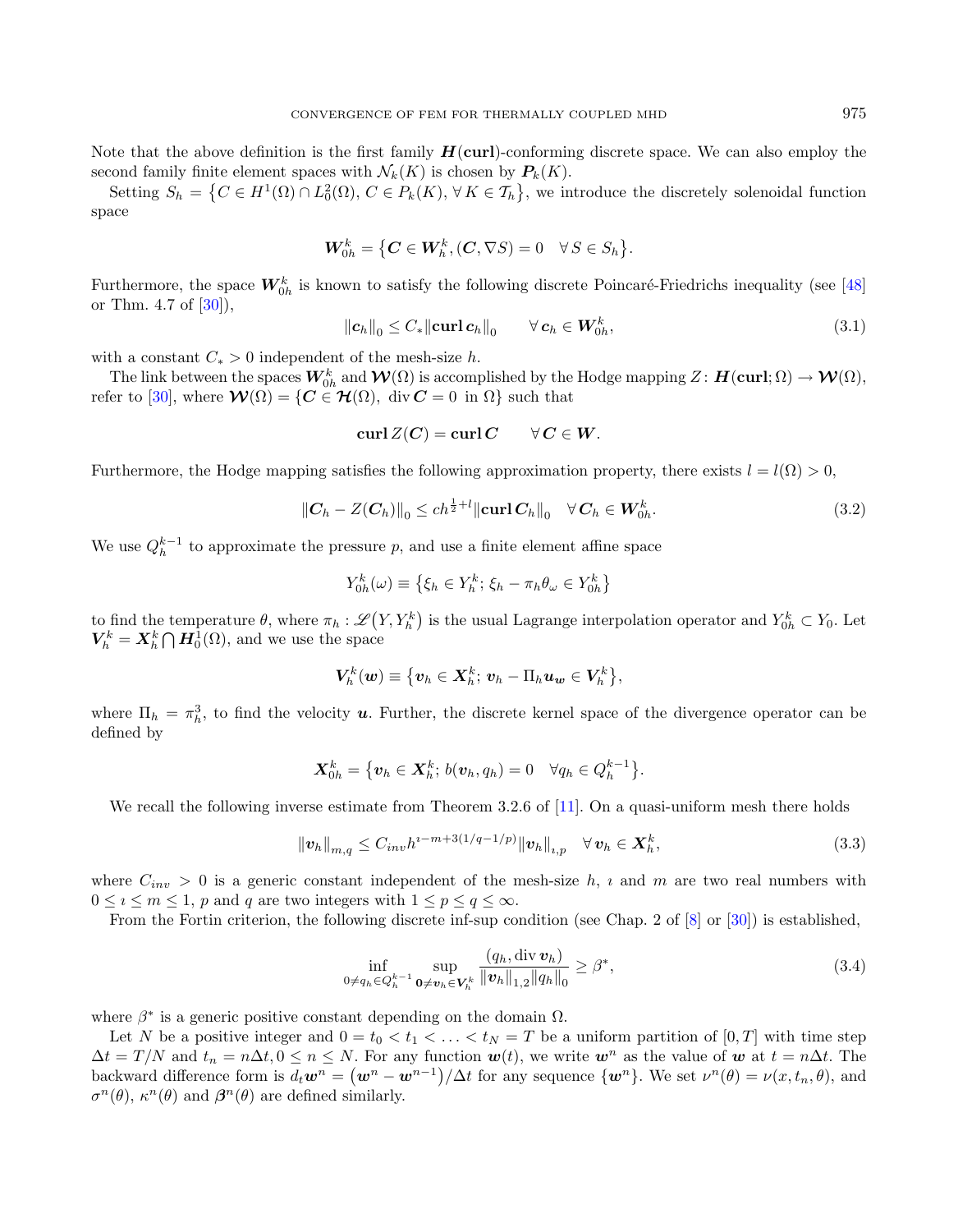### $976$  Q. DING ET AL.

Starting with the initial datum  $\theta_h^0 \in Y_{0h}^k(\theta_D)$ ,  $B_h^0 \in W_h^k$  and  $u_h^0 \in V_h^k(u_D)$ , with  $k \geq$ 1, then our aim is to find  $\{(\boldsymbol{u}_h^n, p_h^n, \theta_h^n, \boldsymbol{B}_h^n) \in V_h^k(\boldsymbol{u}_D) \times Q_h^{k-1} \times Y_{0h}^k(\theta_D) \times \boldsymbol{W}_h^k; n = 1, ..., N\}$ , for any  $\{(\boldsymbol{v}_h, q_h, \varphi_h, \boldsymbol{C}_h) \in \boldsymbol{V}_h^k \times Q_h^{k-1} \times Y_{0h}^k \times \boldsymbol{W}_h^k\}$  such that

$$
\begin{cases}\n(d_t \mathbf{u}_h^n, \mathbf{v}_h) + \mathcal{A}_1 \left( \nu^n \left( \theta_h^{n-1} \right), \mathbf{u}_h^n, \mathbf{v}_h \right) + \mathcal{O}_1 \left( \mathbf{u}_h^{n-1}, \mathbf{u}_h^n, \mathbf{v}_h \right) - \left( \beta^n \left( \theta_h^{n-1} \right) \theta_h^n, \mathbf{v}_h \right) \\
+ \mu \left( \mathbf{B}_h^{n-1} \times \mathbf{curl} \, \mathbf{B}_h^n, \mathbf{v}_h \right) + b(\mathbf{v}_h, p_h^n) = (\mathbf{f}^n, \mathbf{v}_h), \\
b(\mathbf{u}^n, \mathbf{u}_h) = 0\n\end{cases}
$$
\n(3.5)

$$
\begin{cases}\n\begin{aligned}\nb(\boldsymbol{u}_h^n, q_h) &= 0, & (3.6) \\
(d_t \boldsymbol{B}_h^n, \boldsymbol{C}_h) + (\sigma^n(\theta_h^{n-1}) \operatorname{curl} \boldsymbol{B}_h^n, \operatorname{curl} \boldsymbol{C}_h) - (\boldsymbol{u}_h^n \times \boldsymbol{B}_h^{n-1}, \operatorname{curl} \boldsymbol{C}_h) & (3.7) \\
(d_t \theta_h^n, \varphi_h) + \mathcal{A}_2(\kappa^n(\theta_h^{n-1}), \theta_h^n, \varphi_h) + \mathcal{O}_2(\boldsymbol{u}_h^{n-1}, \theta_h^n, \varphi_h) & (3.8)\n\end{aligned}\n\end{cases}
$$

$$
(d_t \theta_h^n, \varphi_h) + A_2(\kappa^n(\theta_h^{n-1}), \theta_h^n, \varphi_h) + \mathcal{O}_2(\boldsymbol{u}_h^{n-1}, \theta_h^n, \varphi_h) = (\psi^n, \varphi_h),
$$
\n(3.8)

with the initial values satisfy  $\mathbf{u}_h^0 = P_{0h} \mathbf{u}^0$ ,  $\mathbf{B}_h^0 = P_{1h} \mathbf{B}^0$  and  $\theta_h^0 = P_{2h} \theta^0$ , where  $P_{0h} \mathbf{u}^0 \in V_h^k(\mathbf{u}_D)$ ,  $P_{1h} \mathbf{B}^0 \in W_h^k$ <br>and  $P_{2h} \theta^0 \in Y_{0h}^k(\theta_D)$  are corresponding  $L^2$  p estimates [\[1,](#page-34-15) [11,](#page-34-14) [28\]](#page-35-25):

<span id="page-7-0"></span>
$$
\|\mathbf{u}^{0} - P_{0h}\mathbf{u}^{0}\|_{0} \le Ch^{\ell+1} \|\mathbf{u}^{0}\|_{\ell+1,2}, \quad \|\mathbf{B}^{0} - P_{1h}\mathbf{B}^{0}\|_{0} \le Ch^{\ell} \|\mathbf{B}^{0}\|_{\ell,2},
$$
  

$$
\|\theta^{0} - P_{2h}\theta^{0}\|_{0} \le Ch^{\ell+1} \|\theta^{0}\|_{\ell+1,2},
$$
\n(3.9)

with  $\ell = \min\{k, s\}$ , where  $k \ge 1$  is the order index of the finite element spaces,  $s > 1/2$  is the index of regularity of the initial values.

Remark 3.1. The coefficients depend on the temperature will increase the nonlinearity of the model and make the problem more intricate. The existence of solution to problem [\(3.5\)](#page-6-0)–[\(3.8\)](#page-6-0) will be proved in next section. Furthermore, we will prove that the discrete solution converges to a weak solution of the continuous model as  $\Delta t$  and h tend to zero.

**Remark 3.2.** When  $\Omega$  is a non-convex polyhedron, the difficulty comes from the fact that the magnetic induction is in general not in  $H^1(\Omega)$  (see Rem. 3.3.1 of [\[21\]](#page-35-0) for an explanation). The approximation of the magnetic induction with classical  $H^1$ -conforming Lagrange finite elements can not capture the singularities and may converge to a wrong solution, refer to  $[14, 15, 21]$  $[14, 15, 21]$  $[14, 15, 21]$  $[14, 15, 21]$  $[14, 15, 21]$ , etc. This is the reason why we choose Nédélec edge element to approximate the magnetic induction in [\(3.7\)](#page-6-0).

Remark 3.3. In fact, the discrete solution for the magnetic induction still satisfies the weakly divergence free property. For any  $s_h \in S_h$ , by choosing  $C_h = \nabla s_h$  in [\(3.7\)](#page-6-0), we can obtain  $(d_t B_h^n, \nabla s_h) = 0$ , namely,  $((B<sub>h</sub><sup>n</sup> - B<sub>h</sub><sup>n-1</sup>)/\Delta t, \nabla s<sub>h</sub>) = 0$ . Due to  $(B<sub>h</sub><sup>0</sup>, \nabla s<sub>h</sub>) = 0$ , it implies that  $(B<sub>h</sub><sup>n</sup>, \nabla s<sub>h</sub>) = 0$ , where  $n = 0, 1, ..., N$ . Thus there is no need to add a Lagrange multiplier in the magnetic equation as in [\[45\]](#page-35-12).

The following result gives a maximum principle for strong solution of  $(1.1)$ – $(1.5)$ . The detailed proof can follow the same line as Lemma 3.5 of [\[38\]](#page-35-26) or Lemma 3.1 of [\[37\]](#page-35-27).

**Lemma 3.4.** Let  $(u, B, \theta)$  be a strong solution of  $(1.1)$ – $(1.5)$  for  $t \in (0, T]$ . Then

$$
\theta(x,t) \le e^{t/2} \|\psi\|_{L^2(0,t;L^2(\Omega))} + \max\left\{\sup_{\Omega} \theta^0, \sup_{(0,T] \times \partial\Omega} \theta_D\right\}, \quad \forall (x,t) \in Q_T. \tag{3.10}
$$

By the maximum principle [\(3.10\)](#page-7-0), we know that temperature  $\theta$  of [\(1.1\)](#page-0-0)–[\(1.5\)](#page-0-0) is uniformly bounded. Therefore, we can assume the given functions  $\nu, \kappa, \sigma \in \mathscr{C}^{0,1}(\overline{\Omega} \times [0,T] \times \mathbb{R}; \mathbb{R}^+)$  and  $\boldsymbol{\beta} \in \mathscr{C}^{0,1}(\overline{\Omega} \times [0,T] \times \mathbb{R}; \mathbb{R}^3)$  so as to satisfy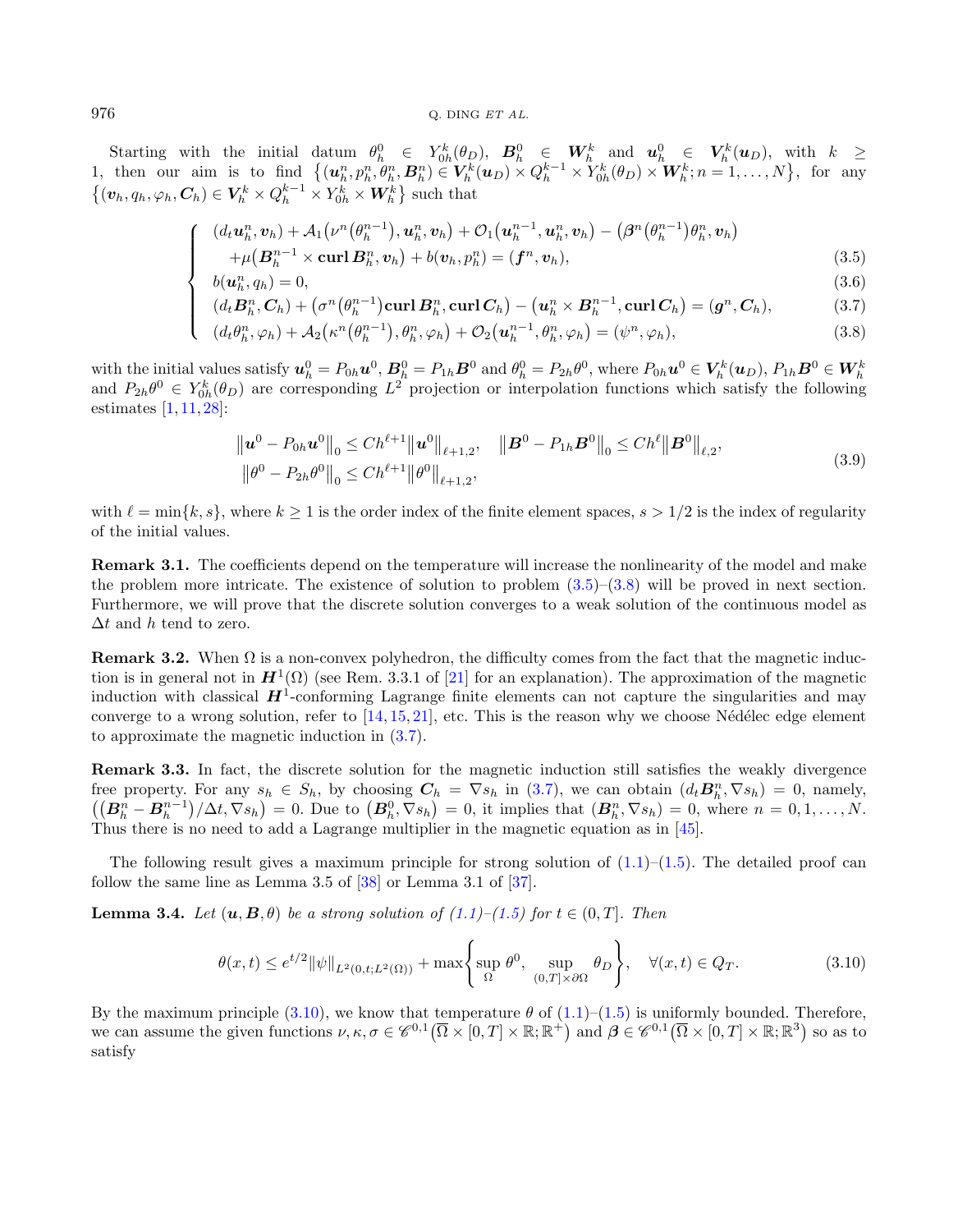<span id="page-8-4"></span><span id="page-8-0"></span>
$$
0 < \sigma_0 \le \sigma(x, t, \varepsilon) \le \sigma_1, \qquad 0 < \kappa_0 \le \kappa(x, t, \varepsilon) \le \kappa_1
$$
\n
$$
|\beta(x, t, \varepsilon)| \le \beta_1, \qquad 0 < \nu_0 \le \nu(x, t, \varepsilon) \le \nu_1 \qquad \text{for all } \varepsilon \in \mathbb{R}, \tag{3.11}
$$

with positive constants  $\sigma_0, \sigma_1, \kappa_0, \kappa_1, \nu_0, \nu_1$  and  $\beta_1$ .

We now show that the solution of  $(3.5)$ – $(3.8)$  enjoys a stability property, which holds regardless of the sizes of h and  $\Delta t$ , and will play an important role in proving the convergence and well-posedness of the fully discrete solution.

**Lemma 3.5.** Under the condition [\(3.11\)](#page-8-0), for all  $1 \le m \le N$ , the numerical solution  $(\mathbf{u}_h^n, p_h^n, \theta_h^n, \mathbf{B}_h^n)$  of [\(3.5\)](#page-6-0)- $(3.8)$  satisfies the following stability estimate,

$$
\|u_{h}^{m}\|_{0}^{2} + \mu \|B_{h}^{m}\|_{0}^{2} + \|\theta_{h}^{m}\|_{0}^{2} + \sum_{n=1}^{m} \left( \left\|\theta_{h}^{n} - \theta_{h}^{n-1}\right\|_{0}^{2} + \left\|u_{h}^{n} - u_{h}^{n-1}\right\|_{0}^{2} + \mu\left\|B_{h}^{n} - B_{h}^{n-1}\right\|_{0}^{2} \right) + \Delta t \sum_{n=1}^{m} \left( \left\|\sqrt{\nu^{n}(\theta_{h}^{n-1})} \nabla u_{h}^{n}\right\|_{0}^{2} + \mu\left\|\sqrt{\sigma^{n}(\theta_{h}^{n-1})} \nabla u_{h}^{n}\right\|_{0}^{2} + \left\|\sqrt{\kappa^{n}(\theta_{h}^{n-1})} \nabla \theta_{h}^{n}\right\|_{0}^{2} \right) \leq C,
$$

where C is a generic constant depending on  $f, g, \psi, \mu, u^0, B^0, \theta^0, \sigma, \nu, \beta, \kappa$ .

*Proof.* Choosing  $\varphi_h = 2\theta_h^n$  in [\(3.8\)](#page-6-0) and using  $2(a - b, a) = a^2 - b^2 + (a - b)^2$ , there holds

<span id="page-8-2"></span>
$$
\|\theta_h^n\|_0^2 - \left\|\theta_h^{n-1}\right\|_0^2 + \left\|\theta_h^n - \theta_h^{n-1}\right\|_0^2 + 2\Delta t \left\|\sqrt{\kappa^n(\theta_h^{n-1})}\nabla\theta_h^n\right\|_0^2 = 2\Delta t(\psi^n, \theta_h^n).
$$

By virtue of the Young inequality and [\(2.1\)](#page-4-1), summing up from  $n = 1$  to m, we deduce

<span id="page-8-3"></span><span id="page-8-1"></span>
$$
\|\theta_h^m\|_0^2 + \sum_{n=1}^m \left\|\theta_h^n - \theta_h^{n-1}\right\|_0^2 + \Delta t \sum_{n=1}^m \left\|\sqrt{\kappa^n(\theta_h^{n-1})} \nabla \theta_h^n\right\|_0^2
$$
  
\$\leq \left\|\theta\_h^0\right\|\_0^2 + \Delta t \kappa\_0^{-1} c\_1^2 \sum\_{n=1}^m \left\|\psi^n\right\|\_0^2 \leq C\_{00}. \tag{3.12}

Taking  $\mathbf{v}_h = 2\mathbf{u}_h^n$  in [\(3.5\)](#page-6-0),  $q_h = -2p_h^n$  in [\(3.6\)](#page-6-0),  $\mathbf{C}_h = 2\mu \mathbf{B}_h^n \in \mathbf{W}_{0h}^k$  in [\(3.7\)](#page-6-0) and adding the three equations, there holds

$$
\|u_{h}^{n}\|_{0}^{2} - \|u_{h}^{n-1}\|_{0}^{2} + \|u_{h}^{n} - u_{h}^{n-1}\|_{0}^{2} + \mu \|B_{h}^{n}\|_{0}^{2} - \mu \|B_{h}^{n-1}\|_{0}^{2}
$$
  
+  $\mu \|B_{h}^{n} - B_{h}^{n-1}\|_{0}^{2} + 2\Delta t \left\| \sqrt{\nu^{n}(\theta_{h}^{n-1})} \nabla u_{h}^{n} \right\|_{0}^{2} + 2\Delta t \mu \left\| \sqrt{\sigma^{n}(\theta_{h}^{n-1})} \text{curl } B_{h}^{n} \right\|_{0}^{2}$   
=  $2\Delta t (\beta^{n}(\theta_{h}^{n-1}) \theta_{h}^{n}, u_{h}^{n}) + 2\Delta t (\boldsymbol{f}^{n}, u_{h}^{n}) + 2\mu \Delta t (\boldsymbol{g}^{n}, B_{h}^{n}).$  (3.13)

By virtue of Young inequality,  $(2.1)$ ,  $(3.1)$  and  $(3.12)$ , we have

$$
2|(\boldsymbol{\beta}^{n}(\theta_{h}^{n-1})\theta_{h}^{n}, \mathbf{u}_{h}^{n})| \leq 2\nu_{0}^{-1}c_{1}^{2}\|\boldsymbol{\beta}^{n}\|_{\mathscr{C}}^{2}(\bar{\Omega}\times\mathbb{R};\mathbb{R}^{3})\|\theta_{h}^{n}\|_{0}^{2} + \frac{1}{2}\left\|\sqrt{\nu^{n}(\theta_{h}^{n-1})}\nabla\mathbf{u}_{h}^{n}\right\|_{0}^{2}
$$

$$
\leq 2\nu_{0}^{-1}c_{1}^{2}\|\boldsymbol{\beta}^{n}\|_{\mathscr{C}}^{2}(\bar{\Omega}\times\mathbb{R};\mathbb{R}^{3})C_{00} + \frac{1}{2}\left\|\sqrt{\nu^{n}(\theta_{h}^{n-1})}\nabla\mathbf{u}_{h}^{n}\right\|_{0}^{2},
$$

$$
2|(\mathbf{f}^{n}, \mathbf{u}_{h}^{n}) + \mu(\mathbf{g}^{n}, \mathbf{B}_{h}^{n})| \leq 2\nu_{0}^{-1}c_{1}^{2}\|\mathbf{f}^{n}\|_{0}^{2} + \frac{1}{2}\left\|\sqrt{\nu^{n}(\theta_{h}^{n-1})}\nabla\mathbf{u}_{h}^{n}\right\|_{0}^{2}
$$

$$
+ \mu\sigma_{0}^{-1}C_{*}^{2}\|\mathbf{g}^{n}\|_{0}^{2} + \mu\left\|\sqrt{\sigma^{n}(\theta_{h}^{n-1})}\mathbf{curl}\,\mathbf{B}_{h}^{n}\right\|_{0}^{2}.
$$

Inserting these inequalities into  $(3.13)$ , and summing up from  $n = 1$  to m, there holds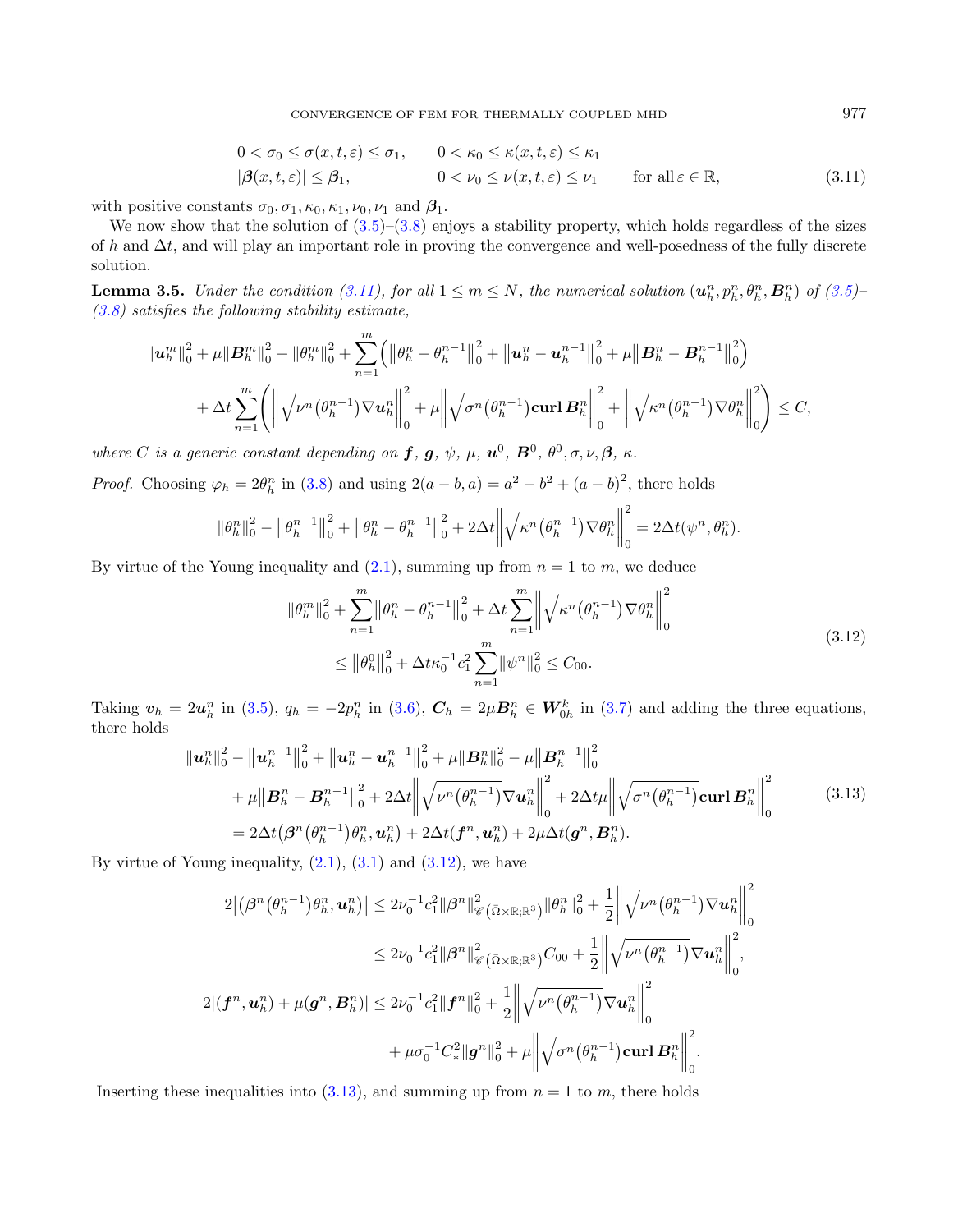$978$  Q. DING  $ETAL$ .

<span id="page-9-3"></span>
$$
\|u_{h}^{m}\|_{0}^{2} + \mu \|B_{h}^{m}\|_{0}^{2} + \sum_{n=1}^{m} \left( \|u_{h}^{n} - u_{h}^{n-1}\|_{0}^{2} + \mu \|B_{h}^{n} - B_{h}^{n-1}\|_{0}^{2} \right) + \Delta t \sum_{n=1}^{m} \left( \left\| \sqrt{\nu^{n} (\theta_{h}^{n-1})} \nabla u_{h}^{n} \right\|_{0}^{2} + \mu \left\| \sqrt{\sigma^{n} (\theta_{h}^{n-1})} \operatorname{curl} B_{h}^{n} \right\|_{0}^{2} \right) \leq \|u_{h}^{0}\|_{0}^{2} + \mu \|B_{h}^{0}\|_{0}^{2} + C \Delta t \sum_{n=1}^{m} \left(1 + \|f^{n}\|_{0}^{2} + \|g^{n}\|_{0}^{2}\right).
$$
\n(3.14)

A combination of  $(3.12)$  and  $(3.14)$ , then we can obtain the desired conclusion.

The following estimates for the trilinear term in Navier–Stokes equations can be referred to Lemma 4.5 of [\[53\]](#page-36-3).

**Theorem 3.6.** For  $i = 1, 2$ , let  $u^i$  be functions in  $L^{\infty}(\Omega) \cap W^{1,3}(\Omega)$ , and  $u^i_h$  functions in  $X^k_h$ . Then, for  $\bm{v} \in \bm{H}_{0}^{1}(\Omega), \ \bar{\bm{u}}^{i} \in (\bm{L}^{\infty}(\Omega) \cap \bm{W}^{1,3}(\Omega)), \ \bar{\bm{w}}^{i} \in \bm{X}_{h}^{k}, \ and \ (p,q) = (0,1) \ \ or \ (p,q) = (1,0), \ we \ have$ 

<span id="page-9-2"></span>
$$
\begin{split} \left| \mathcal{O}_{1}(\mathbf{u}^{1}, \mathbf{u}^{2}, \mathbf{v}) - \mathcal{O}_{1}(\mathbf{u}_{h}^{1}, \mathbf{u}_{h}^{2}, \mathbf{v}) \right| \\ &\leq C \Bigg[ \min \Big\{ \left\| \mathbf{u}^{i} \right\|_{0, \infty} + \left\| \mathbf{u}^{i} \right\|_{1, 3}; i = 1, 2 \Big\} + \sum_{i=1}^{2} \Big( \left\| \bar{\mathbf{w}}_{h}^{i} \right\|_{0, \infty} + \left\| \bar{\mathbf{w}}_{h}^{i} \right\|_{1, 3} \Big) \Bigg] \\ &\cdot \sum_{i=1}^{2} \Big( \left\| \mathbf{u}^{i} - \bar{\mathbf{u}}^{i} \right\|_{p} + \left\| \bar{\mathbf{u}}^{i} - \bar{\mathbf{w}}_{h}^{i} \right\|_{p} + \left\| \bar{\mathbf{w}}_{h}^{i} - \mathbf{u}_{h}^{i} \right\|_{p} \Big) \left\| \mathbf{v} \right\|_{q} + \left| \mathcal{O}_{1}(\bar{\mathbf{w}}_{h}^{1} - \mathbf{u}_{h}^{1}, \bar{\mathbf{w}}_{h}^{2} - \mathbf{u}_{h}^{2}, \mathbf{v}) \right| . \end{split} \tag{3.15}
$$

Moreover, if  $\bar{\boldsymbol{w}}_h^2 - \boldsymbol{u}_h^2 \in \boldsymbol{X}_0$ , then we readily see

<span id="page-9-1"></span>
$$
\left| \mathcal{O}_{1}(\mathbf{u}^{1}, \mathbf{u}^{2}, \bar{\mathbf{w}}_{h}^{2} - \mathbf{u}_{h}^{2}) - \mathcal{O}_{1}(\mathbf{u}_{h}^{1}, \mathbf{u}_{h}^{2}, \bar{\mathbf{w}}_{h}^{2} - \mathbf{u}_{h}^{2}) \right|
$$
\n
$$
\leq C \Bigg[ \min \Big\{ \big\| \mathbf{u}^{i} \big\|_{0,\infty} + \big\| \mathbf{u}^{i} \big\|_{1,3}; i = 1, 2 \Big\} + \sum_{i=1}^{2} \Big( \big\| \bar{\mathbf{w}}_{h}^{i} \big\|_{0,\infty} + \big\| \bar{\mathbf{w}}_{h}^{i} \big\|_{1,3} \Big) \Bigg] \Bigg] \tag{3.16}
$$
\n
$$
\cdot \sum_{i=1}^{2} \Big( \big\| \mathbf{u}^{i} - \bar{\mathbf{u}}^{i} \big\|_{p} + \big\| \bar{\mathbf{u}}^{i} - \bar{\mathbf{w}}_{h}^{i} \big\|_{p} + \big\| \bar{\mathbf{w}}_{h}^{i} - \mathbf{u}_{h}^{i} \big\|_{p} \Big) \big\| \bar{\mathbf{w}}_{h}^{2} - \mathbf{u}_{h}^{2} \big\|_{q} .
$$

## 4. Well-posedness and convergence of the fully discrete solution

<span id="page-9-0"></span>In this section, we will prove the well-posedness of the numerical solution to the problem  $(3.5)$ – $(3.8)$  by using the Lax–Milgram theorem (see [\[22\]](#page-35-28) for more details). Utilizing the stability of the numerical scheme and the compactness method, the existence of weak solution to the thermally coupled MHD model in three dimensions is established. Furthermore, the uniqueness of weak solution and the convergence of the proposed numerical method are also derived.

We first prove the well-posedness result for the discrete solution in the following theorem.

**Theorem 4.1.** Under the condition of Lemma [3.5,](#page-8-4) then there exists a unique solution  $(\mathbf{u}_h^n, \theta_h^n, \mathbf{B}_h^n)$  to scheme  $(3.5)$ – $(3.8)$ .

Proof. We divide this proof into two steps:

**Step 1.** For any  $\varphi_h \in Y_{0h}^k$ , given  $\theta_h^{n-1}$  and  $\mathbf{u}_h^{n-1}$ , find  $\theta_h^n \in Y_{0h}^k(\theta_D)$ , we can rewrite [\(3.8\)](#page-6-0) as

$$
\frac{1}{\Delta t}(\theta_h^n, \varphi_h) + \mathcal{A}_2\big(\kappa^n(\theta_h^{n-1}), \theta_h^n, \varphi_h\big) + \mathcal{O}_2\big(\mathbf{u}_h^{n-1}, \theta_h^n, \varphi_h\big) = (\psi^n, \varphi_h) + \frac{1}{\Delta t}(\theta_h^{n-1}, \varphi_h). \tag{4.1}
$$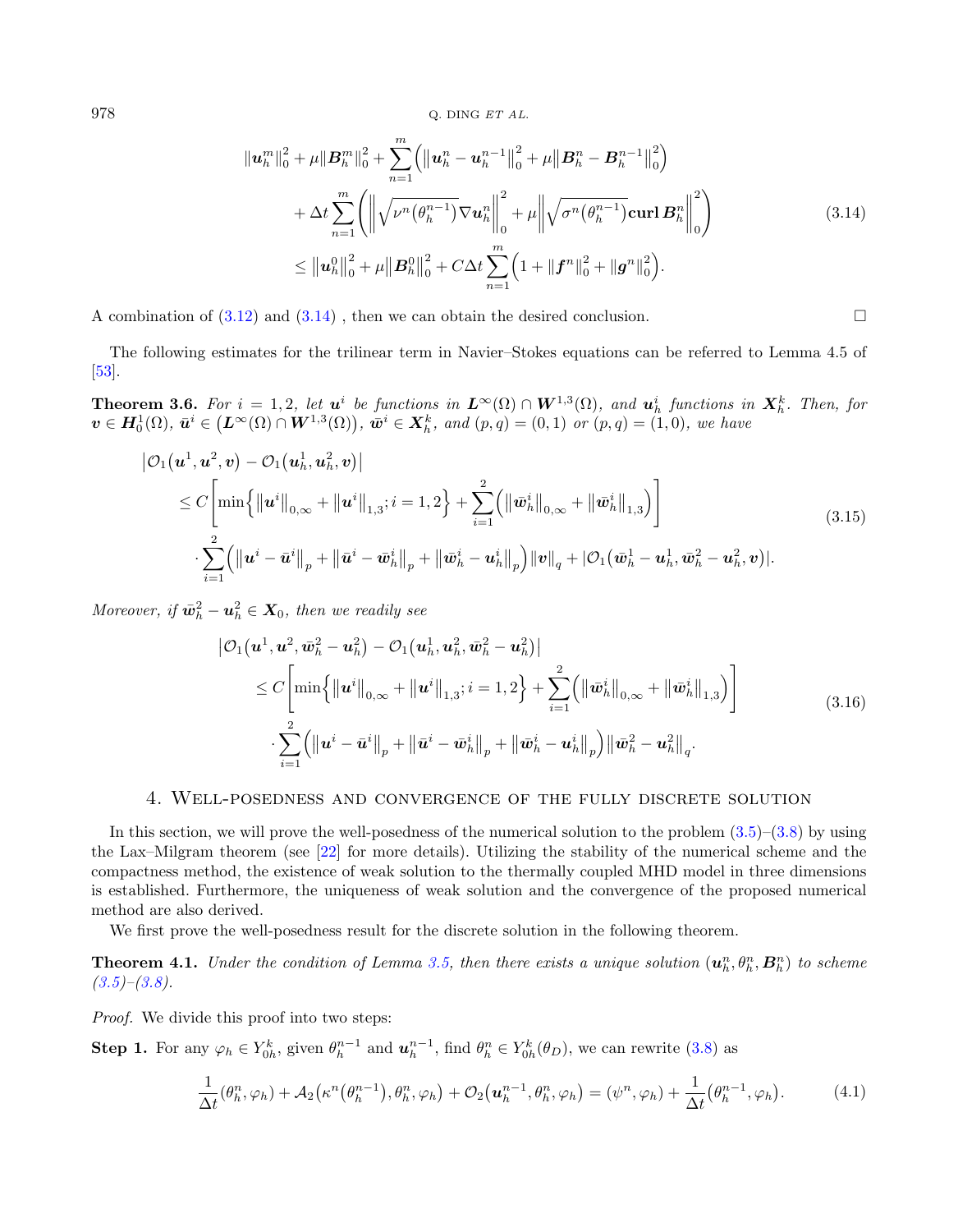Let us define

<span id="page-10-0"></span>
$$
G(\theta_h^n, \varphi_h) = \frac{1}{\Delta t}(\theta_h^n, \varphi_h) + \mathcal{A}_2(\kappa^n(\theta_h^{n-1}), \theta_h^n, \varphi_h) + \mathcal{O}_2(\boldsymbol{u}_h^{n-1}, \theta_h^n, \varphi_h).
$$

It is easy to verify that  $G(\theta_h^n, \varphi_h)$  satisfies the ellipticity and boundedness. An application of the Lax–Milgram theorem shows that problem [\(3.8\)](#page-6-0) attains a unique solution  $\theta_h^n$ .

**Step 2.** We prove the uniqueness of the solution of  $(3.5)-(3.7)$  $(3.5)-(3.7)$  $(3.5)-(3.7)$  based on a fixed  $\theta_h^n$ . According to  $(3.5)-(3.7)$ , the solution  $(\boldsymbol{u}_h^n, B_h^n) \in (X_{0h}^k \times W_{0h}^k)$  satisfy that for any  $(v_h, C_h) \in (X_{0h}^k \times W_{0h}^k)$ , there holds

$$
\frac{1}{\Delta t}(\boldsymbol{u}_h^n, \boldsymbol{v}_h) + \frac{\mu}{\Delta t}(\boldsymbol{B}_h^n, \boldsymbol{C}_h) + (\nu^n(\theta_h^{n-1})\nabla \boldsymbol{u}_h^n, \nabla \boldsymbol{v}_h) + \mu(\sigma^n(\theta_h^{n-1})\operatorname{curl} \boldsymbol{B}_h^n, \operatorname{curl} \boldsymbol{C}_h) + \mathcal{O}_1(\boldsymbol{u}_h^{n-1}, \boldsymbol{u}_h^n, \boldsymbol{v}_h) + \mu(\boldsymbol{B}_h^{n-1} \times \operatorname{curl} \boldsymbol{B}_h^n, \boldsymbol{v}_h) - \mu(\boldsymbol{u}_h^n \times \boldsymbol{B}_h^{n-1}, \operatorname{curl} \boldsymbol{C}_h) = (\boldsymbol{f}^n + \boldsymbol{\beta}^n(\theta_h^{n-1})\theta_h^n, \boldsymbol{v}_h) + \mu(\boldsymbol{g}^n, \boldsymbol{C}_h) + \left(\frac{1}{\Delta t}\boldsymbol{u}_h^{n-1}, \boldsymbol{v}_h\right) + \left(\frac{\mu}{\Delta t}\boldsymbol{B}_h^{n-1}, \boldsymbol{C}_h\right).
$$
\n(4.2)

Let  $\mathbf{U}^{n-1} = (\boldsymbol{u}_h^{n-1}, \boldsymbol{B}_h^{n-1}), \mathbf{U}^n = (\boldsymbol{u}_h^n, \boldsymbol{B}_h^n), \boldsymbol{\Phi} = (\boldsymbol{v}_h, \boldsymbol{C}_h)$ , and it is easy to see that

$$
\|\mathbf{U}^{n}\|^{2} = \frac{1}{\Delta t} \|\mathbf{u}_{h}^{n}\|_{0}^{2} + \frac{\mu}{\Delta t} \|\mathbf{B}_{h}^{n}\|_{0}^{2} + \left\|\sqrt{\nu^{n}(\theta_{h}^{n-1})}\nabla \mathbf{u}_{h}^{n}\right\|_{0}^{2} + \mu \left\|\sqrt{\sigma^{n}(\theta_{h}^{n-1})}\mathbf{curl}\,\mathbf{B}_{h}^{n}\right\|_{0}^{2}
$$

provides a norm on  $X_{0h}^k \times W_{0h}^k$ . Define the left-hand side of  $(4.2)$  as  $I(\mathbf{U}^{n-1}, \mathbf{U}^n, \pmb{\Phi})$ , thus we can obtain

 $I\big(\mathbf{U}^{n-1},\mathbf{U}^{n},\mathbf{U}^{n}\big)\geq \|\mathbf{U}^{n}\|^{2}.$ 

We choose  $\delta_2 > 0$  such that  $1/(3 + \delta_1) + 1/(6 - \delta_2) = 1/2$  and  $\mathbf{H}^1(\Omega) \hookrightarrow \mathbf{L}^{6-\delta_2}(\Omega)$ , together with  $(3.2)$ and  $(3.3)$ , then we have the following estimate

$$
\begin{aligned} & \mu \big \lvert \big( \boldsymbol{B}_h^{n-1} \times \bold{curl} \, \boldsymbol{B}_h^n, \boldsymbol{v}_h \big) \big \rvert \\ & = \mu \lvert \big( \big[ \boldsymbol{B}_h^{n-1} - Z \big( \boldsymbol{B}_h^{n-1} \big) \big] \times \bold{curl} \, \boldsymbol{B}_h^n, \boldsymbol{v}_h \big) + \big( Z \big( \boldsymbol{B}_h^{n-1} \big) \times \bold{curl} \, \boldsymbol{B}_h^n, \boldsymbol{v}_h \big) \rvert \\ & \leq C h^{l+1/2} \big\lVert \bold{curl} \, \boldsymbol{B}_h^{n-1} \big\rVert_0 \lVert \bold{curl} \, \boldsymbol{B}_h^n \rVert_{0,3} \lVert \boldsymbol{v}_h \rVert_{0,6} + C \big\lVert Z \big( \boldsymbol{B}_h^{n-1} \big) \big\rVert_{0,3+\delta_1} \lVert \bold{curl} \, \boldsymbol{B}_h^n \rVert_0 \lVert \boldsymbol{v}_h \rVert_{0,6-\delta_2} \\ & \leq C h^l \big\lVert \bold{curl} \, \boldsymbol{B}_h^{n-1} \big\rVert_0 \lVert \bold{curl} \, \boldsymbol{B}_h^n \rVert_0 \lVert \nabla \boldsymbol{v}_h \rVert_0 + C \big\lVert \bold{curl} \, \boldsymbol{B}_h^{n-1} \big\rVert_0 \lVert \bold{curl} \, \boldsymbol{B}_h^n \rVert_0 \lVert \nabla \boldsymbol{v}_h \rVert_0, \end{aligned}
$$

where we have used  $||Z(\boldsymbol{B}_h^{n-1})||_{0,3+\delta_1} \leq C||\textbf{curl }Z(\boldsymbol{B}_h^{n-1})||_0 = C||\textbf{curl } \boldsymbol{B}_h^{n-1}||_0$  according to Lemma [2.1.](#page-4-2) Similarly, we have

$$
\mu \big | \big ( \bm{u}_h^n \times \bm{B}_h^{n-1}, \textbf{curl}\, \bm{C}_h \big ) \big | \leq C h^l \big \| \textbf{curl}\, \bm{B}_h^{n-1} \big \|_0 \|\textbf{curl}\, \bm{C}_h\|_0 \| \nabla \bm{u}_h^n\|_0 + C \big \| \textbf{curl}\, \bm{B}_h^{n-1} \big \|_0 \|\textbf{curl}\, \bm{C}_h\|_0 \| \nabla \bm{u}_h^n\|_0.
$$

This implies the continuity of  $I(\mathbf{U}^{n-1}, \mathbf{U}^n, \boldsymbol{\Phi})$ , namely,

$$
|I(\mathbf{U}^{n-1},\mathbf{U}^n,\mathbf{\Phi})| \leq C\Big(1+\big\|\mathbf{u}_h^{n-1}\big\|_{1,2}+(h^l+1)\big\|\mathbf{curl}\,\mathbf{B}_h^{n-1}\big\|_0\Big)\|\mathbf{U}^n\|\|\mathbf{\Phi}\|.
$$

According to the Lax–Milgram theorem, we know that  $(3.5)$  and  $(3.7)$  admit a unique solution  $(u_h^n, B_h^n)$ . Combining Step 1 and Step 2, we have completed the proof of Theorem [4.1.](#page-9-1)

Next, we will present the convergence analysis for the fully discrete solution to problem  $(3.5)$ – $(3.8)$ . To this end, we introduce some interpolated functions over the temporal variable, which will be used below. Let  $\mathbf{u}_{h\Delta t}(\cdot,t), \theta_{h\Delta t}(\cdot,t), \mathbf{B}_{h\Delta t}(\cdot,t)$  be the piecewise linear continuous interpolation of the fully discrete solution  $(\boldsymbol{u}_h^n, \theta_h^n, \boldsymbol{B}_h^n)$ ,  $n = 1, 2, ..., N$  on  $(t_{n-1}, t_n]$ , that is to say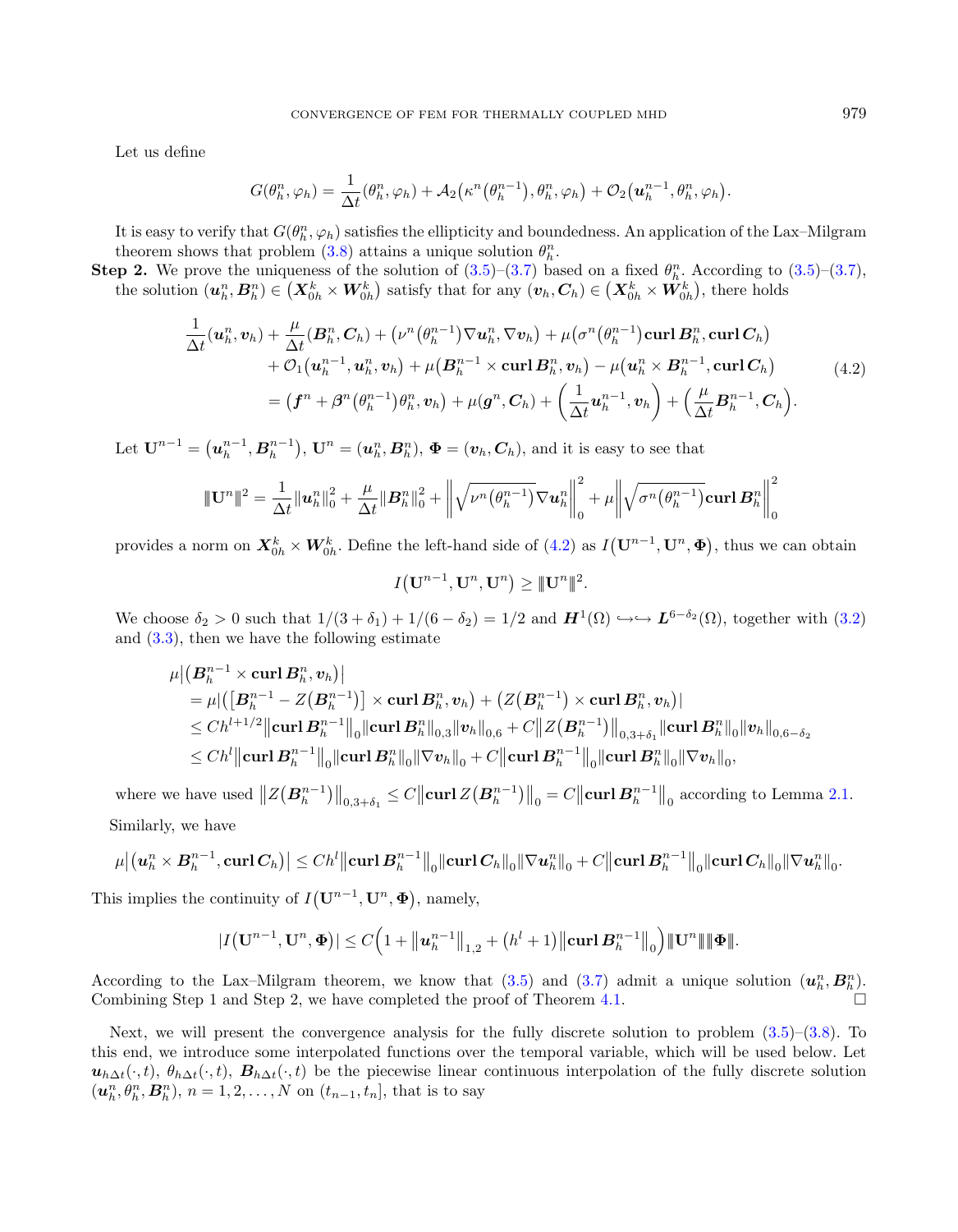980 Q. DING  $ETAL$ .

$$
\phi_{h\Delta t}(\cdot,t) := \frac{t - t_{n-1}}{\Delta t} \phi_h^+(\cdot,t) + \frac{t_n - t}{\Delta t} \phi_h^-(\cdot,t),
$$

where  $\phi_h^+ = \phi_h^n, \phi_h^- = \phi_h^{n-1}$ , with  $\phi = \mathbf{u}, \theta, \mathbf{B}$ .

<span id="page-11-2"></span>Let  $\tilde{\theta}_{h} = \varphi_h, \varphi_h = \varphi_h$ , when  $\varphi = \boldsymbol{a}, \upsilon, \boldsymbol{\Sigma}$ .<br>Let  $\tilde{\theta}_{h\Delta t}(x, t)$ ,  $\tilde{\boldsymbol{u}}_{h\Delta t}(x, t)$ ,  $\tilde{\boldsymbol{B}}_{h\Delta t}(x, t)$ ,  $\hat{\boldsymbol{u}}_{h\Delta t}(x, t)$ ,  $\hat{\boldsymbol{b}}_{h\Delta t}(x, t)$ ,  $\tilde{\boldsymbol{B}}_{h\Delta t}(x, t)$ ,  $\tilde{\boldsymbol{g}}_{\Delta t}(x, t)$ ,  $\til$  $\tilde{\psi}_{\Delta t}(x,t), \tilde{\sigma}_{\Delta t}(x,t), \tilde{\nu}_{\Delta t}(x,t), \tilde{\beta}_{\Delta t}(x,t)$  and  $\tilde{\kappa}_{\Delta t}(x,t)$  be the piecewise constant extensions of  $\{\theta_h^n\}, \{\boldsymbol{u}_h^n\}, \{\boldsymbol{p}_h^n\},$  $\{B_{h}^{n}\}, \{\mathbf{u}_{h}^{n-1}\}, \{\mathbf{B}_{h}^{n-1}\}, \{\mathbf{f}^{n}\}, \{\mathbf{g}^{n}\}, \{\psi^{n}\}, \{\sigma^{n}\}, \{\nu^{n}\}, \{\beta^{n}\}\$  and  $\{\kappa^{n}\}, n = 1, 2, ..., N$ , respectively, namely, for all  $t \in (t_{n-1}, t_n]$ ,

$$
\tilde{\theta}_{h\Delta t}(\cdot,t) = \theta_h^n, \quad \tilde{\mathbf{u}}_{h\Delta t}(\cdot,t) = \mathbf{u}_h^n, \quad \tilde{p}_{h\Delta t}(\cdot,t) = p_h^n, \quad \tilde{\mathbf{B}}_{h\Delta t}(\cdot,t) = \mathbf{B}_h^n, \n\hat{\mathbf{u}}_{h\Delta t}(\cdot,t) = \mathbf{u}_h^{n-1}, \quad \hat{\theta}_{h\Delta t}(\cdot,t) = \theta_h^{n-1}, \quad \hat{\mathbf{B}}_{h\Delta t}(\cdot,t) = \mathbf{B}_h^{n-1}, \quad \tilde{\mathbf{f}}_{\Delta t}(\cdot,t) = \mathbf{f}^n, \n\tilde{\mathbf{g}}_{\Delta t}(\cdot,t) = \mathbf{g}^n, \quad \tilde{\psi}_{\Delta t}(\cdot,t) = \psi^n, \quad \tilde{\sigma}_{\Delta t}(\cdot,t) = \sigma^n, \quad \tilde{\nu}_{\Delta t}(\cdot,t) = \nu^n, \n\tilde{\beta}_{\Delta t}(\cdot,t) = \beta^n, \quad \tilde{\kappa}_{\Delta t}(\cdot,t) = \kappa^n.
$$

With the above notations, we will prove the following priori stability estimates without any restrictions on  $h$ and  $\Delta t$ .

<span id="page-11-0"></span>**Lemma 4.2.** For the sequences  $\{(\boldsymbol{u}_{h\Delta t}, \tilde{p}_{h\Delta t}, \boldsymbol{B}_{h\Delta t}, \theta_{h\Delta t})\}$ , there exists a constant C independent of the meshsize h and the time-step  $\Delta t$  such that

$$
\|(\boldsymbol{u}_{h\Delta t})_t + \nabla \tilde{p}_{h\Delta t}\|_{L^r(0,T;(\boldsymbol{X}\cap\boldsymbol{H}^{1+s}(\Omega))')} \leq C, \quad \|(\boldsymbol{B}_{h\Delta t})_t\|_{L^r(0,T;(\boldsymbol{W}\cap\boldsymbol{H}^{1+s}(\Omega))')} \leq C, \|(\boldsymbol{\theta}_{h\Delta t})_t\|_{L^{4/3}(0,T;(\boldsymbol{Y}\cap\boldsymbol{H}^{1+s}(\Omega))')} \leq C,
$$

with  $r = \frac{2}{2-\zeta}$ ,  $\zeta = \min\left\{l, \left(\frac{1}{2}+l\right) \frac{2\delta_1}{3(1+\delta_1)}, \frac{2\delta_1}{3(1+\delta_1)}, \frac{1}{2}\right\}$  and  $s > \frac{1}{2}$ , where  $\delta_1$  is defined in Lemma [2.1](#page-4-2) and l is defined in [\(3.2\)](#page-6-2).

*Proof.* To validate the first assertion, we define the  $L^2$ -orthogonal projection to  $V_h^k$  via  $\mathscr{P}_h$ . Setting  $\frac{1}{r} + \frac{1}{r'} = 1$ and  $r' = \frac{2}{\zeta}$ , with  $\zeta = \min\Big\{l, \left(\frac{1}{2} + l\right) \frac{2\delta_1}{3(1+\delta_1)}, \frac{2\delta_1}{3(1+\delta_1)}, \frac{1}{2}\Big\}$ , for any  $v \in L^{r'}(0,T; X \cap H^{1+s}(\Omega))$ , by [\(3.5\)](#page-6-0), we have

$$
((\boldsymbol{u}_{h\Delta t})_t, \mathscr{P}_h \boldsymbol{v}) + \frac{1}{2} [((\hat{\boldsymbol{u}}_{h\Delta t} \cdot \nabla) \tilde{\boldsymbol{u}}_{h\Delta t}, \mathscr{P}_h \boldsymbol{v}) - ((\hat{\boldsymbol{u}}_{h\Delta t} \cdot \nabla) \mathscr{P}_h \boldsymbol{v}, \tilde{\boldsymbol{u}}_{h\Delta t})] + (\nabla \tilde{p}_{h\Delta t}, \mathscr{P}_h \boldsymbol{v}) + (\tilde{\nu}_{\Delta t} (\hat{\theta}_{h\Delta t}) \nabla \tilde{\boldsymbol{u}}_{h\Delta t}, \nabla \mathscr{P}_h \boldsymbol{v}) + \mu (\hat{\boldsymbol{B}}_{h\Delta t} \times \operatorname{curl} \tilde{\boldsymbol{B}}_{h\Delta t}, \mathscr{P}_h \boldsymbol{v}) - (\tilde{\boldsymbol{\beta}}_{\Delta t} (\hat{\theta}_{h\Delta t}) \tilde{\theta}_{h\Delta t}, \mathscr{P}_h \boldsymbol{v})
$$
(4.3)  
= (\tilde{\boldsymbol{f}}\_{\Delta t}, \mathscr{P}\_h \boldsymbol{v}).

By virtue of Lemma [3.5,](#page-8-4) the Cauchy–Schwarz inequality and the interpolation inequality

<span id="page-11-1"></span>
$$
\|\hat{\mathbf{u}}_{h\Delta t}\|_{0,3} \le C \|\hat{\mathbf{u}}_{h\Delta t}\|_{0}^{1/2} \|\nabla \hat{\mathbf{u}}_{h\Delta t}\|_{0}^{1/2},\tag{4.4}
$$

thanks to  $r' = \frac{2}{\zeta}$ , which implies that  $r' > 4$ , we can derive that

$$
\int_{0}^{T} \left| \frac{1}{2} [((\hat{\boldsymbol{u}}_{h\Delta t} \cdot \nabla) \tilde{\boldsymbol{u}}_{h\Delta t}, \mathscr{P}_{h} \boldsymbol{v}) - ((\hat{\boldsymbol{u}}_{h\Delta t} \cdot \nabla) \mathscr{P}_{h} \boldsymbol{v}, \tilde{\boldsymbol{u}}_{h\Delta t})] \right| dt
$$
\n
$$
\leq C \|\hat{\boldsymbol{u}}_{h\Delta t}\|_{0,3} \|\nabla \tilde{\boldsymbol{u}}_{h\Delta t}\|_{0} \|\mathscr{P}_{h} \boldsymbol{v}\|_{0,6} + C \|\hat{\boldsymbol{u}}_{h\Delta t}\|_{0,3} \|\tilde{\boldsymbol{u}}_{h\Delta t}\|_{0,6} \|\nabla \mathscr{P}_{h} \boldsymbol{v}\|_{0}
$$
\n
$$
\leq C \int_{0}^{T} \left[ \|\hat{\boldsymbol{u}}_{h\Delta t}\|_{0}^{1/2} \|\nabla \hat{\boldsymbol{u}}_{h\Delta t}\|_{0}^{1/2} \|\nabla \tilde{\boldsymbol{u}}_{h\Delta t}\|_{0} \|\nabla \mathscr{P}_{h} \boldsymbol{v}\|_{0} \right] dt
$$
\n
$$
\leq C \|\nabla \hat{\boldsymbol{u}}_{h\Delta t}\|_{L^{2}(0,T;L^{2}(\Omega))}^{1/2} \|\nabla \tilde{\boldsymbol{u}}_{h\Delta t}\|_{L^{2}(0,T;L^{2}(\Omega))} \|\nabla \mathscr{P}_{h} \boldsymbol{v}\|_{L^{4}(0,T;L^{2}(\Omega))} \leq C \|\nabla \mathscr{P}_{h} \boldsymbol{v}\|_{L^{r'}(0,T;L^{2}(\Omega))}.
$$

It can be checked that  $1 < r < 2$ , then we obtain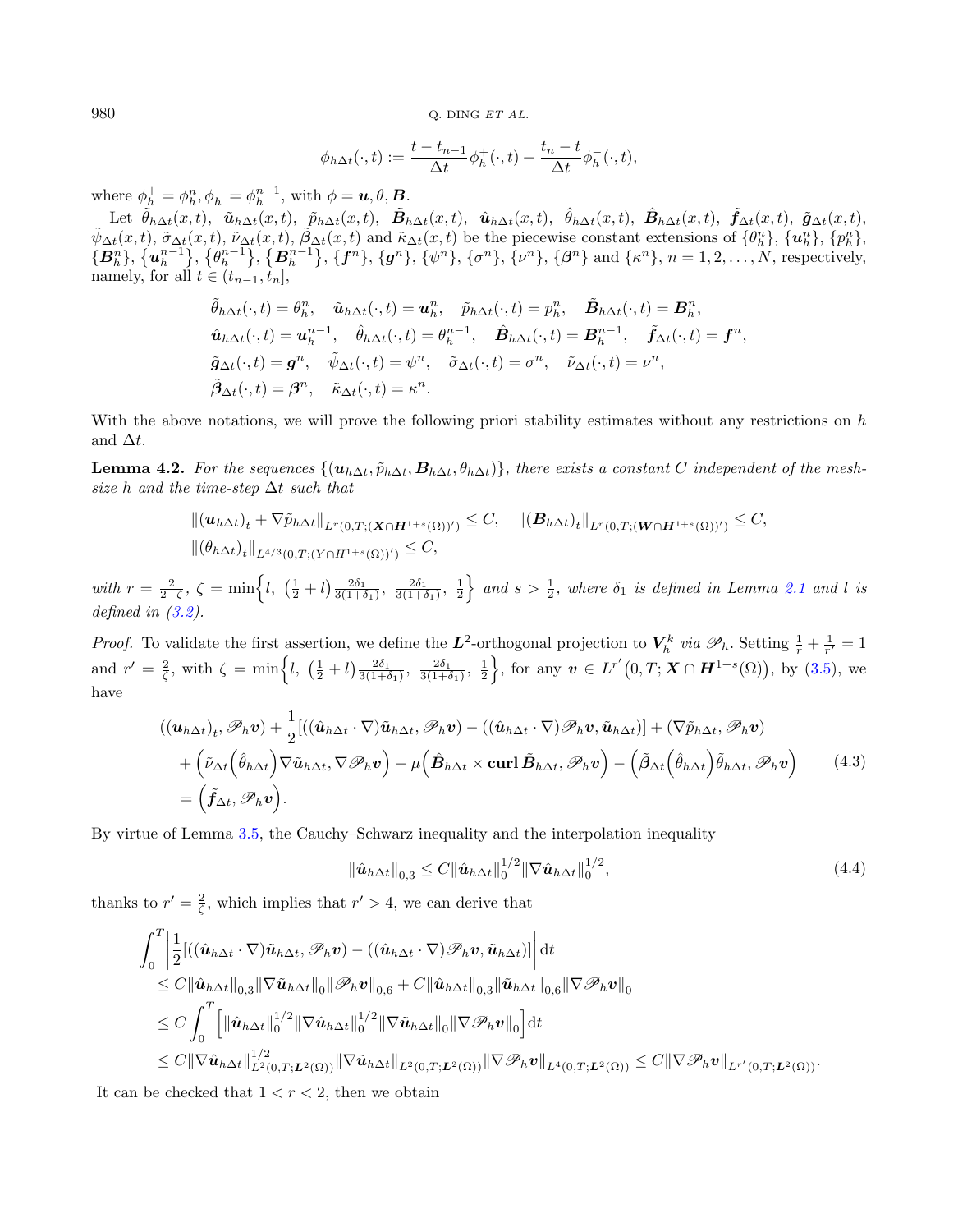$$
\int_0^T \Big|\Big(\tilde{\nu}_{\Delta t}(\hat{\theta}_{h\Delta t})\nabla \tilde{\boldsymbol{u}}_{h\Delta t}, \nabla \mathscr{P}_h \boldsymbol{v}\Big)\Big| dt \n\leq C \|\tilde{\nu}_{\Delta t}\|_{\mathscr{C}(\bar{\Omega}\times\mathbb{R};\mathbb{R}^+)} \|\nabla \tilde{\boldsymbol{u}}_{h\Delta t}\|_{L^2(0,T;L^2(\Omega))} \|\nabla \mathscr{P}_h \boldsymbol{v}\|_{L^{r'}(0,T;L^2(\Omega))} \leq C \|\nabla \mathscr{P}_h \boldsymbol{v}\|_{L^{r'}(0,T;L^2(\Omega))}.
$$

By using of Lemma [2.1,](#page-4-2)  $(3.2)$ ,  $(3.3)$ ,  $(2.1)$ , there holds

<span id="page-12-0"></span>
$$
\int_0^T \left| \mu \left( \hat{B}_{h\Delta t} \times \text{curl} \, \tilde{B}_{h\Delta t}, \mathscr{P}_h \mathbf{v} \right) \right| dt
$$
\n
$$
= \int_0^T \left| \mu \left( \left[ \hat{B}_{h\Delta t} - Z \left( \hat{B}_{h\Delta t} \right) + Z \left( \hat{B}_{h\Delta t} \right) \right] \times \text{curl} \, \tilde{B}_{h\Delta t}, \mathscr{P}_h \mathbf{v} \right) \right| dt
$$
\n
$$
\stackrel{(3.2)}{\leq} \int_0^T \left| \mu C_{inv} h^l \right| \left| \text{curl} \, \hat{B}_{h\Delta t} \right|_0 \left\| \text{curl} \, \tilde{B}_{h\Delta t} \right\|_0 \left\| \mathscr{P}_h \mathbf{v} \right\|_{0,6}
$$
\n
$$
+ \mu \left\| Z \left( \hat{B}_{h\Delta t} \right) \right\|_{0,3} \left\| \text{curl} \, \tilde{B}_{h\Delta t} \right\|_0 \left\| \mathscr{P}_h \mathbf{v} \right\|_{0,6} dt
$$
\n
$$
\stackrel{\text{Lemma 2.1}}{\leq} C \int_0^T \left| \mu C_{inv} h^l \right| \left| \text{curl} \, \hat{B}_{h\Delta t} \right\|_0 \left\| \text{curl} \, \tilde{B}_{h\Delta t} \right\|_0 \left\| \nabla \mathscr{P}_h \mathbf{v} \right\|_0
$$
\n
$$
+ \mu \left\| Z \left( \hat{B}_{h\Delta t} \right) \right\|_0^{\frac{2\delta_1}{3(1+\delta_1)}} \left\| Z \left( \hat{B}_{h\Delta t} \right) \right\|_{0,3+\delta_1}^{\frac{\delta_1+3}{\delta_1+\delta_1}} \left\| \text{curl} \, \tilde{B}_{h\Delta t} \right\|_0 \left\| \nabla \mathscr{P}_h \mathbf{v} \right\|_0 \right| dt =: C \int_0^T \left| I_1 + I_2 \right| dt,
$$

where we have used the interpolation inequality

$$
\left\|Z\left(\hat{\boldsymbol{B}}_{h\Delta t}\right)\right\|_{0,3} \leq \left\|Z\left(\hat{\boldsymbol{B}}_{h\Delta t}\right)\right\|_{0}^{\frac{2\delta_{1}}{3(1+\delta_{1})}}\left\|Z\left(\hat{\boldsymbol{B}}_{h\Delta t}\right)\right\|_{0,3+\delta_{1}}^{\frac{\delta_{1}+3}{3(1+\delta_{1})}}.
$$
\n(4.5)

By virtue of [\(3.3\)](#page-6-3) and Lemma [3.5,](#page-8-4) we obtain

$$
\int_{0}^{T} |I_{1}| dt \leq \int_{0}^{T} \left| \mu C_{inv} h^{l} \right| \left| \operatorname{curl} \hat{B}_{h\Delta t} \right| \Big|_{0}^{l} \left| \operatorname{curl} \hat{B}_{h\Delta t} \right| \Big|_{0}^{1-l} \left| \operatorname{curl} \tilde{B}_{h\Delta t} \right| \Big|_{0} \left| \nabla \mathscr{P}_{h} v \right| \Big|_{0} dt
$$
\n
$$
\stackrel{(3.3)}{\leq} \int_{0}^{T} \left| \mu C_{inv} C_{inv}^{l} \right| \left| \hat{B}_{h\Delta t} \right| \Big|_{0}^{l} \left| \operatorname{curl} \hat{B}_{h\Delta t} \right| \Big|_{0}^{1-l} \left| \operatorname{curl} \tilde{B}_{h\Delta t} \right| \Big|_{0} \left| \nabla \mathscr{P}_{h} v \right| \Big|_{0} dt
$$
\n
$$
\leq C \left\| \hat{B}_{h\Delta t} \right\| \Big|_{L^{\infty}(0,T;L^{2}(\Omega))} \left\| \operatorname{curl} \hat{B}_{h\Delta t} \right\|_{L^{2}(0,T;L^{2}(\Omega))} \left\| \operatorname{curl} \tilde{B}_{h\Delta t} \right\|_{L^{2}(0,T;L^{2}(\Omega))} \left\| \operatorname{curl} \tilde{B}_{h\Delta t} \right\|_{L^{2}(0,T;L^{2}(\Omega))} \left\| \nabla \mathscr{P}_{h} v \right\|_{L^{\frac{2}{l}}(0,T;L^{2}(\Omega))}
$$
\n
$$
\leq C \left\| \nabla \mathscr{P}_{h} v \right\|_{L^{\frac{2}{l}}(0,T;L^{2}(\Omega))} \leq C \left\| \nabla \mathscr{P}_{h} v \right\|_{L^{r'}(0,T;L^{2}(\Omega))}.
$$

Concerning the other term, it can be decomposed as

$$
\int_0^T |I_2| dt \leq \int_0^T \left| \mu \right| \left| Z(\hat{B}_{h\Delta t}) - \hat{B}_{h\Delta t} + \hat{B}_{h\Delta t} \right|_0^{\frac{2\delta_1}{3(1+\delta_1)}} \left| Z(\hat{B}_{h\Delta t}) \right|_{0,3+\delta_1}^{\frac{\delta_1+3}{3(1+\delta_1)}} \left| \operatorname{curl} \tilde{B}_{h\Delta t} \right|_0 \left| \nabla \mathcal{P}_h \mathbf{v} \right|_0 \right| dt
$$
  
\n
$$
\leq \int_0^T \left| \mu \left| Z(\hat{B}_{h\Delta t}) - \hat{B}_{h\Delta t} \right|_{0}^{\frac{2\delta_1}{3(1+\delta_1)}} \left| Z(\hat{B}_{h\Delta t}) \right|_{0,3+\delta_1}^{\frac{\delta_1+3}{3(1+\delta_1)}} \left| \operatorname{curl} \tilde{B}_{h\Delta t} \right|_0 \left| \nabla \mathcal{P}_h \mathbf{v} \right|_0 \right| dt
$$
  
\n
$$
+ \int_0^T \left| \mu \left\| \hat{B}_{h\Delta t} \right\|_0^{\frac{2\delta_1}{3(1+\delta_1)}} \left| Z(\hat{B}_{h\Delta t}) \right|_{0,3+\delta_1}^{\frac{\delta_1+3}{3(1+\delta_1)}} \left| \operatorname{curl} \tilde{B}_{h\Delta t} \right|_0 \left| \nabla \mathcal{P}_h \mathbf{v} \right|_0 \right| dt
$$
  
\n
$$
=:\int_0^T |I_{21}| dt + \int_0^T |I_{22}| dt.
$$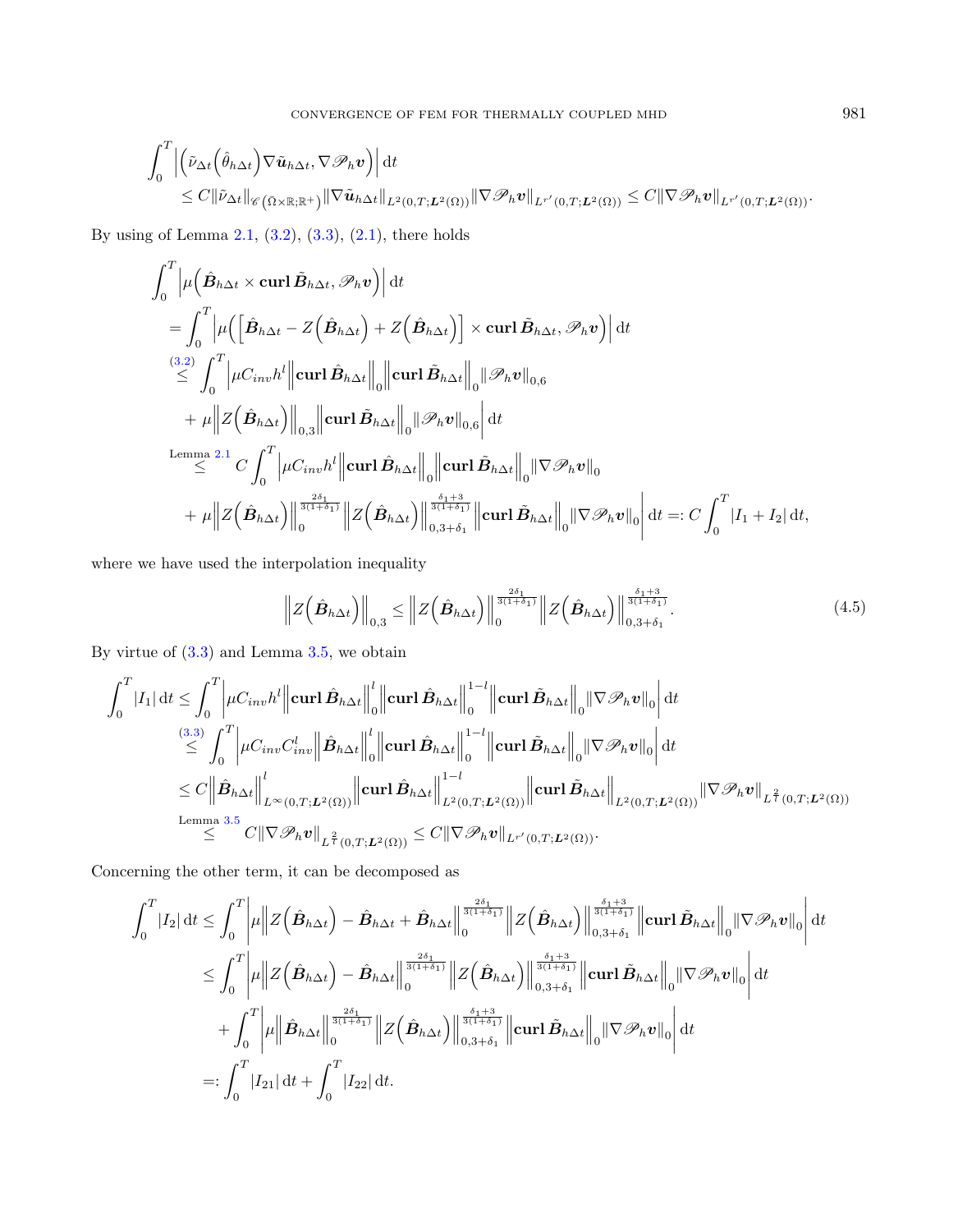With the help of  $(3.3)$ , Lemmas [2.1,](#page-4-2) [3.5](#page-8-4) and the interpolation inequality  $(4.5)$ , we continue to deduce

$$
\begin{array}{l} \displaystyle \int_{0}^{T}|I_{21}|\,dt \\\displaystyle \leq \int_{0}^{T}\bigg|Ch^{\left(\frac{1}{2}+l\right)\left(\frac{2\delta_{1}}{3(1+\delta_{1})}\right)}\bigg\|\mathbf{curl}\,\hat{\mathbf{B}}_{h\Delta t}\bigg\|_{0}^{\frac{2\delta_{1}}{3(1+\delta_{1})}}\bigg\|Z\left(\hat{\mathbf{B}}_{h\Delta t}\right)\bigg\|_{0,3+\delta_{1}}^{\frac{\delta_{1}+3}{3(1+\delta_{1})}}\bigg\|\mathbf{curl}\,\tilde{\mathbf{B}}_{h\Delta t}\bigg\|_{0}^{1}|\nabla \mathscr{P}_{h}v\|_{0}\bigg|\,dt \\ \displaystyle \leq \int_{0}^{T}\bigg|Ch^{\left(\frac{1}{2}+l\right)\left(\frac{2\delta_{1}}{3(1+\delta_{1})}\right)}\bigg\|\mathbf{curl}\,\hat{\mathbf{B}}_{h\Delta t}\bigg\|_{0}\bigg\|\mathbf{curl}\,\tilde{\mathbf{B}}_{h\Delta t}\bigg\|_{0}^{1}|\nabla \mathscr{P}_{h}v\|_{0}\bigg|\,dt \\ \displaystyle \leq \int_{0}^{T}\bigg|Ch^{\left(\frac{1}{2}+l\right)\left(\frac{2\delta_{1}}{3(1+\delta_{1})}\right)}\bigg\|\mathbf{curl}\,\hat{\mathbf{B}}_{h\Delta t}\bigg\|_{0}^{\left(\frac{1}{2}+l\right)\left(\frac{2\delta_{1}}{3(1+\delta_{1})}\right)}\bigg\|\mathbf{curl}\,\hat{\mathbf{B}}_{h\Delta t}\bigg\|_{0}^{1-(\frac{1}{2}+l)\left(\frac{2\delta_{1}}{3(1+\delta_{1})}\right)}\bigg\|\mathbf{curl}\,\hat{\mathbf{B}}_{h\Delta t}\bigg\|_{0}^{1-(\frac{1}{2}+l)\left(\frac{2\delta_{1}}{3(1+\delta_{1})}\right)}\bigg\|\mathbf{curl}\,\hat{\mathbf{B}}_{h\Delta t}\bigg\|_{0}^{1-(\frac{1}{2}+l)\left(\frac{2\delta_{1}}{3(1+\delta_{1})}\right)}\bigg\|\mathbf{curl}\,\hat{\mathbf{B}}_{h\Delta t}\bigg\|_{0}^{1-(\frac{1}{2}+l)\left(\
$$

and

<span id="page-13-0"></span>
$$
\int_0^T |I_{22}| \, \mathrm{d}t \leq \int_0^T \left| \mu \right| \left| \hat{B}_{h\Delta t} \right|_0^{\frac{2\delta_1}{3(1+\delta_1)}} \left\| \operatorname{curl} \hat{B}_{h\Delta t} \right\|_0^{\frac{\delta_1+3}{3(1+\delta_1)}} \left\| \operatorname{curl} \tilde{B}_{h\Delta t} \right\|_0 \left\| \nabla \mathscr{P}_h \mathbf{v} \right\|_0 \, \mathrm{d}t
$$
\n
$$
\leq C \left\| \hat{B}_{h\Delta t} \right\|_{L^{\infty}(0,T;L^2(\Omega))}^{\frac{2\delta_1}{3(1+\delta_1)}} \left\| \operatorname{curl} \hat{B}_{h\Delta t} \right\|_{L^2(0,T;L^2(\Omega))}^{\frac{\delta_1+3}{3(1+\delta_1)}}
$$
\n
$$
\times \left\| \operatorname{curl} \tilde{B}_{h\Delta t} \right\|_{L^2(0,T;L^2(\Omega))} \left\| \nabla \mathscr{P}_h \mathbf{v} \right\|_{L^{\frac{2}{3(1+\delta_1)}}(\mathbf{0},T;L^2(\Omega))}
$$
\n
$$
\leq C \|\nabla \mathscr{P}_h \mathbf{v} \right\|_{L^{\frac{2}{3(1+\delta_1)}}(\mathbf{0},T;L^2(\Omega))} \leq C \|\nabla \mathscr{P}_h \mathbf{v} \|_{L^{r'}(\mathbf{0},T;L^2(\Omega))}.
$$

Combined with these estimates, we get the following conclusion

<span id="page-13-1"></span>
$$
\int_0^T \left| \mu\left(\hat{B}_{h\Delta t} \times \operatorname{curl} \tilde{B}_{h\Delta t}, \mathscr{P}_h v \right) \right| dt \le C \|\nabla \mathscr{P}_h v\|_{L^{r'}(0,T;L^2(\Omega))}.
$$
\n(4.6)

.

Due to  $1 < r < 2$ , we have

$$
\int_0^T \left| \left( \tilde{\beta}_{\Delta t} \left( \hat{\theta}_{h\Delta t} \right) \tilde{\theta}_{h\Delta t}, \mathscr{P}_h \boldsymbol{v} \right) \right| dt \leq C \|\nabla \mathscr{P}_h \boldsymbol{v}\|_{L^{r'}(0,T;\boldsymbol{L}^2(\Omega))}.
$$

Combining these inequalities with  $(4.3)$ , we have

$$
\int_0^T \left| \left( (\boldsymbol{u}_{h\Delta t})_t + \nabla \tilde{p}_{h\Delta t}, \boldsymbol{v} \right) \right| dt \le C \|\nabla \mathscr{P}_h \boldsymbol{v} \|_{L^{r'}(0,T;L^2(\Omega))} \le C \|\nabla \boldsymbol{v} \|_{L^{r'}(0,T;L^2(\Omega))} + Ch^s \|\nabla \boldsymbol{v} \|_{L^{r'}(0,T;H^s(\Omega))}, \tag{4.7}
$$

where we have used the properties of  $L^2$ -orthogonal projection  $((u_{h\Delta t})_t, v) = ((u_{h\Delta t})_t, \mathscr{P}_h v)$  and (see (2.7) of [\[45\]](#page-35-12))

$$
\|\nabla \mathscr{P}_h \boldsymbol{v}\|_0 \le \|\nabla \boldsymbol{v}\|_0 + \|\nabla (\mathscr{P}_h \boldsymbol{v} - \boldsymbol{v})\|_0 \le C\|\nabla \boldsymbol{v}\|_0 + Ch^s \|\nabla \boldsymbol{v}\|_{s,2}
$$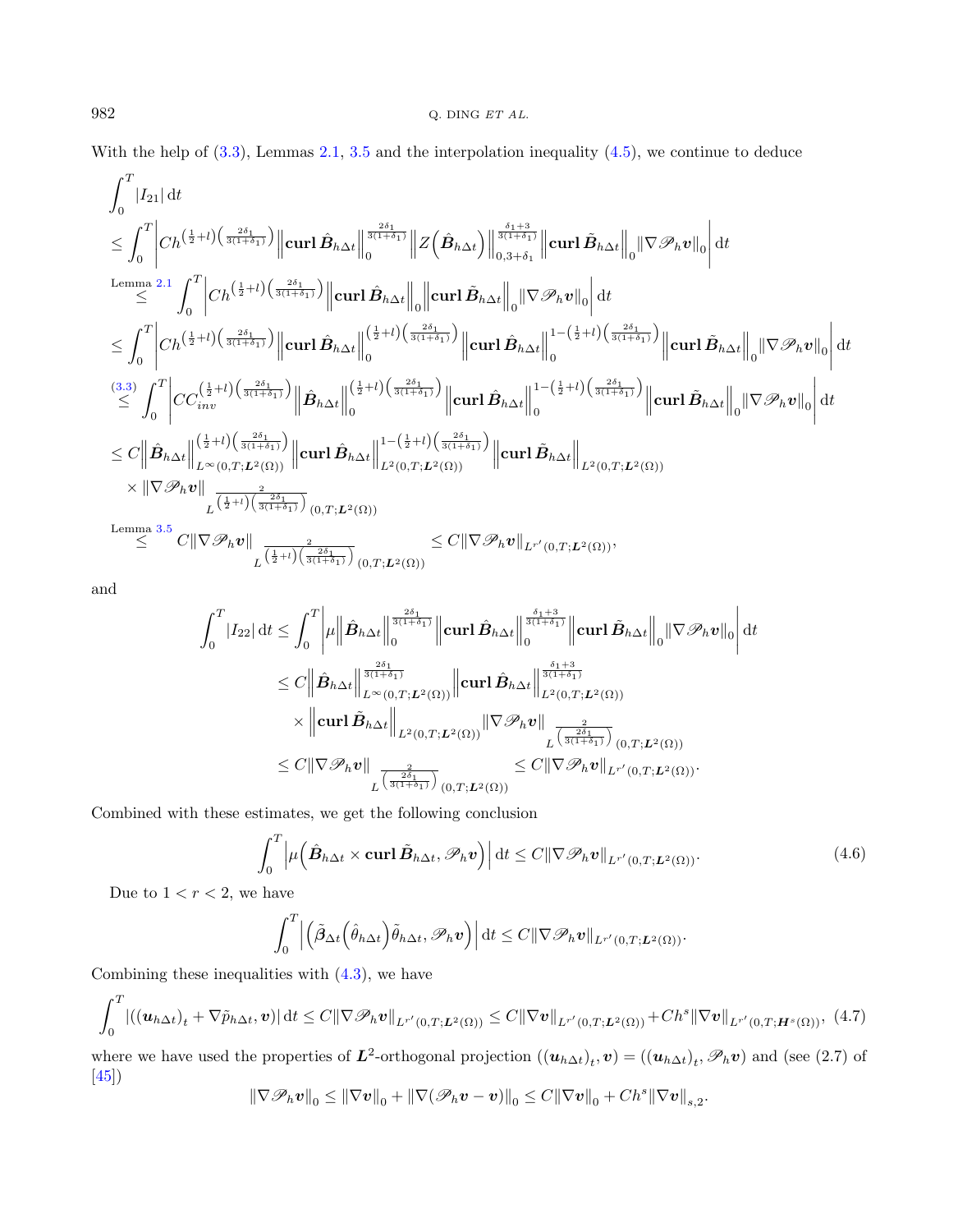<span id="page-14-1"></span>Thus it yields that

<span id="page-14-0"></span>
$$
\left\| \left(\mathbf{u}_{h\Delta t}\right)_{t} + \nabla \tilde{p}_{h\Delta t} \right\|_{L^{r}(0,T;(\mathbf{X}\cap\mathbf{H}^{1+s}(\Omega))')} \leq C. \tag{4.8}
$$

To validate the second assertion, we define the  $L^2$ -orthogonal projection to  $W_{0h}^k$  via  $\mathscr{Q}_h$ . From  $(3.7)$ , we know that  $(\boldsymbol{u}_{h\Delta t}, \boldsymbol{B}_{h\Delta t})$  satisfy:

$$
((\boldsymbol{B}_{h\Delta t})_t, \mathscr{Q}_h \boldsymbol{C}) + \left(\tilde{\sigma}_{\Delta t}\left(\hat{\theta}_{h\Delta t}\right) \operatorname{curl} \tilde{\boldsymbol{B}}_{h\Delta t}, \operatorname{curl} \mathscr{Q}_h \boldsymbol{C}\right) - \left(\tilde{\boldsymbol{u}}_{h\Delta t} \times \hat{\boldsymbol{B}}_{h\Delta t}, \operatorname{curl} \mathscr{Q}_h \boldsymbol{C}\right) = (\tilde{\boldsymbol{g}}_{\Delta t}, \mathscr{Q}_h \boldsymbol{C}). \tag{4.9}
$$

For any  $C \in L^{r'}(0,T; W \cap H^{1+s}(\Omega))$ , by virtue of Lemma [3.5](#page-8-4) and the Cauchy–Schwarz inequality, there holds

$$
\int_0^T \left| \left( \tilde{\sigma}_{\Delta t} \left( \hat{\theta}_{h\Delta t} \right) \mathbf{curl} \,\tilde{\mathbf{B}}_{h\Delta t}, \mathbf{curl} \,\mathcal{Q}_h \mathbf{C} \right) \right| dt \leq C \|\mathbf{curl} \,\mathcal{Q}_h \mathbf{C} \|_{L^{r'}(0,T;L^2(\Omega))}.
$$

Adopting the same techniques as [\(4.6\)](#page-13-0), applying Schwarz's inequality, equations [\(3.2\)](#page-6-2), [\(3.3\)](#page-6-3), Lemmas [3.5,](#page-8-4) [2.1](#page-4-2) and the interpolation inequality  $(4.5)$ , we readily see

$$
\begin{split} &\int_0^T \Big|\Big(\tilde{\mathbf{u}}_{h\Delta t}\times \hat{\mathbf{B}}_{h\Delta t},\text{curl}\,\mathcal{Q}_h C\Big)\Big|\,\mathrm{d} t = \int_0^T \Big|\Big(\tilde{\mathbf{u}}_{h\Delta t}\times \Big(\hat{\mathbf{B}}_{h\Delta t}-Z\Big(\hat{\mathbf{B}}_{h\Delta t}\Big)+Z\Big(\hat{\mathbf{B}}_{h\Delta t}\Big)\Big),\text{curl}\,\mathcal{Q}_h C\Big|\Big|\,\mathrm{d} t \\ &\leq \int_0^T \Big|\|\tilde{\mathbf{u}}_{h\Delta t}\|_{0,\infty}\Big|\|\hat{\mathbf{B}}_{h\Delta t}-Z\Big(\hat{\mathbf{B}}_{h\Delta t}\Big)\Big|\Big_{0}\|\text{curl}\,\mathcal{Q}_h C\|_{0}+\|\tilde{\mathbf{u}}_{h\Delta t}\|_{0,\infty}\Big|Z\Big(\hat{\mathbf{B}}_{h\Delta t}\Big)\Big|\Big_{0,3}\|\text{curl}\,\mathcal{Q}_h C\|_{0}\Big|\,\mathrm{d} t \\ &\leq \int_0^T \Big|C_{inv}h^l\|\nabla \tilde{\mathbf{u}}_{h\Delta t}\|_{0}\Big\|\mathcal{Z}\Big(\hat{\mathbf{B}}_{h\Delta t}\Big)\Big\|_{0}^{\frac{2\delta+1}{3(1+\delta_1)}}\Big|\mathcal{Z}\Big(\hat{\mathbf{B}}_{h\Delta t}\Big)\Big|\Big|\frac{\delta_{1+\delta_1}}{8(1+\delta_1)}\|\text{curl}\,\mathcal{Q}_h C\|_{0}\Big|\,\mathrm{d} t \\ &\leq \int_0^T \Big|C_{inv}C_{inv}^l\|\nabla \tilde{\mathbf{u}}_{h\Delta t}\|_{0}\Big\|\hat{\mathbf{B}}_{h\Delta t}\Big\|_{0}^{\frac{l}{3(1+\delta_1)}}\Big|\mathcal{Z}\Big(\hat{\mathbf{B}}_{h\Delta t}\Big)\Big|\Big|\frac{\delta_{1+\delta_1}}{8(1+\delta_1)}\|\text{curl}\,\mathcal{Q}_h C\|_{0} \\ &+C\|\nabla \tilde{\mathbf{u}}_{h\Delta t}\|_{0}\Big\|\mathcal{Z}\Big(\hat{\mathbf{B}}_{h\Delta t}\Big)\Big|\Big|\frac{\delta_{1+\delta_1}}{8(1+\delta_1)}\Big\|\mathcal{Z}\Big(\hat{\mathbf
$$

Combining these inequalities with [\(4.9\)](#page-14-0), we obtain

$$
\int_0^T |((\mathbf{B}_{h\Delta t})_t, \mathbf{C})| \, \mathrm{d}t \le C \|\mathbf{curl} \, \mathcal{Q}_h \mathbf{C}\|_{L^{r'}(0,T; \mathbf{L}^2(\Omega))}.
$$
\n(4.10)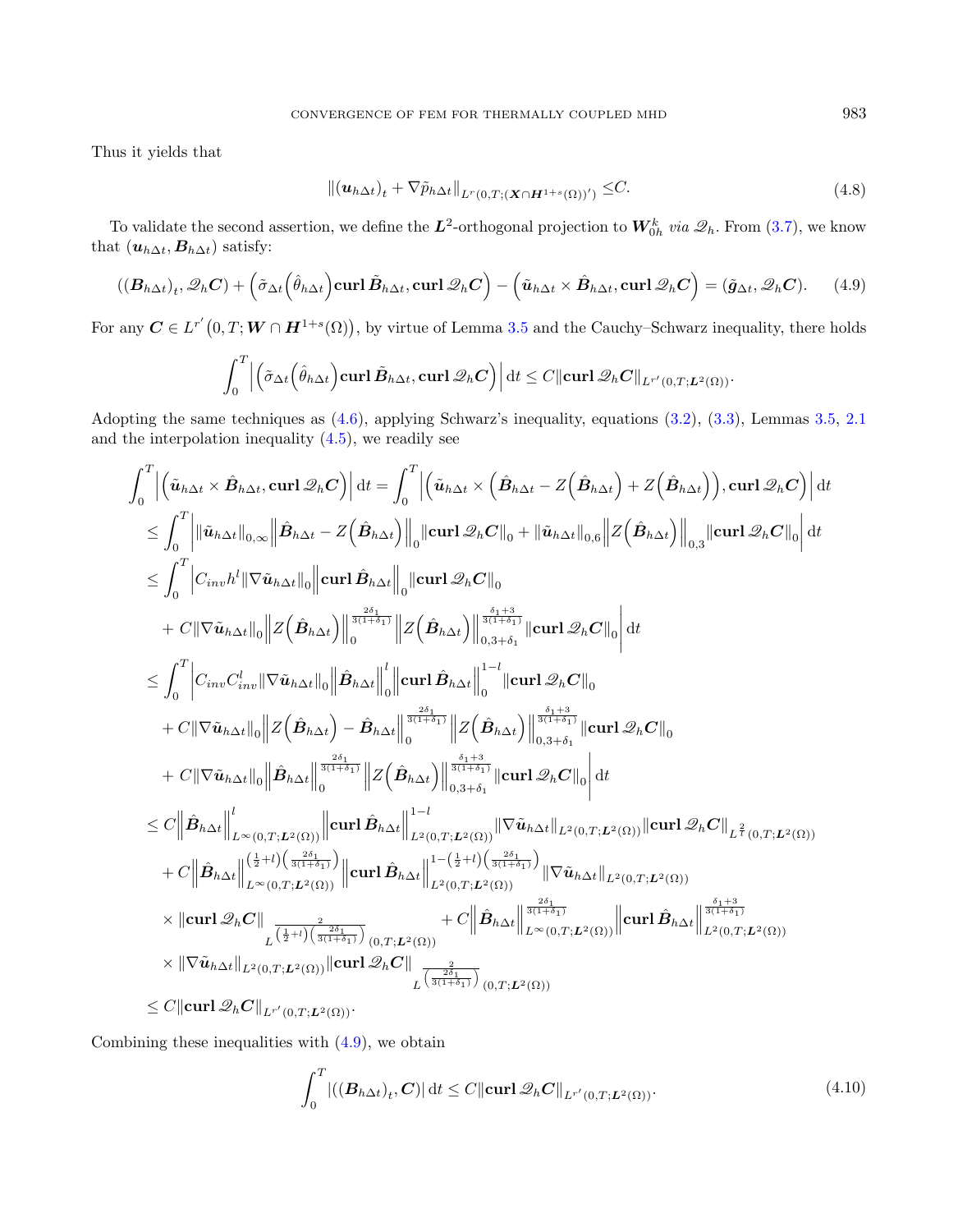$984$  Q. DING ET AL.

Here, we need to introduce H(curl)-orthogonal projections to  $W_{0h}^k$  via  $\mathscr{Q}_h^{curl}$  (see (2.12) of [\[45\]](#page-35-12)), then we can deduce

$$
\begin{aligned} \left\| \mathbf{curl}\, \mathscr{Q}_h \boldsymbol{C} \right\|_0 &\leq \left\| \mathbf{curl}\, \mathscr{Q}_h \boldsymbol{C} - \mathbf{curl}\, \mathscr{Q}_h^{curl} \boldsymbol{C} \right\|_0 + \left\| \mathbf{curl}\, \mathscr{Q}_h^{curl} \boldsymbol{C} - \mathbf{curl}\, \boldsymbol{C} \right\|_0 + \left\| \mathbf{curl}\, \boldsymbol{C} \right\|_0 \\ &\leq C_{inv} h^{-1} \big\| \mathscr{Q}_h \boldsymbol{C} - \boldsymbol{C} + \boldsymbol{C} - \mathscr{Q}_h^{curl} \boldsymbol{C} \big\|_0 + C h^{s} \|\mathbf{curl}\, \boldsymbol{C} \big\|_{s,2} + \left\| \mathbf{curl}\, \boldsymbol{C} \right\|_0 \\ &\leq C h^{s} \|\boldsymbol{C} \big\|_{1+s,2} + C \|\mathbf{curl}\, \boldsymbol{C} \big\|_0 . \end{aligned}
$$

Thus it yields that

<span id="page-15-0"></span>
$$
\|(\boldsymbol{B}_{h\Delta t})_t\|_{L^r(0,T;(\boldsymbol{W}\cap\boldsymbol{H}^{1+s}(\Omega))')}\leq C.\tag{4.11}
$$

Similarly, we define the  $L^2$  projection to  $Y_{0h}^k$  via  $\mathscr{R}_h$ . By [\(3.8\)](#page-6-0), we know that  $(\boldsymbol{u}_{h\Delta t}, \theta_{h\Delta t})$  satisfy:

$$
((\theta_{h\Delta t})_t, \mathscr{R}_h \varphi) + (\tilde{\kappa}_{\Delta t} (\hat{\theta}_{h\Delta t}) \nabla \tilde{\theta}_{h\Delta t}, \nabla \mathscr{R}_h \varphi) + \mathcal{O}_2(\hat{\mathbf{u}}_{h\Delta t}, \tilde{\theta}_{h\Delta t}, \mathscr{R}_h \varphi) = (\tilde{\psi}_{\Delta t}, \mathscr{R}_h \varphi).
$$
(4.12)

For any  $\varphi \in L^4(0,T; Y_0 \cap H^{1+s}(\Omega)),$  by virtue of Lemma [3.5,](#page-8-4) the Cauchy–Schwarz inequality and the interpolation inequality  $(4.4)$ , there holds

$$
\int_0^T \left| \frac{1}{2} \left[ \left( \hat{\mathbf{u}}_{h\Delta t} \cdot \nabla \tilde{\theta}_{h\Delta t}, \mathcal{R}_h \varphi \right) - \left( \hat{\mathbf{u}}_{h\Delta t} \cdot \nabla \mathcal{R}_h \varphi, \tilde{\theta}_{h\Delta t} \right) \right] \right| dt
$$
\n
$$
\leq C \int_0^T \left[ \left\| \hat{\mathbf{u}}_{h\Delta t} \right\|_0^{1/2} \left\| \nabla \hat{\mathbf{u}}_{h\Delta t} \right\|_0^{1/2} \left\| \nabla \tilde{\theta}_{h\Delta t} \right\|_0 \left\| \nabla \mathcal{R}_h \varphi \right\|_0 \right] dt
$$
\n
$$
\leq C \left\| \nabla \hat{\mathbf{u}}_{h\Delta t} \right\|_{L^2(0,T;L^2(\Omega))}^{1/2} \left\| \nabla \tilde{\theta}_{h\Delta t} \right\|_{L^2(0,T;L^2(\Omega))} \left\| \nabla \mathcal{R}_h \varphi \right\|_{L^4(0,T;L^2(\Omega))} \leq C \left\| \nabla \mathcal{R}_h \varphi \right\|_{L^4(0,T;L^2(\Omega))}
$$

and

$$
\int_0^T \left| \left( \tilde{\kappa}_{\Delta t} \left( \hat{\theta}_{h\Delta t} \right) \nabla \tilde{\theta}_{h\Delta t}, \nabla \mathscr{R}_h \varphi \right) \right| dt \leq C \|\nabla \mathscr{R}_h \varphi\|_{L^2(0,T;L^2(\Omega))}.
$$

Combining these inequalities with  $(4.12)$ , applying the properties of  $L^2$ -orthogonal projection, then we can arrive at

$$
\int_0^T |((\theta_{h\Delta t})_t, \varphi)| \, \mathrm{d}t \le C \|\nabla \mathcal{R}_h \varphi\|_{L^4(0,T;L^2(\Omega))},\tag{4.13}
$$

<span id="page-15-1"></span>using the same techniques as demonstrated in  $(4.8)$ , which implies that

$$
\|(\theta_{h\Delta t})_t\|_{L^{4/3}(0,T;(Y\cap H^{1+s}(\Omega))')}\leq C,\tag{4.14}
$$

then the results now follows.  $\square$ 

Remark 4.3. A priori stability estimate of the above time derivatives for discrete finite element solution plays a key role in the subsequent strong convergence of the scheme. Such type of estimate for MHD model was first developed in [\[45\]](#page-35-12). The proof therein seems to be not complete and there are some minor gaps in the bounds on the important Lorentz force terms  $(e,q)$ , the estimates in line 19 and line 20 of page 1073 are not valid and similar problem arises in line 2-3 of page 1074). Here we give a rigorous proof with a different index  $r$ .

Concerning the discrete pressure solution, it enjoys the following stability estimate without any restrictions on  $h$  and  $\Delta t$ .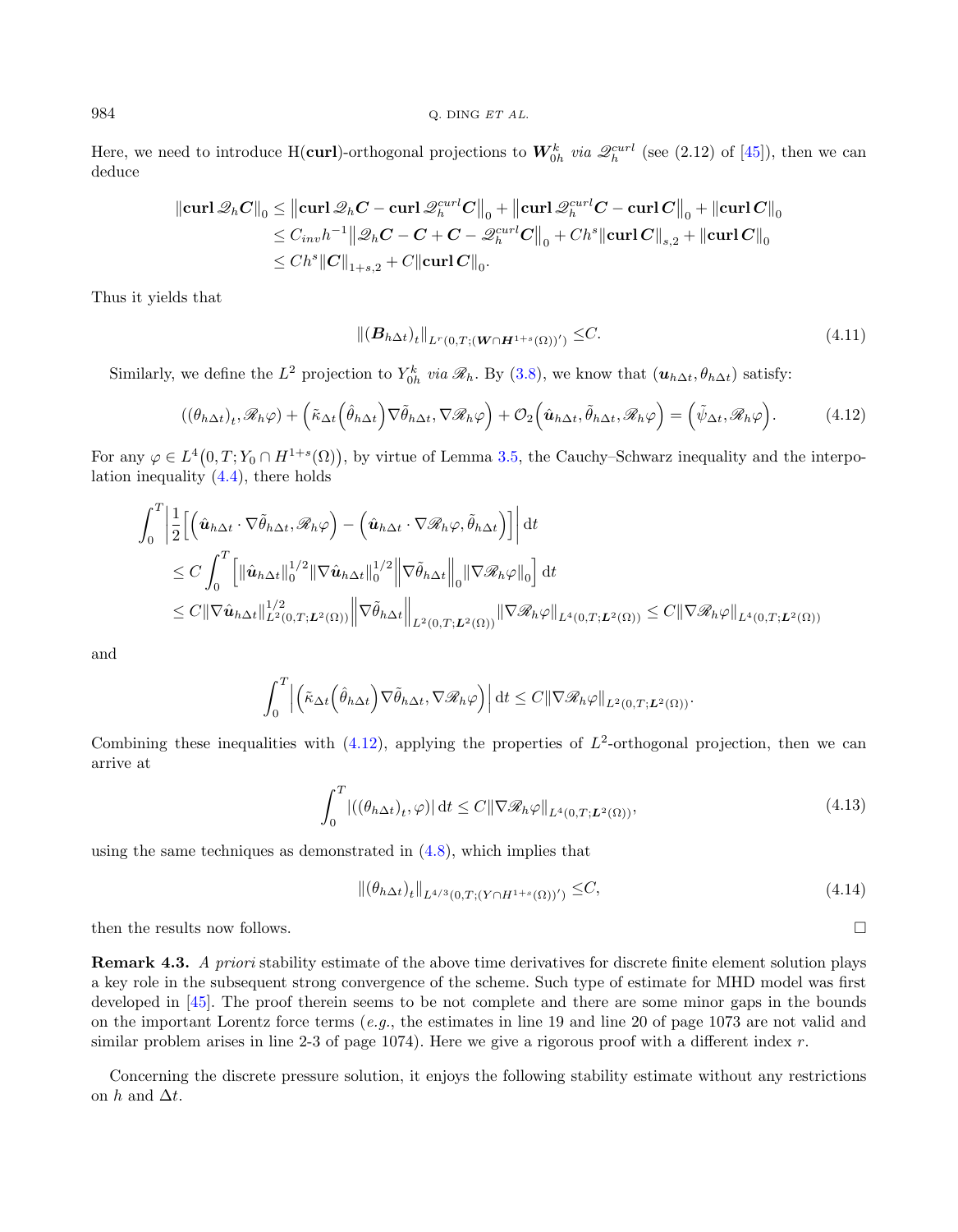**Lemma 4.4.** For the sequence  $\{u_{h\Delta t}, \tilde{p}_{h\Delta t}\}\$ , we have

$$
\|(\boldsymbol{u}_{h\Delta t})_t\|_{L^r(0,T;(\boldsymbol{X}\cap\boldsymbol{H}^{1+s}(\Omega))')}\leq C,\qquad \|\tilde{p}_{h\Delta t}\|_{L^r(0,T;L^2(\Omega)\cap H^{-s,2}(\Omega))}\leq C.
$$
\n(4.15)

*Proof.* For any  $v \in L^{r'}(0,T;V \cap H^{1+s}(\Omega))$ , by [\(4.3\)](#page-11-0), we have

$$
((\boldsymbol{u}_{h\Delta t})_t, \mathscr{P}_h \boldsymbol{v}) + \frac{1}{2} [((\hat{\boldsymbol{u}}_{h\Delta t} \cdot \nabla) \tilde{\boldsymbol{u}}_{h\Delta t}, \mathscr{P}_h \boldsymbol{v}) - ((\hat{\boldsymbol{u}}_{h\Delta t} \cdot \nabla) \mathscr{P}_h \boldsymbol{v}, \tilde{\boldsymbol{u}}_{h\Delta t})] + (\tilde{\nu}_{\Delta t} (\hat{\theta}_{h\Delta t}) \nabla \tilde{\boldsymbol{u}}_{h\Delta t}, \nabla \mathscr{P}_h \boldsymbol{v}) + \mu (\hat{\boldsymbol{B}}_{h\Delta t} \times \operatorname{curl} \tilde{\boldsymbol{B}}_{h\Delta t}, \mathscr{P}_h \boldsymbol{v}) - (\tilde{\beta}_{\Delta t} (\hat{\theta}_{h\Delta t}) \tilde{\theta}_{h\Delta t}, \mathscr{P}_h \boldsymbol{v}) = (\tilde{\boldsymbol{f}}_{\Delta t}, \mathscr{P}_h \boldsymbol{v}).
$$
\n(4.16)

Using the similar method as in the proof of Lemma [4.2,](#page-11-2) we can obtain

$$
\int_0^T \left| \left( (\boldsymbol{u}_{h\Delta t})_t, \boldsymbol{v} \right) \right| \mathrm{d}t \le C \|\nabla \boldsymbol{v}\|_{L^{r'}(0,T;\boldsymbol{L}^2(\Omega))} + Ch^s \|\nabla \boldsymbol{v}\|_{L^{r'}(0,T;\boldsymbol{H}^s(\Omega))}.
$$
\n(4.17)

For all  $v \in L^{r'}(0,T; \mathbf{X} \cap \mathbf{H}^{1+s}(\Omega)),$  by virtue of  $(4.7), (4.17)$  $(4.7), (4.17)$  $(4.7), (4.17)$  and Lemma [4.2,](#page-11-2) there holds

$$
\int_0^T |(\nabla \tilde{p}_{h\Delta t}, \mathscr{P}_h \mathbf{v})| dt = \int_0^T |(\nabla \tilde{p}_{h\Delta t}, \mathbf{v})| dt \leq \int_0^T |(\nabla \tilde{p}_{h\Delta t} + (\mathbf{u}_{h\Delta t})_t, \mathbf{v})| dt + \int_0^T |((\mathbf{u}_{h\Delta t})_t, \mathbf{v})| dt
$$
  
\n
$$
\leq C ||\nabla \mathbf{v}||_{L^{r'}(0,T;L^2(\Omega))} + Ch^s ||\nabla \mathbf{v}||_{L^{r'}(0,T;H^s(\Omega))},
$$

which implies that

$$
\|\nabla \tilde{p}_{h\Delta t}\|_{L^r(0,T;\mathbf{H}^{-1}(\Omega)\cap\mathbf{H}^{-1-s,2}(\Omega))} \leq C. \tag{4.18}
$$

Then we can obtain  $\|(u_{h\Delta t})_t\|_{L^r(0,T;(X\cap H^{1+s}(\Omega))')}\leq C$  by using Lemma [4.2.](#page-11-2) Thanks to the Poincaré type inequality (Cor. 2.1 of  $[23]$ ), we find that

$$
\|\tilde{p}_{h\Delta t}\|_{L^r(0,T;L^2(\Omega)\cap H^{-s,2}(\Omega))} \le \|\nabla \tilde{p}_{h\Delta t}\|_{L^r(0,T;H^{-1}(\Omega)\cap H^{-1-s,2}(\Omega))} \le C,\tag{4.19}
$$

then the conclusion now follows.  $\Box$ 

We also need to recall the Aubin-Lions' compactness result for Bochner spaces (refer to Lem. 2.8 of [\[21\]](#page-35-0)).

**Lemma 4.5.** Let F be a Banach space,  $F_0$  and  $F_1$  be two reflexive Banach spaces. Assume  $F_0 \n\in F$  with compact injection,  $F \subset F_1$  with continuous injection. Then the space

$$
\left\{ w \Big| w \in L^{p_0}(0,T;F_0), \frac{\partial w}{\partial t} \in L^{p_1}(0,T;F_1) \right\} \Subset L^{p_0}(0,T;F)
$$

with  $1 < p_0 < +\infty$ ,  $1 < p_1 < +\infty$ .

Next, we present some basic convergence results for the fully discrete solution in the following theorem.

<span id="page-16-2"></span>**Theorem 4.6.** There exist functions  $u \in L^{\infty}(0,T; L^{2}(\Omega)) \cap L^{2}(0,T; H_{0}^{1}(\Omega)), B \in L^{\infty}(0,T; L^{2}(\Omega)) \cap L^{2}(\Omega)$  $L^2(0,T; \mathbf{W}), p \in L^r(0,T; L^2(\Omega)), \theta \in L^{\infty}(0,T; L^2(\Omega)) \cap L^2(0,T; H_0^1(\Omega)),$  such that, as  $h, \Delta t \to 0$ ,

| $\tilde{\boldsymbol{u}}_{h\Delta t},\,\hat{\boldsymbol{u}}_{h\Delta t},\,\boldsymbol{u}_{h\Delta t} \rightharpoonup \boldsymbol{u}$ |  | weakly <sup>*</sup> in $L^{\infty}(0,T;\mathbf{L}^2(\Omega)),$ |
|-------------------------------------------------------------------------------------------------------------------------------------|--|----------------------------------------------------------------|
| $\tilde{\bm{B}}_{h\Delta t},\,\hat{\bm{B}}_{h\Delta t},\,\bm{B}_{h\Delta t}\rightharpoonup \bm{B}$                                  |  | weakly* in $L^{\infty}(0,T;\mathbf{L}^2(\Omega)),$             |
| $\tilde{\theta}_{h\Delta t}, \, \hat{\theta}_{h\Delta t}, \, \theta_{h\Delta t} \rightharpoonup \theta$                             |  | weakly* in $L^{\infty}(0,T;L^2(\Omega)),$                      |
| $\tilde{\boldsymbol{u}}_{h\Delta t},\,\hat{\boldsymbol{u}}_{h\Delta t},\,\boldsymbol{u}_{h\Delta t} \rightharpoonup \boldsymbol{u}$ |  | weakly in $L^2(0,T; \mathbf{H}_0^1(\Omega)),$                  |

<span id="page-16-1"></span><span id="page-16-0"></span>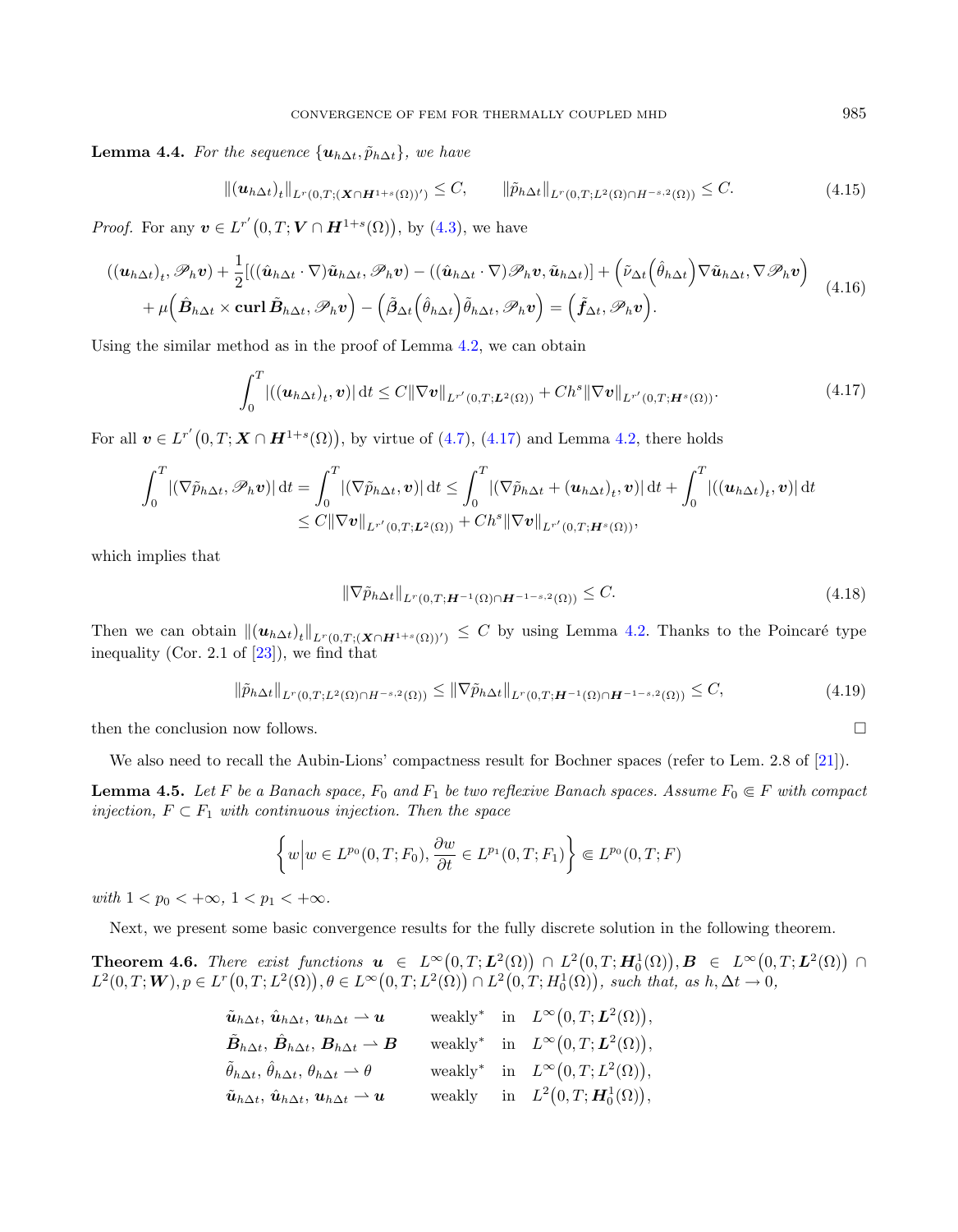| $\hat{\bm{B}}_{h\Delta t},\,\hat{\bm{B}}_{h\Delta t},\,\bm{B}_{h\Delta t}\rightharpoonup\bm{B}$                       | weakly | in $L^2(0,T; \mathbf{W}),$                                                |
|-----------------------------------------------------------------------------------------------------------------------|--------|---------------------------------------------------------------------------|
| $\ddot{\theta}_{h\Delta t}, \ddot{\theta}_{h\Delta t}, \theta_{h\Delta t} \rightharpoonup \theta$                     | weakly | in $L^2(0,T;H_0^1(\Omega)),$                                              |
| $\tilde{p}_{h\Delta t} \rightharpoonup p$                                                                             | weakly | in $L^r(0,T;L^2(\Omega) \cap H^{-s,2}(\Omega)),$                          |
| $(\boldsymbol{u}_{h\Delta t})_t \rightarrow \boldsymbol{u}_t$                                                         | weakly | in $L^r\big(0,T; \big(X\cap H^{1+s}(\Omega)\big)'\big),$                  |
| $(\boldsymbol{B}_{h\Delta t})_t \rightharpoonup \boldsymbol{B}_t$                                                     | weakly | in $L^r\big(0,T;(\boldsymbol{W}\cap \boldsymbol{H}^{1+s}(\Omega))'\big),$ |
| $(\theta_{h\Delta t})_t \rightharpoonup \theta_t$                                                                     | weakly | in $L^{4/3}(0,T; (Y \cap H^{1+s}(\Omega))')$ ,                            |
| $\tilde{\boldsymbol{u}}_{h\Delta t},\,\hat{\boldsymbol{u}}_{h\Delta t},\,\boldsymbol{u}_{h\Delta t}\to\boldsymbol{u}$ |        | in $L^2(0,T;\mathbf{L}^q(\Omega)),$                                       |
| $\tilde{\theta}_{h\Delta t}, \hat{\theta}_{h\Delta t}, \theta_{h\Delta t} \rightarrow \theta$                         |        | in $L^2(0,T;L^q(\Omega)),$                                                |
| $\hat{\bm{B}}_{h\Delta t},\,\hat{\bm{B}}_{h\Delta t},\,\bm{B}_{h\Delta t}\rightarrow\bm{B}$                           |        | in $L^2(0,T;\mathbf{L}^2(\Omega)),$                                       |

with  $1 \leq q < 6$ , where  $\rightarrow$  means strong convergence,  $\rightarrow$  means weak convergence.

*Proof.* The statements of Lemma [3.5](#page-8-4) can imply that  $\{(\tilde{u}_{h\Delta t}, \tilde{p}_{h\Delta t}, \tilde{B}_{h\Delta t}, \tilde{\theta}_{h\Delta t})\}, \{(\hat{u}_{h\Delta t}, \hat{B}_{h\Delta t}, \hat{\theta}_{h\Delta t})\}$  and  $\{(\bm{u}_{h\Delta t},\bm{B}_{h\Delta t},\theta_{h\Delta t})\}$  are all bounded sequences and thus have the corresponding weak convergent subsequence (see e.g. [\[51\]](#page-35-29)). The other weak convergence results can be deduced by the statements of Lemmas [4.2](#page-11-2) and [4.4.](#page-15-1) We say that the above three subsequences (still denoted by the same notations) enjoy the same accumulation function  $(\mathbf{u}, \mathbf{B}, \theta)$ . In fact, applying the interpolation inequality, Hölder inequality and Lemma [3.5,](#page-8-4) we have

$$
\|\theta_{h\Delta t} - \tilde{\theta}_{h\Delta t}\|_{L^{2}(0,T;L^{q}(\Omega))}^{2} = \frac{\Delta t}{3} \sum_{n=1}^{m} \|\theta_{h}^{n} - \theta_{h}^{n-1}\|_{L^{q}(\Omega)}^{2}
$$
\n
$$
\leq \frac{\Delta t}{3} \sum_{n=1}^{m} \|\theta_{h}^{n} - \theta_{h}^{n-1}\|_{L^{1}(\Omega)}^{2\alpha} \|\theta_{h}^{n} - \theta_{h}^{n-1}\|_{L^{6}(\Omega)}^{2-2\alpha}
$$
\n
$$
\leq C \left(\sum_{n=1}^{m} \Delta t \|\theta_{h}^{n} - \theta_{h}^{n-1}\|_{L^{1}(\Omega)}^{2}\right)^{\alpha} \left(\sum_{n=1}^{m} \Delta t \|\theta_{h}^{n} - \theta_{h}^{n-1}\|_{L^{6}(\Omega)}^{2}\right)^{1-\alpha}
$$
\n
$$
\leq C(\Delta t)^{\alpha} \left(\sum_{n=1}^{m} \|\theta_{h}^{n} - \theta_{h}^{n-1}\|_{L^{2}(\Omega)}^{2}\right)^{\alpha} \left(\sum_{n=1}^{m} \Delta t \|\theta_{h}^{n} - \theta_{h}^{n-1}\|_{L^{6}(\Omega)}^{2}\right)^{1-\alpha} \xrightarrow{\Delta t \to 0} 0,
$$

with  $\alpha = \frac{6-q}{5q}$ , and we continue to obtain

<span id="page-17-0"></span>
$$
\left\|\theta_{h\Delta t} - \hat{\theta}_{h\Delta t}\right\|_{L^2(0,T;L^q(\Omega))}^2 \xrightarrow{\Delta t \to 0} 0,
$$

which implies  $\{\hat{\theta}_{h\Delta t}\}\$  and  $\{\hat{\theta}_{h\Delta t}\}\$ converge to the same limit  $\theta$ , as  $h, \Delta t \to 0$ . Furthermore, they converge strongly to  $\theta$  in  $L^2(0,T;L^q(\Omega))$  by a combination of Lemmas [4.2](#page-11-2) and [4.5.](#page-16-1) Similarly, we can show that  $\{\boldsymbol{u}_{h\Delta t}\}$ ,  $\{\tilde{\boldsymbol{u}}_{h\Delta t}\}$  and  $\{\hat{\boldsymbol{u}}_{h\Delta t}\}$  converge strongly to  $\boldsymbol{u}$  in  $L^2(0,T;\boldsymbol{L}^q(\Omega))$  and  $\{\boldsymbol{B}_{h\Delta t}\}$ ,  $\{\tilde{\boldsymbol{B}}_{h\Delta t}\}$  and  $\{\hat{\boldsymbol{B}}_{h\Delta t}\}$ converge strongly to **B** in  $L^2(0,T; L^2(\Omega))$  as  $h, \Delta t \to 0$ . The proof is completed.

Considering that the viscosity coefficients  $\nu(\cdot)$ ,  $\sigma(\cdot)$ ,  $\kappa(\cdot)$  and  $\beta(\cdot)$  are assumed to be in  $\mathscr{C}^{0,1}(\bar{\Omega}\times\mathbb{R};\mathbb{R})$ , here we may define  $|\cdot|_{\mathscr{C}^{0,1}(\bar{\Omega}\times\mathbb{R};\mathbb{R})}$  by

$$
|\lambda|_{\mathscr{C}^{0,1}\left(\bar{\Omega}\times\mathbb{R};\mathbb{R}\right)} = \sup\left\{\frac{|\lambda(x,\theta) - \lambda(y,\chi)|}{|(x,\theta) - (y,\chi)|}; (x,\theta), (y,\chi) \in \bar{\Omega} \times \mathbb{R}\right\},\tag{4.20}
$$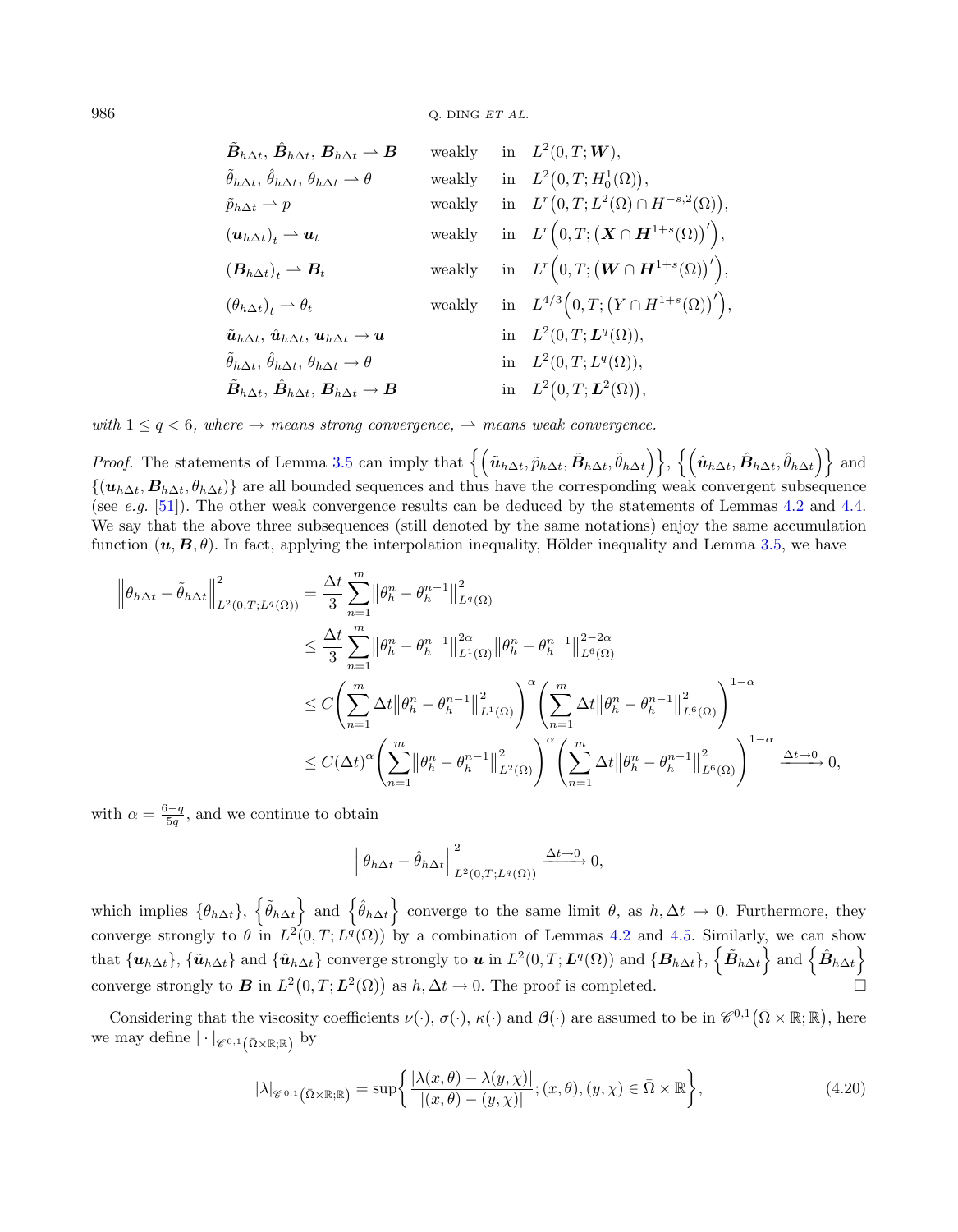where  $\lambda$  can be taken as  $\nu$ ,  $\sigma$ ,  $\kappa$  and  $\beta$ .

Now, we will prove that the accumulation function  $(u, B, \theta)$  is indeed a weak solution to [\(2.5\)](#page-4-0)–[\(2.7\)](#page-4-0), which provides a numerical version of the existence analysis of the thermally coupled incompressible MHD problems with temperature-dependent coefficients.

<span id="page-18-0"></span>**Theorem 4.7.** Suppose that the initial values satisfy  $u(0) = u^0$ ,  $B(0) = B^0$ ,  $\theta(0) = \theta^0$ , and  $\lim_{\Delta t\to 0} \left\|\tilde{f}_{\Delta t}-f\right\|_{L^2(0,T;L^2(\Omega))} = 0, \lim_{\Delta t\to 0} \left\|\tilde{g}_{\Delta t}-g\right\|_{L^2(0,T;L^2(\Omega))} = 0, \lim_{\Delta t\to 0} \left\|\tilde{\psi}_{\Delta t}-\psi\right\|_{L^2(0,T;L^2(\Omega))} = 0.$ Then there exists a subsequence of  ${\{\tilde{\bm{u}}_{h\Delta t}\}}$ ,  ${\{\tilde{\theta}_{h\Delta t}\}}$  and  ${\{\tilde{p}_{h\Delta t}\}}$  converges to  $(\bm{u}, \bm{B}, \theta, p)$ , which is a weak solution of  $(2.5)-(2.7)$  $(2.5)-(2.7)$  $(2.5)-(2.7)$  as  $h, \Delta t \rightarrow 0$ .

*Proof.* According to the approximation properties of finite element space, for any  $v \in \mathscr{C}_0^{\infty}(\Omega) \cap H_0^1(\Omega)$ , there exists a function  $v_h = H_h v \in V_h^k$  such that

$$
\boldsymbol{v}_h \xrightarrow{h \to 0} \boldsymbol{v} \qquad \text{in } \boldsymbol{H}^1_0(\Omega),
$$

where  $H_h$  is the  $H^1$ -orthogonal projection operator to  $V_h^k$  (see [\[7,](#page-34-17)[9\]](#page-34-18)). For any  $\delta(t) \in \mathscr{C}^{\infty}([0,T])$ , by virtue of the Young inequality, Lemma [3.5,](#page-8-4) [\(4.20\)](#page-17-0) and Theorem [4.6,](#page-16-2) we can verify the estimates one by one,

$$
\begin{split}\n&\left|\int_{0}^{T}\left[\left(\tilde{\nu}_{\Delta t}\left(\hat{\theta}_{h\Delta t}\right)\nabla\tilde{\mathbf{u}}_{h\Delta t},\nabla\mathbf{v}_{h}\right)-\left(\nu(\theta)\nabla\mathbf{u},\nabla\mathbf{v}\right)\right]\delta(t)\,\mathrm{d}t\right| \\
&\leq C\left\|\left(\tilde{\nu}_{\Delta t}-\nu\right)\left(\hat{\theta}_{h\Delta t}\right)\right\|_{L^{2}(0,T;L^{4}(\Omega))}\|\nabla\tilde{\mathbf{u}}_{h\Delta t}\|_{L^{2}(0,T;L^{2}(\Omega))}\|\nabla\mathbf{v}_{h}\,\delta(t)\|_{L^{\infty}(0,T;L^{4}(\Omega))} \\
&+C|\nu|_{\mathscr{C}^{0,1}\left(\bar{\Omega}\times\mathbb{R};\mathbb{R}\right)}\left\|\hat{\theta}_{h\Delta t}-\theta\right\|_{L^{2}(0,T;L^{4}(\Omega))}\|\nabla\tilde{\mathbf{u}}_{h\Delta t}\|_{L^{2}(0,T;L^{2}(\Omega))}\|\nabla\mathbf{v}_{h}\,\delta(t)\|_{L^{\infty}(0,T;L^{4}(\Omega))} \\
&+C\|\nu\|_{\mathscr{C}\left(\bar{\Omega}\times\mathbb{R};\mathbb{R}^{+}\right)}\|\nabla\mathbf{u}\|_{L^{2}(0,T;L^{2}(\Omega))}\|\nabla\mathbf{v}_{h}-\nabla\mathbf{v}\,\delta(t)\|_{L^{2}(0,T;L^{2}(\Omega))} \\
&+C\|\nu\|_{\mathscr{C}\left(\bar{\Omega}\times\mathbb{R};\mathbb{R}^{+}\right)}\left|\int_{0}^{T}\left(\nabla\tilde{\mathbf{u}}_{h\Delta t}-\nabla\mathbf{u},\nabla\mathbf{v}_{h}\right)\delta(t)\,\mathrm{d}t\right|\xrightarrow{h,\Delta t\to 0}0,\n\end{split}
$$

and

$$
\begin{split}\n&\left|\int_{0}^{T} [\mathcal{O}_{1}(\hat{\mathbf{u}}_{h\Delta t}, \tilde{\mathbf{u}}_{h\Delta t}, \mathbf{v}_{h}) - \mathcal{O}_{1}(\mathbf{u}, \mathbf{u}, \mathbf{v})] \delta(t) dt \right| \\
&\leq C \|\hat{\mathbf{u}}_{h\Delta t} - \mathbf{u}\|_{L^{2}(0,T;L^{4}(\Omega))} \|\nabla \tilde{\mathbf{u}}_{h\Delta t}\|_{L^{2}(0,T;L^{2}(\Omega))} \|\mathbf{v}_{h} \delta(t)\|_{L^{\infty}(0,T;L^{4}(\Omega))} \\
&+ C \|\mathbf{u}\|_{L^{2}(0,T;L^{4}(\Omega))} \|\nabla \mathbf{u}\|_{L^{2}(0,T;L^{2}(\Omega))} \|(\mathbf{v}_{h} - \mathbf{v}) \delta(t)\|_{L^{\infty}(0,T;L^{4}(\Omega))} \\
&+ C \|\hat{\mathbf{u}}_{h\Delta t} - \mathbf{u}\|_{L^{2}(0,T;L^{4}(\Omega))} \|\nabla \mathbf{v}_{h} \delta(t)\|_{L^{\infty}(0,T;L^{2}(\Omega))} \|\tilde{\mathbf{u}}_{h\Delta t}\|_{L^{2}(0,T;L^{4}(\Omega))} \\
&+ C \|\mathbf{u}\|_{L^{2}(0,T;L^{4}(\Omega))} \|\nabla \mathbf{v}_{h} \delta(t)\|_{L^{\infty}(0,T;L^{2}(\Omega))} \|\tilde{\mathbf{u}}_{h\Delta t} - \mathbf{u}\|_{L^{2}(0,T;L^{4}(\Omega))} \\
&+ C \|\mathbf{u}\|_{L^{2}(0,T;L^{4}(\Omega))} \|\nabla (\mathbf{v}_{h} - \mathbf{v}) \delta(t)\|_{L^{\infty}(0,T;L^{2}(\Omega))} \|\mathbf{u}\|_{L^{2}(0,T;L^{4}(\Omega))} \\
&+ C \left|\int_{0}^{T} ((\mathbf{u} \cdot \nabla)(\tilde{\mathbf{u}}_{h\Delta t} - \mathbf{u}), \mathbf{v}_{h}) \delta(t) dt \right| \xrightarrow{h, \Delta t \to 0} 0.\n\end{split}
$$

On the other hand, by applying [\(3.2\)](#page-6-2), inverse inequality [\(3.3\)](#page-6-3) and Lemma [3.5,](#page-8-4) we derive

$$
\left| \int_0^T \left[ \mu\Big( \hat{\boldsymbol{B}}_{h\Delta t} \times \boldsymbol{\mathrm{curl}} \, \tilde{\boldsymbol{B}}_{h\Delta t}, \boldsymbol{v}_h \right) - \mu(\boldsymbol{B} \times \boldsymbol{\mathrm{curl}} \, \boldsymbol{B}, \boldsymbol{v}) \right] \delta(t) \, \mathrm{d}t \right|
$$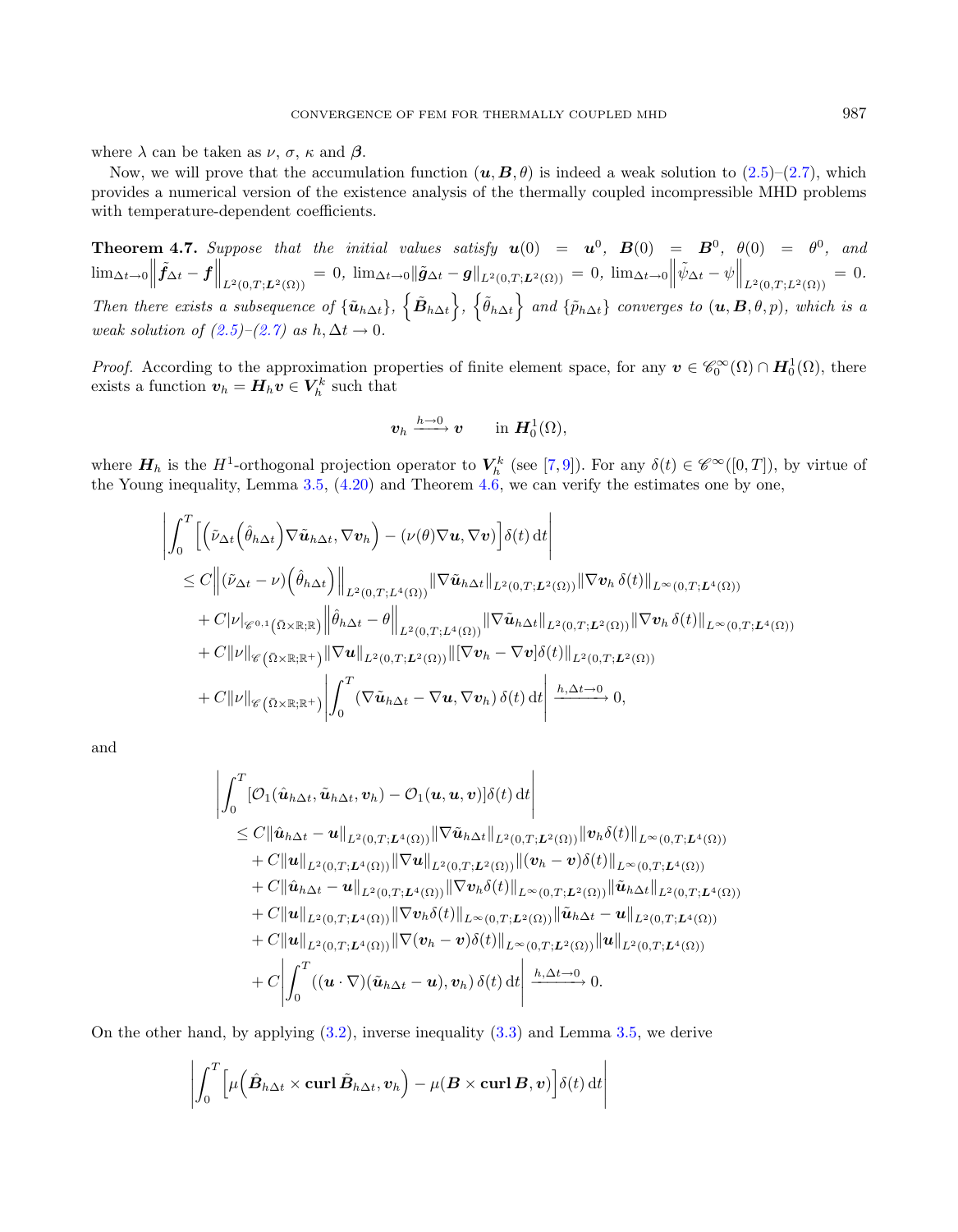$$
\begin{split}\n&= \left| \int_0^T \left[ \mu \left( \left[ \hat{\mathbf{B}}_{h\Delta t} - Z \left( \hat{\mathbf{B}}_{h\Delta t} \right) \right] \times \textbf{curl} \, \tilde{\mathbf{B}}_{h\Delta t}, \mathbf{v}_h \right) \right. \\
&\left. + \mu \Big( Z \Big( \hat{\mathbf{B}}_{h\Delta t} \Big) \times \textbf{curl} \, \tilde{\mathbf{B}}_{h\Delta t}, \mathbf{v}_h \Big) - \mu (\mathbf{B} \times \textbf{curl} \, \mathbf{B}, \mathbf{v}) \Big] \delta(t) \, \mathrm{d}t \right| \\
&\leq Ch^{l + \frac{1}{2}} \left\| \textbf{curl} \, \hat{\mathbf{B}}_{h\Delta t} \right\|_{L^2(0,T;L^2(\Omega))} \left\| \textbf{curl} \, \tilde{\mathbf{B}}_{h\Delta t} \right\|_{L^2(0,T;L^3(\Omega))} \left\| \mathbf{v}_h \delta(t) \right\|_{L^{\infty}(0,T;L^6(\Omega))} \\
&+ \left| \int_0^T \left[ \mu \Big( Z \Big( \hat{\mathbf{B}}_{h\Delta t} \Big) \times \textbf{curl} \, \tilde{\mathbf{B}}_{h\Delta t}, \mathbf{v}_h \Big) - \mu (\mathbf{B} \times \textbf{curl} \, \mathbf{B}, \mathbf{v}) \Big] \delta(t) \, \mathrm{d}t \right| \\
&\leq Ch^l \left\| \textbf{curl} \, \hat{\mathbf{B}}_{h\Delta t} \right\|_{L^2(0,T;L^2(\Omega))} \left\| \textbf{curl} \, \tilde{\mathbf{B}}_{h\Delta t} \right\|_{L^2(0,T;L^2(\Omega))} \left\| \mathbf{v}_h \, \delta(t) \right\|_{L^{\infty}(0,T;L^6(\Omega))} \\
&+ \left| \int_0^T \left[ \mu \Big( Z \Big( \hat{\mathbf{B}}_{h\Delta t} \Big) \times \textbf{curl} \, \tilde{\mathbf{B}}_{h\Delta t}, \mathbf{v}_h \Big) - \mu (\mathbf{B} \times \textbf{curl} \, \mathbf{B}, \mathbf{v}) \Big] \delta(t) \, \mathrm{d}t \right| \\
&=: F_1 + |
$$

as  $h \rightarrow 0$ , it can be clearly deduced  $F_1 = Ch^l \left\| \text{curl } \hat{B}_{h\Delta t} \right\|_{L^2(0,T;L^2(\Omega))}$  $\left\|\operatorname{curl} \tilde{B}_{h\Delta t}\right\|_{L^2(0,T;{\boldsymbol{L}}^2(\Omega))}$  $||\mathbf{v}_h \,\delta(t)||_{L^{\infty}(0,T;\mathbf{L}^6(\Omega))} \to 0.$  Next, we just need to show  $|F_2| \to 0$  when  $h, \Delta t \to 0.$ 

From Lemma [3.5,](#page-8-4) we know that  $\left\|\text{curl}\,\hat{B}_{h\Delta t}\right\|_{L^2(0,T;\mathbf{L}^2(\Omega))} \leq C$ . Thanks to div  $Z(\hat{B}_{h\Delta t}) = 0$ , we can derive

<span id="page-19-0"></span>
$$
\|Z(\hat{\mathbf{B}}_{h\Delta t})\|_{L^{2}(0,T;\mathcal{H}(\Omega))} = \left\|\operatorname{curl} Z(\hat{\mathbf{B}}_{h\Delta t})\right\|_{L^{2}(0,T;\mathbf{L}^{2}(\Omega))}
$$
  
\n
$$
= \left\|\operatorname{curl}\hat{\mathbf{B}}_{h\Delta t}\right\|_{L^{2}(0,T;\mathbf{L}^{2}(\Omega))} \leq C.
$$
\n(4.21)

Noticing that  $\mathcal{H}(\Omega) \hookrightarrow \hookrightarrow H^s(\Omega) \hookrightarrow L^3(\Omega)$ , where  $\hookrightarrow \hookrightarrow$  means the compact imbedding,  $s > 1/2$  is a constant depending on  $\Omega$  (cf. [\[48\]](#page-35-10)). We can choose  $\delta_2 > 0$  such that  $1/(3 + \delta_1) + 1/(6 - \delta_2) = 1/2$  and  $H^1(\Omega) \hookrightarrow \longrightarrow L^{6-\delta_2}(\Omega)$ , together with the fact that  $\tilde{B}_{h\Delta t}$  converges to B in the sense of weak convergence in  $L^2(0,T; \mathbf{H}(\mathbf{curl}; \Omega))$  according to Theorem [4.6,](#page-16-2) then we have

$$
|F_2| = \left| \int_0^T \left[ \mu \Big( Z(\hat{\mathbf{B}}_{h\Delta t}) \times \operatorname{curl} \tilde{\mathbf{B}}_{h\Delta t}, \mathbf{v}_h \Big) - \mu (\mathbf{B} \times \operatorname{curl} \mathbf{B}, \mathbf{v}) \right] \delta(t) dt \right|
$$
  
\n
$$
\leq C \mu \left\| Z(\hat{\mathbf{B}}_{h\Delta t}) - \mathbf{B} \right\|_{L^2(0,T;L^3(\Omega))} \left\| \operatorname{curl} \mathbf{B} \right\|_{L^2(0,T;L^2(\Omega))} \left\| \mathbf{v}_h \delta(t) \right\|_{L^{\infty}(0,T;L^6(\Omega))}
$$
  
\n
$$
+ C \mu \| \mathbf{B} \|_{L^2(0,T;H(\Omega))} \left\| \operatorname{curl} \mathbf{B} \right\|_{L^2(0,T;L^2(\Omega))} \left\| (\mathbf{v}_h - \mathbf{v}) \delta(t) \right\|_{L^{\infty}(0,T;L^{6-\delta_2}(\Omega))}
$$
  
\n
$$
+ C \mu \left| \int_0^T \left( Z(\hat{\mathbf{B}}_{h\Delta t}) \times (\operatorname{curl} \tilde{\mathbf{B}}_{h\Delta t} - \operatorname{curl} \mathbf{B}), \mathbf{v}_h \right) \delta(t) dt \right| \xrightarrow{h, \Delta t \to 0} 0,
$$

where we have used the fact that

$$
\|Z(\hat{B}_{h\Delta t})-B\|_{L^{2}(0,T;L^{3}(\Omega))} \leq \|Z(\hat{B}_{h\Delta t})-B\|_{L^{2}(0,T;L^{2}(\Omega))}^{\frac{2\delta_{1}}{3(1+\delta_{1})}}\|Z(\hat{B}_{h\Delta t})-B\|_{L^{2}(0,T;L^{3+\delta_{1}}(\Omega))}^{\frac{3+\delta_{1}}{3(1+\delta_{1})}}\n\leq C\|Z(\hat{B}_{h\Delta t})-B\|_{L^{2}(0,T;L^{2}(\Omega))}^{\frac{2\delta_{1}}{3(1+\delta_{1})}}\| \text{curl }\hat{B}_{h\Delta t}-\text{curl }B\|_{L^{2}(0,T;L^{2}(\Omega))}^{\frac{3+\delta_{1}}{3(1+\delta_{1})}}
$$

and

$$
\left\|Z\left(\hat{B}_{h\Delta t}\right)-B\right\|^{\frac{2\delta_{1}}{3(1+\delta_{1})}}_{L^{2}(0,T;L^{2}(\Omega))} \leq \left(\left\|Z\left(\hat{B}_{h\Delta t}\right)-\hat{B}_{h\Delta t}\right\|_{L^{2}(0,T;L^{2}(\Omega))}+\left\|\hat{B}_{h\Delta t}-B\right\|_{L^{2}(0,T;L^{2}(\Omega))}\right)^{\frac{2\delta_{1}}{3(1+\delta_{1})}}
$$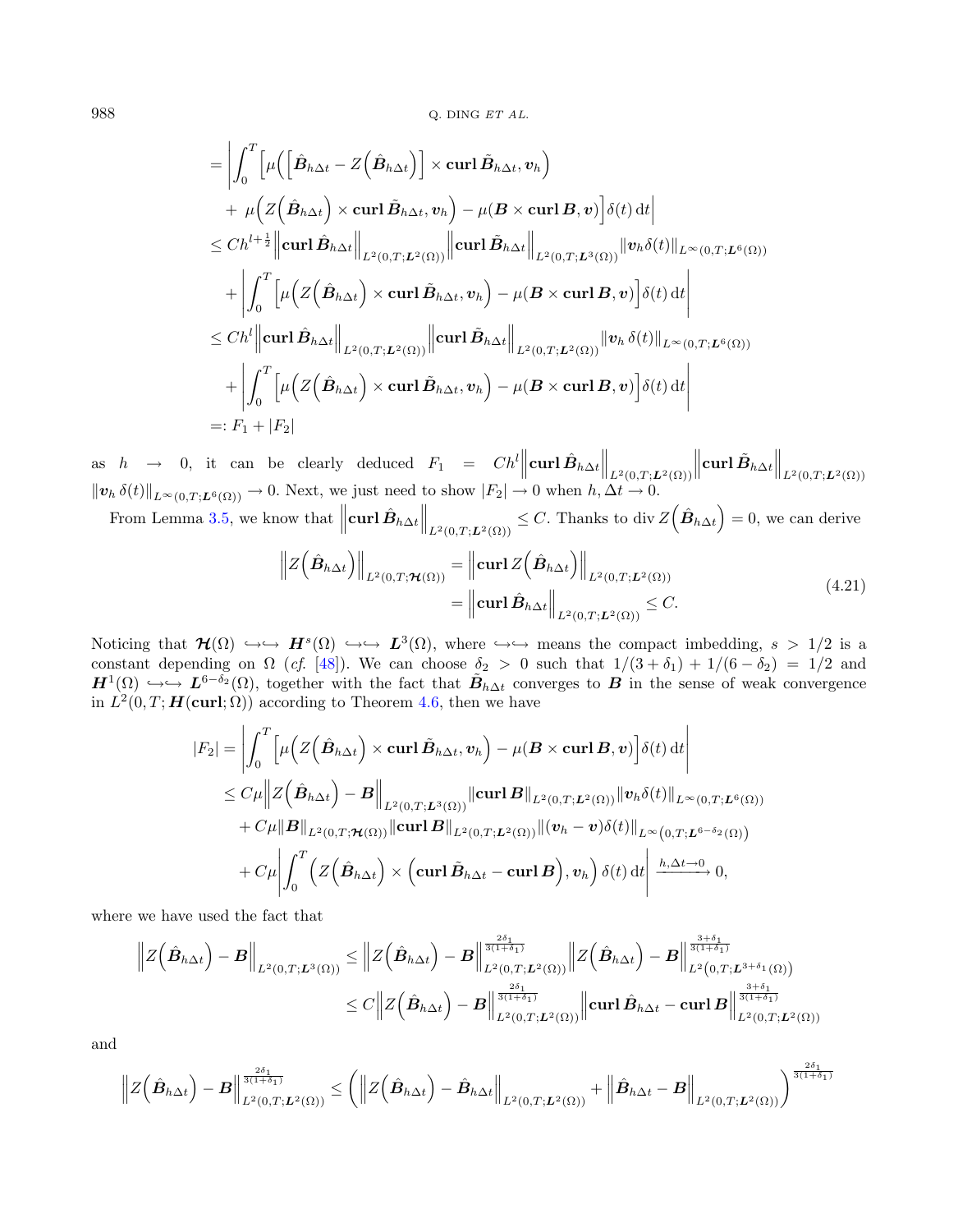CONVERGENCE OF FEM FOR THERMALLY COUPLED MHD 989

<span id="page-20-0"></span>
$$
\leq \left(Ch^{(l+\frac{1}{2})}\middle\|\operatorname{curl}\hat{B}_{h\Delta t}\right\|_{L^{2}(0,T;\mathbf{L}^{2}(\Omega))}+\left\|\hat{B}_{h\Delta t}-\mathbf{B}\right\|_{L^{2}(0,T;\mathbf{L}^{2}(\Omega))}\right)^{\frac{2\delta_{1}}{3(1+\delta_{1})}}
$$
  
 $\xrightarrow{h,\Delta t\to 0} 0.$ 

Based on Theorem [4.6](#page-16-2) and the definition of weak convergence, there hold

$$
\int_0^T (\operatorname{div} \boldsymbol{v}_h, \tilde{p}_{h\Delta t}) \,\delta(t) \,\mathrm{d}t \xrightarrow{h, \Delta t \to 0} \int_0^T (\operatorname{div} \boldsymbol{v}, p) \,\delta(t) \,\mathrm{d}t, \quad \int_0^T (\operatorname{div} \tilde{\boldsymbol{u}}_{h\Delta t}, q_h) \,\delta(t) \,\mathrm{d}t \xrightarrow{h, \Delta t \to 0} \int_0^T (\operatorname{div} \boldsymbol{u}, q) \,\delta(t) \,\mathrm{d}t.
$$

By using Lemma [4.4,](#page-15-1) so we can extract a subsequence of  $\{(\bm{u}_{h\Delta t})_t\}$ , which has common subscript and is denoted by the same notation such that

$$
\left|\int_0^T [((\boldsymbol{u}_{h\Delta t})_t, \boldsymbol{v}_h) - (\partial_t \boldsymbol{u}, \boldsymbol{v})] \delta(t) dt \right| \xrightarrow{h, \Delta t \to 0} 0.
$$

Hence it yields that

$$
\int_0^T \left[ (\boldsymbol{u}_t, \boldsymbol{v}) + (\nu(\theta) \nabla \boldsymbol{u}, \nabla \boldsymbol{v}) + \mathcal{O}_1(\boldsymbol{u}, \boldsymbol{u}, \boldsymbol{v}) + \mu(\boldsymbol{B} \times \mathbf{curl} \boldsymbol{B}, \boldsymbol{v}) - (\boldsymbol{\beta}(\theta)\theta, \boldsymbol{v}) \right]
$$
\n
$$
- (\text{div} \, \boldsymbol{v}, p) + (\text{div} \, \boldsymbol{u}, q) [\delta(t) \, \text{dt} = \int_0^T (\boldsymbol{f}, \boldsymbol{v}) \delta(t) \, \text{dt}.
$$
\n(4.22)

In the next step, for any  $C \in \mathscr{C}_0^{\infty}(\Omega) \cap W_0$ , there exists  $C_h = O_h C \in W_{0h}^k$  such that

$$
\boldsymbol{C}_h \xrightarrow{h \to 0} \boldsymbol{C} \qquad \text{in } \boldsymbol{W}_0,
$$

where  $O_h$  is the  $H(\text{curl})$ -orthogonal projection operator to  $W_{0h}^k$ . Making use of Young's inequality, Lemma [3.5,](#page-8-4) [\(4.20\)](#page-17-0) and Theorem [4.6,](#page-16-2) there holds

$$
\begin{split}\n&\left|\int_{0}^{T}\left[\left(\tilde{\sigma}_{\Delta t}\left(\hat{\theta}_{h\Delta t}\right)\mathbf{curl}\,\tilde{B}_{h\Delta t},\mathbf{curl}\,C_{h}\right)-\left(\sigma(\theta)\mathbf{curl}\,B,\mathbf{curl}\,C\right)\right]\delta(t)\,\mathrm{d}t\right| \\
&\leq C\left\|(\tilde{\sigma}_{\Delta t}-\sigma)\left(\hat{\theta}_{h\Delta t}\right)\right\|_{L^{2}(0,T;L^{6}(\Omega))}\left\|\mathbf{curl}\,\tilde{B}_{h\Delta t}\right\|_{L^{2}(0,T;L^{2}(\Omega))}\left\|\mathbf{curl}\,C_{h}\delta(t)\right\|_{L^{\infty}(0,T;L^{3}(\Omega))} \\
&+C\left|\sigma\right|_{\mathscr{C}^{0,1}\left(\bar{\Omega}\times\mathbb{R};\mathbb{R}\right)}\left\|\hat{\theta}_{h\Delta t}-\theta\right\|_{L^{2}\left(0,T;L^{6-\delta_{2}}(\Omega)\right)}\left\|\mathbf{curl}\,\tilde{B}_{h\Delta t}\right\|_{L^{2}(0,T;L^{2}(\Omega))}\left\|\mathbf{curl}\,C_{h}\delta(t)\right\|_{L^{\infty}(0,T;L^{3+\delta_{1}}(\Omega))} \\
&+C\left\|\sigma\right\|_{\mathscr{C}\left(\bar{\Omega}\times\mathbb{R};\mathbb{R}^{+}\right)}\left\|\mathbf{curl}\,B\right\|_{L^{2}(0,T;L^{2}(\Omega))}\left\|\left[\mathbf{curl}\,C_{h}-\mathbf{curl}\,C\right]\delta(t)\right\|_{L^{2}(0,T;L^{2}(\Omega))} \\
&+C\left\|\sigma\right\|_{\mathscr{C}\left(\bar{\Omega}\times\mathbb{R};\mathbb{R}^{+}\right)}\left|\int_{0}^{T}\left(\mathbf{curl}\,\tilde{B}_{h\Delta t}-\mathbf{curl}\,B,\mathbf{curl}\,C_{h}\right)\delta(t)\,\mathrm{d}t\right|\xrightarrow{h,\Delta t\to 0} 0.\n\end{split}
$$

In addition, by applying Lemma [3.5,](#page-8-4) we deduce that

$$
\left| \int_0^T \left[ \left( \tilde{\boldsymbol{u}}_{h\Delta t} \times \hat{\boldsymbol{B}}_{h\Delta t}, \operatorname{curl} \boldsymbol{C}_h \right) - (\boldsymbol{u} \times \boldsymbol{B}, \operatorname{curl} \boldsymbol{C}) \right] \delta(t) dt \right|
$$
  
\n
$$
\leq C h^l \left\| \operatorname{curl} \hat{\boldsymbol{B}}_{h\Delta t} \right\|_{L^2(0,T;L^2(\Omega))} \left\| \operatorname{curl} \boldsymbol{C}_h \, \delta(t) \right\|_{L^\infty(0,T;L^2(\Omega))} \left\| \tilde{\boldsymbol{u}}_{h\Delta t} \right\|_{L^2(0,T;L^6(\Omega))}
$$
  
\n
$$
+ \left| \int_0^T \left[ \left( \tilde{\boldsymbol{u}}_{h\Delta t} \times \mathbb{Z} \left( \hat{\boldsymbol{B}}_{h\Delta t} \right), \operatorname{curl} \boldsymbol{C}_h \right) - (\boldsymbol{u} \times \boldsymbol{B}, \operatorname{curl} \boldsymbol{C}) \right] \delta(t) dt \right|
$$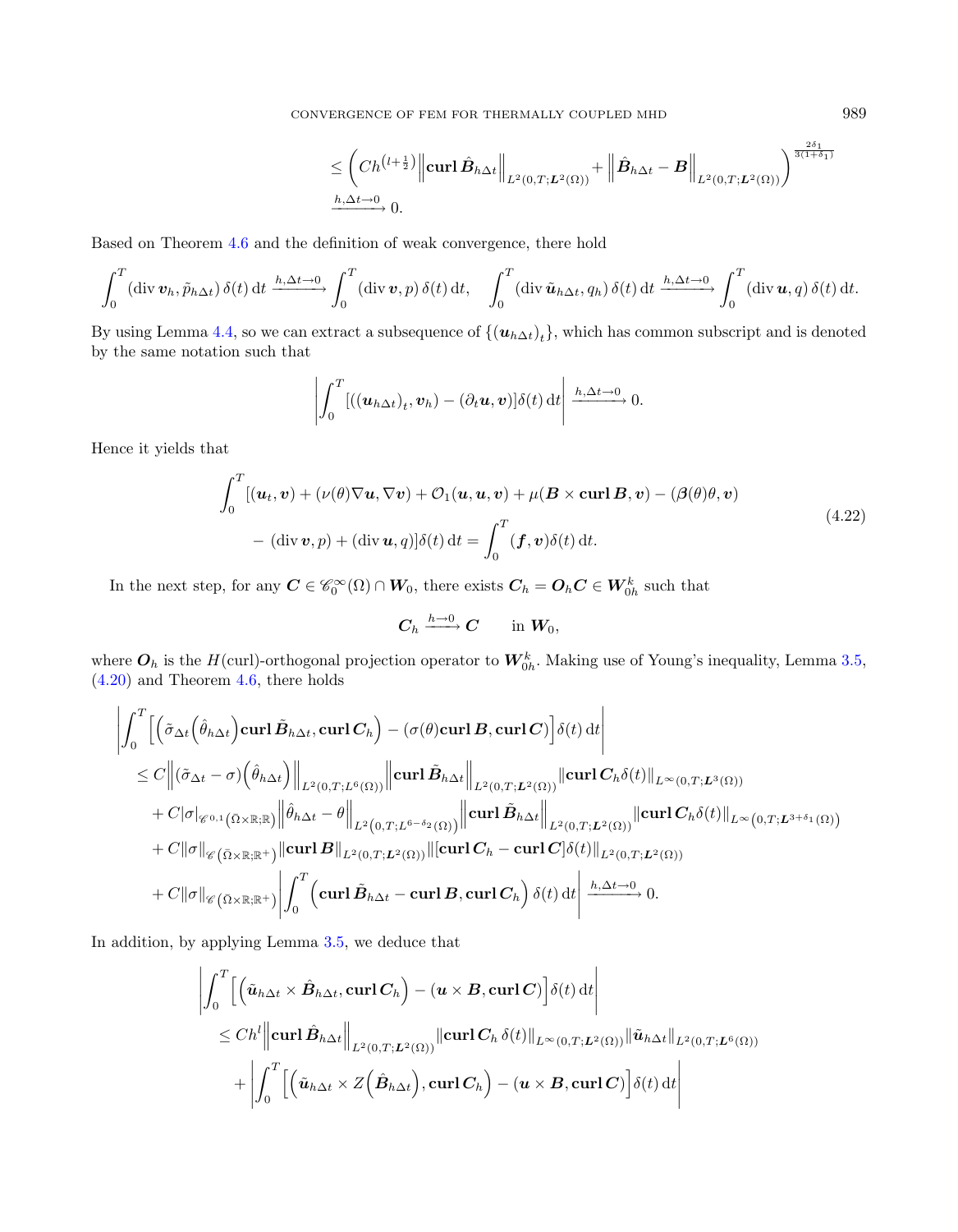<span id="page-21-0"></span>
$$
=:E_1+|E_2|,
$$

as  $h \rightarrow 0$ , it can be clearly derived  $E_1 = Ch^l \left\| \mathbf{curl} \hat{B}_{h\Delta t} \right\|_{L^2(0,T;\mathbf{L}^2(\Omega))} \left\| \mathbf{curl} \, \mathbf{C}_h \, \delta(t) \right\|_{L^{\infty}(0,T;\mathbf{L}^2(\Omega))}$  $\|\tilde{\bm{u}}_{h\Delta t}\|_{L^2(0,T;\bm{L}^6(\Omega))} \to 0.$  Next, we just need to show  $|E_2| \to 0$  when  $h, \Delta t \to 0.$  By using of Young's inequality, Theorem  $4.6, (4.21)$  $4.6, (4.21)$  $4.6, (4.21)$ , Lemmas [2.1](#page-4-2) and [3.5,](#page-8-4) we continue to derive

$$
|E_2| = \left| \int_0^T \left[ \left( \tilde{\boldsymbol{u}}_{h\Delta t} \times Z\left(\hat{\boldsymbol{B}}_{h\Delta t} \right), \operatorname{curl} \boldsymbol{C}_h \right) - (\boldsymbol{u} \times \boldsymbol{B}, \operatorname{curl} \boldsymbol{C}) \right] \delta(t) dt \right|
$$
  
\n
$$
\leq C \|\tilde{\boldsymbol{u}}_{h\Delta t} - \boldsymbol{u}\|_{L^2(0,T;\boldsymbol{L}^{6-\delta_2}(\Omega))} \|Z\left(\hat{\boldsymbol{B}}_{h\Delta t}\right)\|_{L^2(0,T;\mathcal{H}(\Omega))} \|\operatorname{curl} \boldsymbol{C}_h \delta(t)\|_{L^{\infty}(0,T;\boldsymbol{L}^2(\Omega))}
$$
  
\n
$$
+ C \|\boldsymbol{u}\|_{L^2(0,T;\boldsymbol{L}^6(\Omega))} \|Z\left(\hat{\boldsymbol{B}}_{h\Delta t}\right) - \boldsymbol{B} \Big\|_{L^2(0,T;\boldsymbol{L}^3(\Omega))} \|\operatorname{curl} \boldsymbol{C}_h \delta(t)\|_{L^{\infty}(0,T;\boldsymbol{L}^2(\Omega))}
$$
  
\n
$$
+ C \|\boldsymbol{u}\|_{L^{\infty}(0,T;\boldsymbol{L}^{6-\delta_2}(\Omega))} \|\boldsymbol{B}\|_{L^2(0,T;\mathcal{H}(\Omega))} \|(\operatorname{curl} \boldsymbol{C}_h - \operatorname{curl} \boldsymbol{C}) \delta(t)\|_{L^{\infty}(0,T;\boldsymbol{L}^2(\Omega))} \xrightarrow{h, \Delta t \to 0} 0,
$$

where we have used the fact that  $1/(3+\delta_1) + 1/(6-\delta_2) + 1/2 = 1$  and  $||Z(\hat{B}_{h\Delta t})||_{L^2(0,T;L^{3+\delta_1}(\Omega))} \le$  $C \big\| Z \left( \hat{B}_{h\Delta t} \right) \big\|_{L^2(0,T;\mathcal{H}(\Omega))}$ . Collecting these results yield that

$$
\int_0^T [(B_t, C) + (\sigma(\theta) \operatorname{curl} B, \operatorname{curl} C) + (\boldsymbol{u} \times B, \operatorname{curl} C)] \delta(t) dt = \int_0^T (g, C) \delta(t) dt.
$$
 (4.23)

Finally, for any  $\varphi \in \mathscr{C}_0^{\infty}(\Omega) \cap Y_0$ , there exists  $\varphi_h = A_h \varphi \in Y_{0h}^k$  such that

$$
\varphi_h \xrightarrow{h \to 0} \varphi \qquad \text{in } Y_0,
$$

where  $A_h$  is the  $H^1$ -orthogonal projection operator to  $Y_{0h}^k$ . In a similar argument, there holds

$$
\begin{split}\n&\left|\int_{0}^{T}\left[\left(\tilde{\kappa}_{\Delta t}\left(\hat{\theta}_{h\Delta t}\right)\nabla\tilde{\theta}_{h\Delta t},\nabla\varphi_{h}\right)-\left(\kappa(\theta)\nabla\theta,\nabla\varphi\right)\right]\delta(t)\,\mathrm{d}t\right| \\
&\leq C\left\|\left(\tilde{\kappa}_{\Delta t}-\kappa\right)\left(\hat{\theta}_{h\Delta t}\right)\right\|_{L^{2}(0,T;L^{4}(\Omega))}\left\|\nabla\tilde{\theta}_{h\Delta t}\right\|_{L^{2}(0,T;L^{2}(\Omega))}\left\|\nabla\varphi_{h}\,\delta(t)\right\|_{L^{\infty}(0,T;L^{4}(\Omega))} \\
&+C|\kappa|_{\mathscr{C}^{0,1}\left(\bar{\Omega}\times\mathbb{R};\mathbb{R}\right)}\left\|\hat{\theta}_{h\Delta t}-\theta\right\|_{L^{2}(0,T;L^{4}(\Omega))}\left\|\nabla\tilde{\theta}_{h\Delta t}\right\|_{L^{2}(0,T;L^{2}(\Omega))}\left\|\nabla\varphi_{h}\,\delta(t)\right\|_{L^{\infty}(0,T;L^{4}(\Omega))} \\
&+C\|\kappa\|_{\mathscr{C}\left(\bar{\Omega}\times\mathbb{R};\mathbb{R}^{+}\right)}\left\|\nabla\theta\right\|_{L^{2}(0,T;L^{2}(\Omega))}\left\|\left(\nabla\varphi_{h}-\nabla\varphi\right)\delta(t)\right\|_{L^{2}(0,T;L^{2}(\Omega))} \\
&+C\|\kappa\|_{\mathscr{C}\left(\bar{\Omega}\times\mathbb{R};\mathbb{R}^{+}\right)}\left\|\int_{0}^{T}\left(\nabla\tilde{\theta}_{h\Delta t}-\nabla\theta,\nabla\varphi_{h}\right)\delta(t)\,\mathrm{d}t\right\|\xrightarrow{h,\Delta t\to 0}0,\n\end{split}
$$

and

$$
\left| \int_0^T \left[ \mathcal{O}_2 \left( \hat{\boldsymbol{u}}_{h\Delta t}, \tilde{\theta}_{h\Delta t}, \varphi_h \right) - \mathcal{O}_2(\boldsymbol{u}, \theta, \varphi) \right] \delta(t) dt \right|
$$
  
\n
$$
\leq C \|\hat{\boldsymbol{u}}_{h\Delta t} - \boldsymbol{u}\|_{L^2(0,T;L^4(\Omega))} \|\nabla \tilde{\theta}_{h\Delta t}\|_{L^2(0,T;L^2(\Omega))} \|\varphi_h \delta(t)\|_{L^\infty(0,T;L^4(\Omega))}
$$
  
\n
$$
+ C \|\boldsymbol{u}\|_{L^2(0,T;L^4(\Omega))} \|\nabla \theta\|_{L^2(0,T;L^2(\Omega))} \|(\varphi_h - \varphi) \delta(t)\|_{L^\infty(0,T;L^4(\Omega))}
$$
  
\n
$$
+ C \|\hat{\boldsymbol{u}}_{h\Delta t} - \boldsymbol{u}\|_{L^2(0,T;L^4(\Omega))} \|\nabla \varphi_h \delta(t)\|_{L^\infty(0,T;L^2(\Omega))} \|\tilde{\theta}_{h\Delta t}\|_{L^2(0,T;L^4(\Omega))}
$$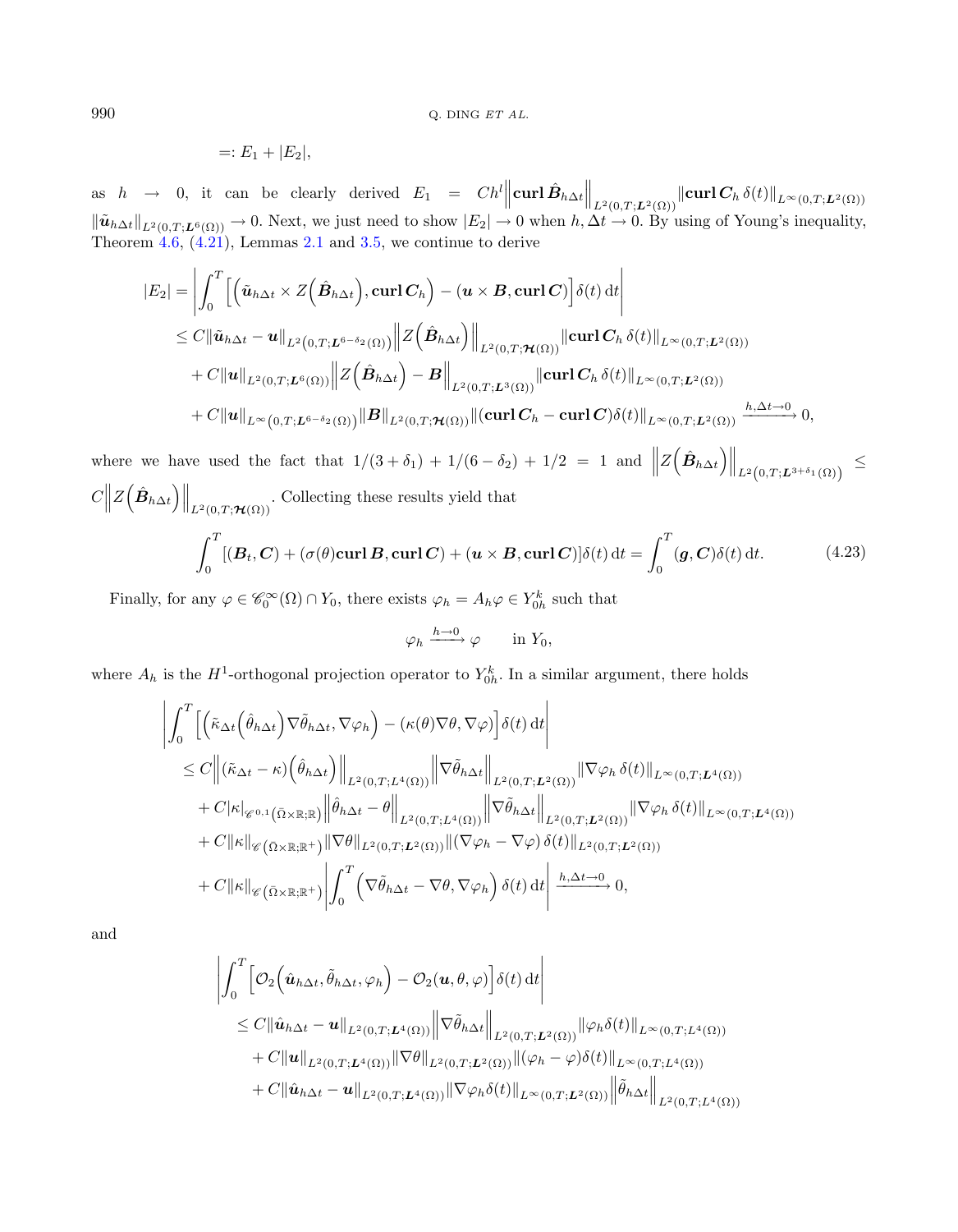<span id="page-22-0"></span>+ C
$$
\|\mathbf{u}\|_{L^{2}(0,T;L^{4}(\Omega))}\|\nabla\varphi_{h}\delta(t)\|_{L^{\infty}(0,T;L^{2}(\Omega))}\|\tilde{\theta}_{h\Delta t}-\theta\|_{L^{2}(0,T;L^{4}(\Omega))}
$$
  
+ C $\|\mathbf{u}\|_{L^{2}(0,T;L^{4}(\Omega))}\|\nabla(\varphi_{h}-\varphi)\delta(t)\|_{L^{\infty}(0,T;L^{2}(\Omega))}\|\theta\|_{L^{2}(0,T;L^{4}(\Omega))}$   
+ C $\left|\int_{0}^{T}\left(\mathbf{u}\cdot\nabla\left(\tilde{\theta}_{h\Delta t}-\nabla\theta\right),\varphi_{h}\right)\delta(t)\,\mathrm{d}t\right|\xrightarrow{h,\Delta t\to 0} 0.$ 

Hence it yields that

$$
\int_0^T [(\theta_t, \varphi) + (\kappa(\theta)\nabla\theta, \nabla\varphi) + \mathcal{O}_2(\mathbf{u}, \theta, \varphi)] \delta(t) dt = \int_0^T (\psi, \varphi) \delta(t) dt.
$$
 (4.24)

Since  $\mathscr{C}_0^{\infty}(\Omega) \cap H_0^1(\Omega)$  is dense in  $H_0^1(\Omega)$ ,  $\mathscr{C}_0^{\infty}(\Omega) \cap W_0$  is dense in  $W_0$ ,  $\mathscr{C}_0^{\infty}(\Omega) \cap Y_0$  is dense in  $Y_0$  and  $\mathscr{C}^{\infty}([0,T])$ is dense in  $L^q([0,T])$  with  $1 \leq q < \infty$ , the proof of Theorem [4.7](#page-18-0) can be completed by combining with  $(4.22)$ ,  $(4.23)$  and  $(4.24)$  in the distribute sense, as  $h, \Delta t \to 0$ .

Remark 4.8. The first convergence result of finite element discretization for MHD with constant coefficients is given in Theorem 3.1 of [\[45\]](#page-35-12), which gives the proof idea without going through all the details. Here we extend to the temperature dependent coefficients case with the details to show the techniques to treat these nonlinear terms.

We will also show the continuous system  $(2.5)-(2.7)$  $(2.5)-(2.7)$  $(2.5)-(2.7)$  has a unique solution. To this end, let us recall the Gronwall lemma in differential form.

<span id="page-22-2"></span>**Lemma 4.9** (Gronwall lemma). If  $\eta(\cdot)$  is continuous differentiable function, and it is non-negative such that

$$
\eta'(t) \le \phi(t)\eta(t) + \varphi_0(t) \qquad t \in [0, T], \tag{4.25}
$$

where  $\phi(t)$  and  $\varphi_0(t)$  are non-negative integrable functions, then there holds

$$
\eta(t) \le e^{\int_0^t \phi(s) ds} \left[ \eta(0) + \int_0^t \varphi_0(s) ds \right] \qquad \forall t \in [0, T]. \tag{4.26}
$$

We will prove the uniqueness of the continuous system  $(2.5)-(2.7)$  $(2.5)-(2.7)$  $(2.5)-(2.7)$ , provided that the exact solution is under a slight smooth assumption. More precisely, we need to make a smoother assumption on the weak solution for the magneto-thermal coupling model with temperature-dependent coefficients.

<span id="page-22-1"></span>**Theorem 4.10.** Let  $(u, B, \theta, p)$  be the weak solution of the continuous system [\(2.5\)](#page-4-0)–[\(2.7\)](#page-4-0) and assume that  $u \in$  $L^2\big(0,T;\bm{H}^{1+s}(\Omega) \big)\cap L^4\big(0,T;\bm{W}^{1,6}(\Omega) \big), \, \boldsymbol{\mathrm{curl}}\,\bm{B} \in L^2(0,T;\bm{H}^s(\Omega))\cap \bm{L}^4\big(0,T;\bm{L}^6(\Omega) \big),\, \theta \in L^2\big(0,T;H^{1+s}(\Omega) \big)\cap L^4\big(0,T;\bm{H}^{1+s}(\Omega) \big),$  $L^4(0,T;W^{1,6}(\Omega))$  with  $s>1/2$ . Then  $(u, B, \theta, p)$  is the unique weak solution for system  $(2.5)-(2.7)$  $(2.5)-(2.7)$  $(2.5)-(2.7)$ .

*Proof.* Assume that problem  $(2.5)-(2.7)$  $(2.5)-(2.7)$  $(2.5)-(2.7)$  has two different weak solutions  $(\boldsymbol{u}_1, \boldsymbol{B}_1, \theta_1, p_1)$  and  $(\boldsymbol{u}_2, \boldsymbol{B}_2, \theta_2, p_2)$ . Let  $u = u_1 - u_2, B = B_1 - B_2, \theta = \theta_1 - \theta_2$  and  $p = p_1 - p_2$  in  $(2.5)-(2.7)$  $(2.5)-(2.7)$  $(2.5)-(2.7)$ , for any  $(v, C, \varphi, q) \in (X_0 \times W_0 \times Y_0 \times Q),$ there holds

$$
\begin{cases}\n\langle \boldsymbol{u}_t, \boldsymbol{v} \rangle + (\nu(\theta_1) \nabla \boldsymbol{u}, \nabla \boldsymbol{v}) + ([\nu(\theta_1) - \nu(\theta_2)] \nabla \boldsymbol{u}_2, \nabla \boldsymbol{v}) + ((\boldsymbol{u}_1 \cdot \nabla) \boldsymbol{u}, \boldsymbol{v}) + ((\boldsymbol{u} \cdot \nabla) \boldsymbol{u}_2, \boldsymbol{v}) - (\text{div } \boldsymbol{v}, p) \\
+ (\text{div } \boldsymbol{u}, q) + \mu (\boldsymbol{B} \times \text{curl } \boldsymbol{B}_1, \boldsymbol{v}) + \mu (\boldsymbol{B}_2 \times \text{curl } \boldsymbol{B}, \boldsymbol{v}) - ([\beta(\theta_1) - \beta(\theta_2)] \theta_1, \boldsymbol{v}) - (\beta(\theta_2) \theta, \boldsymbol{v}) = 0, (4.27) \\
\langle \boldsymbol{B}_t, \boldsymbol{C} \rangle + ([\sigma(\theta_1) - \sigma(\theta_2)] \text{curl } \boldsymbol{B}_1, \text{curl } \boldsymbol{C}) + (\sigma(\theta_2) \text{curl } \boldsymbol{B}, \text{curl } \boldsymbol{C}) \\
-(\boldsymbol{u} \times \boldsymbol{B}_1, \text{curl } \boldsymbol{C}) - (\boldsymbol{u}_2 \times \boldsymbol{B}, \text{curl } \boldsymbol{C}) = 0, \\
\langle \theta_t, \varphi \rangle + ([\kappa(\theta_1) - \kappa(\theta_2)] \nabla \theta_1, \nabla \varphi) + (\kappa(\theta_2) \nabla \theta, \nabla \varphi) + (\boldsymbol{u} \cdot \nabla \theta_1, \varphi) + (\boldsymbol{u}_2 \cdot \nabla \theta, \varphi) = 0. \n\end{cases} (4.28)
$$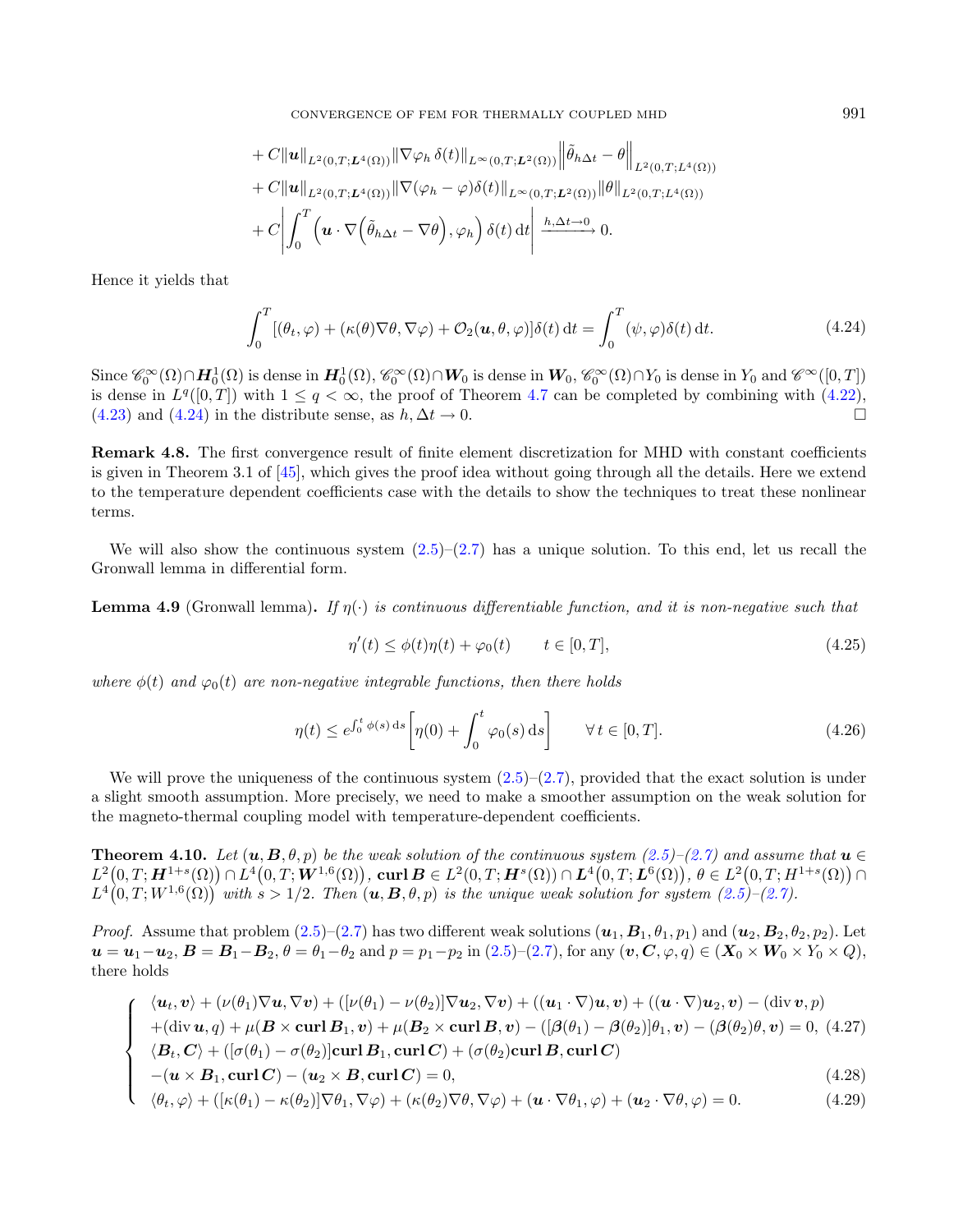Choosing  $\mathbf{v} = \mathbf{u}, q = p$  in [\(4.27\)](#page-22-1),  $\mathbf{C} = \mu \mathbf{B}$  in [\(4.28\)](#page-22-1),  $\varphi = \theta$  in [\(4.29\)](#page-22-1) and adding the three equations, we have

<span id="page-23-0"></span>
$$
\frac{1}{2} \frac{\partial}{\partial t} \left( \|\mathbf{u}\|_{0}^{2} + \mu \| \mathbf{B} \|_{0}^{2} + \|\theta \|_{0}^{2} \right) + \left( \|\sqrt{\nu(\theta_{1})} \nabla \mathbf{u} \|_{0}^{2} + \mu \|\sqrt{\sigma(\theta_{2})} \mathbf{curl} \mathbf{B} \right)_{0}^{2} + \left( \|\sqrt{\kappa(\theta_{2})} \nabla \theta \|_{0}^{2} \right) \n= -\left( [\nu(\theta_{1}) - \nu(\theta_{2})] \nabla \mathbf{u}_{2}, \nabla \mathbf{u} \right) - \left( (\mathbf{u} \cdot \nabla) \mathbf{u}_{2}, \mathbf{u} \right) + \left( \beta(\theta_{2}) \theta, \mathbf{u} \right) \n+ \left( [\beta(\theta_{1}) - \beta(\theta_{2})] \theta_{1}, \mathbf{u} \right) - \mu (\mathbf{B} \times \mathbf{curl} \mathbf{B}_{1}, \mathbf{u}) + \mu (\mathbf{u}_{1} \times \mathbf{B}, \mathbf{curl} \mathbf{B}) \n- \mu ([\sigma(\theta_{1}) - \sigma(\theta_{2})] \mathbf{curl} \mathbf{B}_{1}, \mathbf{curl} \mathbf{B}) - \left( [\kappa(\theta_{1}) - \kappa(\theta_{2})] \nabla \theta_{1}, \nabla \theta \right) - (\mathbf{u} \cdot \nabla \theta_{1}, \theta).
$$
\n(4.30)

By using the Young's inequalities, Sobolev inequalities  $(2.1)$ – $(2.4)$ ,  $(4.20)$  and the interpolation inequalities, we find

$$
\begin{split} |((\nu(\theta_1)-\nu(\theta_2))\nabla \mathbf{u}_2,\nabla \mathbf{u})| &\leq |\nu|_{\mathscr{C}^{0,1}(\bar{\Omega}\times\mathbb{R};\mathbb{R})} \|\theta\|_{0,3} \|\nabla \mathbf{u}_2\|_{0,6} \|\nabla \mathbf{u}\|_{0} \\ &\leq \frac{1}{6} \left\| \sqrt{\nu(\theta_1)} \nabla \mathbf{u} \right\|_{0}^{2} + 6\nu_0^{-1} |\nu|_{\mathscr{C}^{0,1}(\bar{\Omega}\times\mathbb{R};\mathbb{R})}^{2} \|\nabla \mathbf{u}_2\|_{0,6}^{2} \|\theta\|_{0,3}^{2} \\ &\leq \frac{1}{6} \left\| \sqrt{\nu(\theta_1)} \nabla \mathbf{u} \right\|_{0}^{2} + 6\nu_0^{-1} |\nu|_{\mathscr{C}^{0,1}(\bar{\Omega}\times\mathbb{R};\mathbb{R})}^{2} \|\nabla \mathbf{u}_2\|_{0,6}^{2} \|\theta\|_{0} \|\theta\|_{0,6} \\ &\leq \frac{1}{6} \left\| \sqrt{\nu(\theta_1)} \nabla \mathbf{u} \right\|_{0}^{2} + 4\kappa_0^{-1} \left( c_1 6\nu_0^{-1} |\nu|_{\mathscr{C}^{0,1}(\bar{\Omega}\times\mathbb{R};\mathbb{R})}^{2} \|\nabla \mathbf{u}_2\|_{0,6}^{2} \right)^{2} \|\theta\|_{0}^{2} + \frac{1}{4} \left\| \sqrt{\kappa(\theta_2)} \nabla \theta \right\|_{0}^{2}, \end{split}
$$

and

$$
\begin{aligned} |((\boldsymbol{u}\cdot\nabla)\boldsymbol{u}_{2},\boldsymbol{u})| &\leq \frac{1}{6}\Big\|\sqrt{\nu(\theta_{1})}\nabla\boldsymbol{u}\Big\|_{0}^{2}+6\nu_{0}^{-1}c_{1}^{2}\|\nabla\boldsymbol{u}_{2}\|_{0,3}^{2}\|\boldsymbol{u}\|_{0}^{2}, \mu|(\boldsymbol{B}\times\boldsymbol{\mathrm{curl}}\,\boldsymbol{B}_{1},\boldsymbol{u})-(\boldsymbol{u}_{1}\times\boldsymbol{B},\boldsymbol{\mathrm{curl}}\,\boldsymbol{B})|\\ &\leq \mu\|\boldsymbol{B}\|_{0}\|\boldsymbol{\mathrm{curl}}\,\boldsymbol{B}_{1}\|_{0,3}\|\boldsymbol{u}\|_{0,6}+\mu\|\boldsymbol{u}_{1}\|_{0,\infty}\|\boldsymbol{B}\|_{0}\|\boldsymbol{\mathrm{curl}}\,\boldsymbol{B}\|_{0}\\ &\leq \frac{1}{6}\Big\|\sqrt{\nu(\theta_{1})}\nabla\boldsymbol{u}\Big\|_{0}^{2}+6\nu_{0}^{-1}c_{1}^{2}\mu^{2}\|\boldsymbol{\mathrm{curl}}\,\boldsymbol{B}_{1}\|_{0,3}^{2}\|\boldsymbol{B}\|_{0}^{2}+\frac{\mu}{2}\Big\|\sqrt{\sigma(\theta_{2})}\boldsymbol{\mathrm{curl}}\,\boldsymbol{B}\Big\|_{0}^{2}+2\sigma_{0}^{-1}\mu\|\boldsymbol{u}_{1}\|_{0,\infty}^{2}\|\boldsymbol{B}\|_{0}^{2}.\end{aligned}
$$

Similarly, we can deduce

$$
\begin{split} &\left|\left(\left[\bm{\beta}(\theta_{1})-\bm{\beta}(\theta_{2})\right]\theta_{1},\bm{u}\right) + (\bm{\beta}(\theta_{2})\theta,\bm{u}) - \mu([\sigma(\theta_{1})-\sigma(\theta_{2})]\mathbf{curl}\,\bm{B}_{1},\mathbf{curl}\,\bm{B})\right|\right.\\ &\left.\leq |\bm{\beta}|_{\mathscr{C}^{0,1}\left(\bar{\Omega}\times\mathbb{R};\mathbb{R}\right)}\|\theta\|_{0}\|\theta_{1}\|_{0,6}\|\bm{u}\|_{0,3} + \|\bm{\beta}\|_{\mathscr{C}\left(\bar{\Omega}\times\mathbb{R};\mathbb{R}^{3}\right)}\|\theta\|_{0}\|\bm{u}\|_{0} \\ &\quad + |\sigma|_{\mathscr{C}^{0,1}\left(\bar{\Omega}\times\mathbb{R};\mathbb{R}\right)}\mu\|\theta\|_{0,3}\|\mathbf{curl}\,\bm{B}_{1}\|_{0,6}\|\mathbf{curl}\,\bm{B}\|_{0} \\ &\leq \frac{2}{6}\left\|\sqrt{\nu(\theta_{1})}\nabla\bm{u}\right\|_{0}^{2} + \left(6\nu_{0}^{-1}|\bm{\beta}|_{\mathscr{C}^{0,1}\left(\bar{\Omega}\times\mathbb{R};\mathbb{R}\right)}c_{1}^{2}\|\theta_{1}\|_{0,6}^{2} + 6\nu_{0}^{-1}\|\bm{\beta}\|_{\mathscr{C}\left(\bar{\Omega}\times\mathbb{R};\mathbb{R}^{3}\right)}^{2}c_{1}^{2}\right)\|\theta\|_{0}^{2} \\ &\quad + 4\kappa_{0}^{-1}\left(c_{1}2\sigma_{0}^{-1}|\sigma|_{\mathscr{C}^{0,1}\left(\bar{\Omega}\times\mathbb{R};\mathbb{R}\right)}\mu\|\mathbf{curl}\,\bm{B}_{1}\|_{0,6}^{2}\right)^{2}\|\theta\|_{0}^{2} + \frac{1}{4}\left\|\sqrt{\kappa(\theta_{2})}\nabla\theta\right\|_{0}^{2} + \frac{\mu}{2}\left\|\sqrt{\sigma(\theta_{2})}\mathbf{curl}\,\bm{B}\right\|_{0}^{2}, \end{split}
$$

and

$$
\begin{split} |([\kappa(\theta_1) - \kappa(\theta_2)] \nabla \theta_1, \nabla \theta) + (\mathbf{u} \cdot \nabla \theta_1, \theta)| \leq |\kappa|_{\mathscr{C}^{0,1}(\bar{\Omega} \times \mathbb{R}; \mathbb{R})} \|\theta\|_{0,3} \|\nabla \theta_1\|_{0,6} \|\nabla \theta\|_{0} + \|\theta\|_{0} \|\nabla \theta_1\|_{0,3} \|\mathbf{u}\|_{0,6} \\ \leq & \frac{2}{4} \left\| \sqrt{\kappa(\theta_2)} \nabla \theta \right\|_{0}^{2} + 4 \kappa_0^{-1} \left( c_1 4 \kappa_0^{-1} |\kappa|_{\mathscr{C}^{0,1}(\bar{\Omega} \times \mathbb{R}; \mathbb{R})} \|\nabla \theta_1\|_{0,6}^2 \right)^2 \|\theta\|_{0}^{2} + \frac{1}{6} \left\| \sqrt{\nu(\theta_1)} \nabla \mathbf{u} \right\|_{0}^{2} + 6 \nu_0^{-1} c_1^2 \|\nabla \theta_1\|_{0,3}^2 \|\theta\|_{0}^2. \end{split}
$$

Combining these inequalities with  $(4.30)$ , then we come to

$$
\frac{\partial}{\partial t} \left( \|\mathbf{u}\|_{0}^{2} + \mu \|B\|_{0}^{2} + \|\theta\|_{0}^{2} \right) \leq C \Big[ 1 + \|\nabla \mathbf{u}_{2}\|_{0,6}^{4} + \|\nabla \mathbf{u}_{2}\|_{0,3}^{2} + \|\nabla \theta_{1}\|_{0,3}^{2} + \|\mathbf{curl}\,\mathbf{B}_{1}\|_{0,3}^{2} + \|\mathbf{u}_{1}\|_{0,\infty}^{2} + \|\mathbf{curl}\,\mathbf{B}_{1}\|_{0,6}^{4} + \|\nabla \theta_{1}\|_{0,6}^{4} \Big] \Big( \|\mathbf{u}\|_{0}^{2} + \mu \|B\|_{0}^{2} + \|\theta\|_{0}^{2} \Big). \tag{4.31}
$$

Applying Lemma [4.9,](#page-22-2) by using  $u(0) = 0$ ,  $B(0) = 0$ ,  $\theta(0) = 0$ , we deduce that  $u = 0$ ,  $B = 0$  and  $\theta = 0$ . Consequently, equation [\(4.27\)](#page-22-1) is simplified as  $(p, div \mathbf{v}) = 0$ , for any  $\mathbf{v} \in \mathbf{H}_{0}^{1}(\Omega)$ . Combining with the inf-sup condition with continuous form, then we deduce  $p = 0$ , which brings the proof to an end.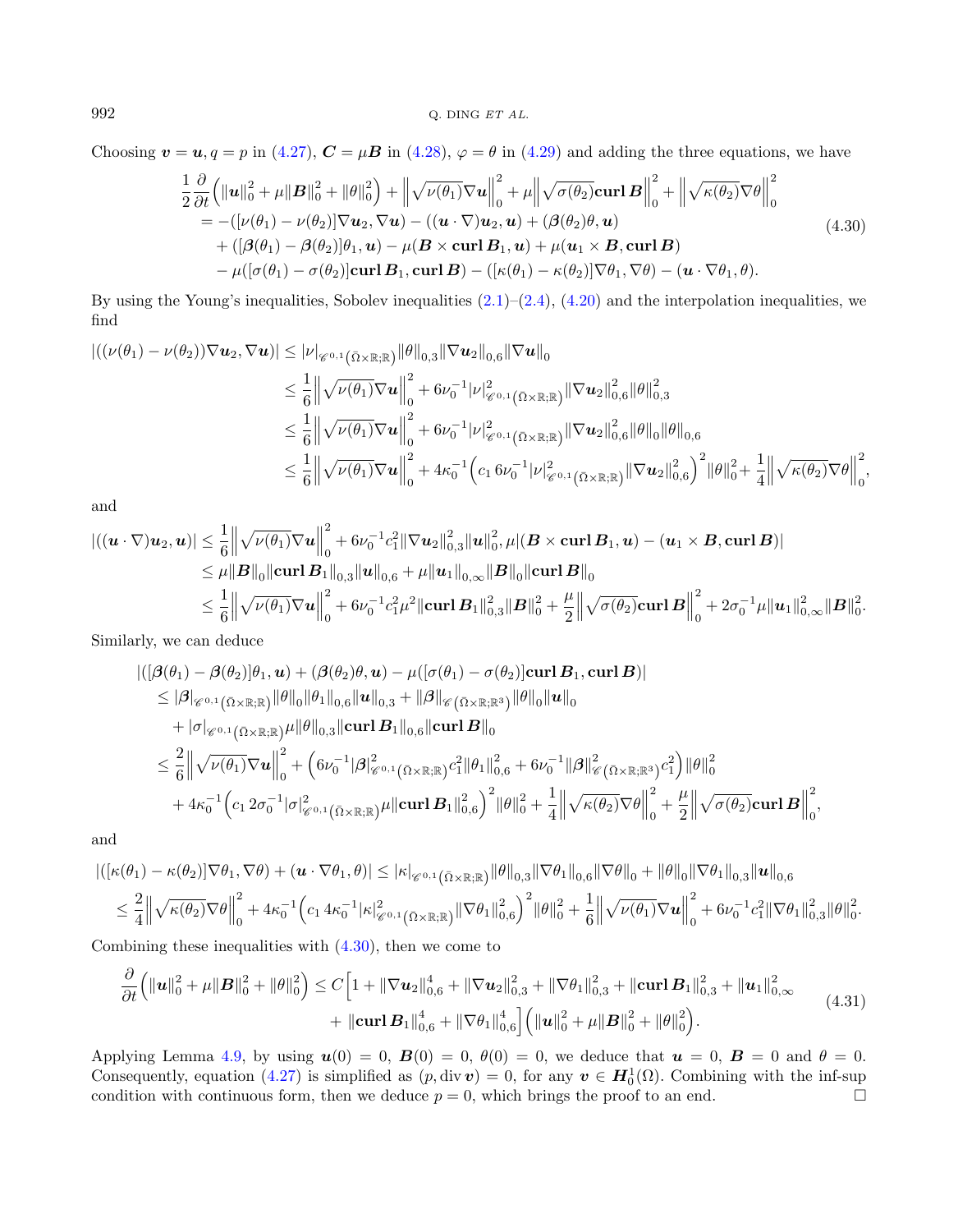**Theorem 4.11.** Under the same conditions of Theorems [4.7](#page-18-0) and [4.10,](#page-22-1) then the whole sequence of  $\{\tilde{\mathbf{u}}_{h\Delta t}\}$ ,  $\{\tilde{B}_{h\Delta t}\}, \{\tilde{\theta}_{h\Delta t}\}$  and  $\{\tilde{p}_{h\Delta t}\}$  converges to the unique weak solution  $(\boldsymbol{u}, \boldsymbol{B}, \theta, p)$ .

*Proof.* Based on Theorems [4.7](#page-18-0) and [4.10,](#page-22-1) we know that each subsequence of  ${\{\tilde{\bm{u}}_{h\Delta t}\}}$ ,  ${\{\tilde{\bm{\beta}}_{h\Delta t}\}}$ ,  ${\{\tilde{\theta}_{h\Delta t}\}}$  and  $\{\tilde{p}_{h\Delta t}\}\$  has the same limit  $(u, B, \theta, p)$ , which is the unique weak solution to the system  $(2.5)-(2.7)$  $(2.5)-(2.7)$  $(2.5)-(2.7)$ . Thus the whole sequence of  $\{\tilde{\bm u}_{h\Delta t}\}, \{\tilde{\bm\theta}_{h\Delta t}\}$  and  $\{\tilde{p}_{h\Delta t}\}$  converges to the unique weak solution  $(\bm u, \bm B, \theta, p)$ .

## <span id="page-24-3"></span>5. Error estimates for the magneto-heat coupling model with temperature-dependent coefficients

<span id="page-24-0"></span>In this section, we mainly consider the error estimates of the fully discrete finite element method for the MHD system coupled the thermal equation with temperature-dependent coefficients. Under the hypothesis of a low regularity for the exact solution, we rigorously establish the error estimates for the velocity, temperature and magnetic induction unconditionally in the sense that the time step is restricted but is independent of the spacial mesh size. We also prove a sub-optimal error estimate for the pressure as a supplementary result, which is consistent with the pioneering work [\[54\]](#page-36-0).

We first recall a discrete version of the Gronwall inequality in a slightly more general form than usually found in the literature, and this detailed proof can be found in [\[29\]](#page-35-30).

**Lemma 5.1.** Let  $C_*, \Delta t, a_n, b_n, c_n$  and  $d_n$  be non-negative numbers with  $n \geq 0$  such that

$$
a_m + \Delta t \sum_{n=0}^{m} b_n \le \Delta t \sum_{n=0}^{m} d_n a_n + \Delta t \sum_{n=0}^{m} c_n + C_* \quad \forall m \ge 0.
$$

Suppose that  $\Delta t d_n < 1$ , for all n, and set  $\lambda_n = (1 - \Delta t d_n)^{-1}$ . Then

<span id="page-24-2"></span>
$$
a_m + \Delta t \sum_{n=0}^{m} b_n \le \exp\left(\Delta t \sum_{n=0}^{m} \lambda_n d_n\right) \left\{\Delta t \sum_{n=0}^{m} c_n + C_*\right\} \qquad \forall \, m \ge 0.
$$

Before proceeding, we need to make a regularity assumption for the weak solution of  $(2.5)$ – $(2.7)$ , which will be helpful for the error analysis of the numerical solution.

<span id="page-24-1"></span>**Assumption 5.2.** Suppose that the weak solution  $(u, p, B, \theta)$  satisfies the following regularity,

$$
\mathbf{u} \in L^{\infty}(0,T; \mathbf{H}^{s+1}(\Omega)), \quad p \in L^{\infty}(0,T; H^{s}(\Omega)), \quad \theta \in L^{\infty}(0,T; H^{1+s}(\Omega)), \quad \mathbf{B} \in L^{\infty}(0,T; \mathbf{H}^{s}(\Omega)),
$$
  
\n
$$
\mathbf{curl}\,\mathbf{B} \in L^{\infty}(0,T; \mathbf{H}^{s}(\Omega)), \quad \mathbf{u}_{t} \in L^{2}(0,T; \mathbf{L}^{2}(\Omega)), \quad \mathbf{B}_{t} \in L^{2}(0,T; \mathbf{L}^{2}(\Omega)), \quad \theta_{t} \in L^{2}(0,T; H^{1}(\Omega)),
$$
  
\n
$$
\mathbf{u}_{tt} \in L^{2}(0,T; \mathbf{L}^{2}(\Omega)), \quad \mathbf{B}_{tt} \in L^{2}(0,T; \mathbf{L}^{2}(\Omega)), \quad \theta_{tt} \in L^{2}(0,T; L^{2}(\Omega)),
$$

where the exponent  $s > 1/2$  depends on  $\Omega$ .

**Remark 5.3.** The above regularity assumption for the solution  $(u, p, B, \theta)$  is even weaker than most of the hypotheses in the literature, see, e.g. [\[27,](#page-35-8)[29,](#page-35-30)[38,](#page-35-26)[49,](#page-35-31)[54\]](#page-36-0). We hope it is a reasonable assumption and may be valid for a general polyhedral with Lipschitz boundary. In fact, it is enough to facilitate the subsequent error analysis of the magneto-thermal coupling model with temperature-dependent coefficients.

We next define some useful Galerkin and Ritz projections: given  $(u, p, \theta) \in (X_0 \times Q \times Y_0)$ , find  $\mathcal{P}_h u \in$  $V_h^k(\boldsymbol{u}_D), \mathcal{Q}_h p \in Q_h^{k-1}$  and  $\mathcal{R}_h \theta \in Y_{0h}^k(\theta_D)$ , for any  $(\boldsymbol{v}_h, q_h, \varphi_h) \in (V_h^k \times Q_h^{k-1} \times Y_{0h}^k)$ , such that

$$
(\nu(\theta)\nabla\mathcal{P}_h\boldsymbol{u}, \nabla\boldsymbol{v}_h) + b(\boldsymbol{v}_h, \mathcal{Q}_h p) - b(\mathcal{P}_h\boldsymbol{u}, q_h) = (\nu(\theta)\nabla\boldsymbol{u}, \nabla\boldsymbol{v}_h) + b(\boldsymbol{v}_h, p) - b(\boldsymbol{u}, q_h),
$$
  

$$
(\kappa(\theta)\nabla\mathcal{R}_h\theta, \nabla\varphi_h) = (\kappa(\theta)\nabla\theta, \nabla\varphi_h).
$$
 (5.1)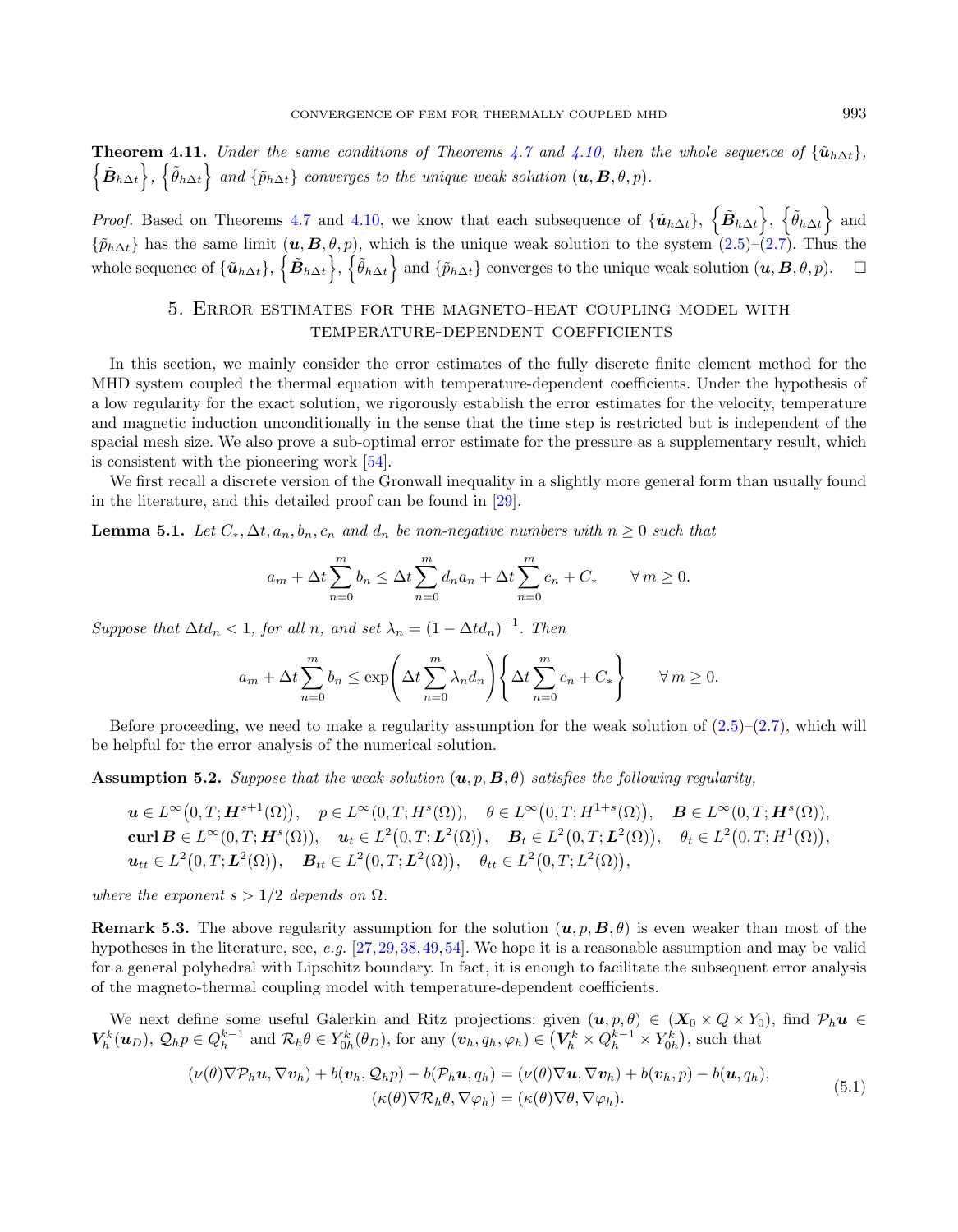We define the Fortin operator  $\mathcal{F}_h$  from  $W_0$  to  $W_h^k$ : given  $B \in W_0$ , find  $\mathcal{F}_h B \in W_h^k$ , for any  $C_h \in W_h^k$  and  $\psi_h \in S_h$  such that

<span id="page-25-0"></span>
$$
(\sigma(\theta)\operatorname{curl}\mathcal{F}_h\mathbf{B},\operatorname{curl}\mathbf{C}_h)=(\sigma(\theta)\operatorname{curl}\mathbf{B},\operatorname{curl}\mathbf{C}_h),\quad(\mathcal{F}_h\mathbf{B},\nabla\psi_h)=(\mathbf{B},\nabla\psi_h). \tag{5.2}
$$

By a similar argument to the constant coefficients case as [\[5,](#page-34-19)[23,](#page-35-22)[28\]](#page-35-25) and the temperature-dependent coefficients case [\[54\]](#page-36-0) (refer to Lem. 1 for more details), we can prove the following approximation properties

<span id="page-25-2"></span>
$$
\|\mathbf{u} - \mathcal{P}_h \mathbf{u}\|_0 + h \|\nabla (\mathbf{u} - \mathcal{P}_h \mathbf{u})\|_0 + h \|p - \mathcal{Q}_h p\|_0 \le C_e h^{1+\ell} \|\mathbf{u}\|_{1+\ell,2} + C_e h^{1+\ell} \|p\|_{\ell,2},
$$
  

$$
\|\mathbf{B} - \mathcal{F}_h \mathbf{B}\|_0 + \|\mathbf{curl}(\mathbf{B} - \mathcal{F}_h \mathbf{B})\|_0 \le C_e h^{\ell} \left( \|\mathbf{B}\|_{\ell,2} + \|\mathbf{curl} \mathbf{B}\|_{\ell,2} \right),
$$
  

$$
\|\theta - \mathcal{R}_h \theta\|_{1,2} \le C_e h^{\ell} \|\theta\|_{\ell+1,2}
$$
 (5.3)

with  $\ell = \min\{k, s\}$ , where  $k \ge 1$  is the order index of the finite element spaces,  $s > 1/2$  is the index of regularity of the exact solution.

By virtue of the properties of projection, we present that the solution to  $(2.5)-(2.7)$  $(2.5)-(2.7)$  $(2.5)-(2.7)$  has the following estimates, which hold regardless of the sizes h and  $\Delta t$ . Moreover, the stability property is beneficial to the subsequent error analysis in full discretization.

**Lemma 5.4.** Suppose Assumption [5.2](#page-24-1) holds. Let  $(\mathbf{u}, \theta, \mathbf{B})$  be the unique solution of  $(2.5)-(2.7)$  $(2.5)-(2.7)$  $(2.5)-(2.7)$ , then the following estimates are established,

$$
\|\mathbf{u} - \mathcal{P}_h \mathbf{u}\|_{0,\infty} + \|\nabla (\mathbf{u} - \mathcal{P}_h \mathbf{u})\|_{0,3} + \|\mathbf{curl} (\mathbf{B} - \mathcal{F}_h \mathbf{B})\|_{0,3} + \|\theta - \mathcal{R}_h \theta\|_{0,\infty} + \|\nabla (\theta - \mathcal{R}_h \theta)\|_{0,3} \leq C_r, \quad (5.4)
$$

where  $C_r$  is a generic constant depending on the regularity of the domain  $\Omega$ .

*Proof.* Let  $U = I_h u \in X_h^k$ , with U is the standard Lagrange nodal interpolant. By using the finite element approximations, including  $(5.3)$ , inverse inequality  $(3.3)$ , Sobolev's embedding theorem and Assumption [5.2,](#page-24-1) we directly see

$$
\|\nabla \mathcal{P}_h \mathbf{u}\|_{0,3} = \|\nabla (\mathcal{P}_h \mathbf{u} - \mathbf{U} + \mathbf{U} - \mathbf{u} + \mathbf{u})\|_{0,3} \le \|\nabla (\mathcal{P}_h \mathbf{u} - \mathbf{U})\|_{0,3} + \|\nabla (\mathbf{U} - \mathbf{u})\|_{0,3} + \|\nabla \mathbf{u}\|_{0,3}
$$
  
\n
$$
\le C_{inv} h^{-1/2} [\|\nabla (\mathcal{P}_h \mathbf{u} - \mathbf{u})\|_0 + \|\nabla (\mathbf{u} - \mathbf{U})\|_0] + \|\nabla (\mathbf{U} - \mathbf{u})\|_{0,3} + \|\nabla \mathbf{u}\|_{0,3}
$$
  
\n
$$
\le \|\nabla \mathbf{u}\|_{0,3} + Ch^{\ell-1/2} \Big[ \|\mathbf{u}\|_{1+\ell,2} + \|\mathbf{p}\|_{\ell,2} \Big] \le C_r.
$$

We can verify that other terms are bounded in a similar way, this bring the proof to an end.  $\square$ 

Let  $(e_{1h}^n, e_{2h}^n, e_{3h}^n, e_{4h}^n) = (\mathbf{u}_h^n - \mathcal{P}_h \mathbf{u}^n, p_h^n - \mathcal{Q}_h p^n, \theta_h^n - \mathcal{R}_h \theta^n, \mathbf{B}_h^n - \mathcal{F}_h \mathbf{B}^n)$ . A combination of  $(2.5)-(2.7)$  $(2.5)-(2.7)$  $(2.5)-(2.7)$ ,  $(3.5)$ – $(3.8)$  and  $(5.1)$ ,  $(5.2)$  yields the following truncation error equations:

$$
(d_t e_{1h}^n, \mathbf{v}_h) + \mathcal{A}_1(\nu^n(\theta_h^{n-1}), e_{1h}^n, \mathbf{v}_h) + b(\mathbf{v}_h, e_{2h}^n) = \langle R_{L1h}^n + R_{N1h}^n, \mathbf{v}_h \rangle, \tag{5.5}
$$

$$
b(e_{1h}^n, q_h) = 0,\t\t(5.6)
$$

$$
(d_t e_{3h}^n, \varphi_h) + \mathcal{A}_2(\kappa^n(\theta_h^{n-1}), e_{3h}^n, \varphi_h) = \langle R_{L2h}^n, \varphi_h \rangle + \langle R_{N2h}^n, \varphi_h \rangle, \tag{5.7}
$$

$$
\begin{cases}\n(a_t c_{3h}^n, \varphi_h) + \varphi_2(\varphi_h - \varphi_h) + (a_t c_{2h}^n, \varphi_h) + (a_t c_{2h}^n, \varphi_h) + (a_t c_{2h}^n, \varphi_h) \\
(d_t e_{4h}^n, C_h) + (\sigma^n (\theta_h^{n-1}) \text{curl } e_{4h}^n, \text{curl } C_h) = \langle R_{L3h}^n + R_{N3h}^n, C_h \rangle,\n\end{cases} (5.8)
$$

where

$$
\langle R_{L1h}^{n}, \mathbf{v}_h \rangle = \langle \partial_t \mathbf{u}^n - d_t \mathcal{P}_h \mathbf{u}^n, \mathbf{v}_h \rangle,
$$
  

$$
\langle R_{N1h}^{n}, \mathbf{v}_h \rangle = \langle R_{D1h}^{n} + R_{C1h}^{n} + R_{Bh}^{n} + R_{A1h}^{n}, \mathbf{v}_h \rangle
$$

 $\Gamma$  $\int$ 

<span id="page-25-1"></span>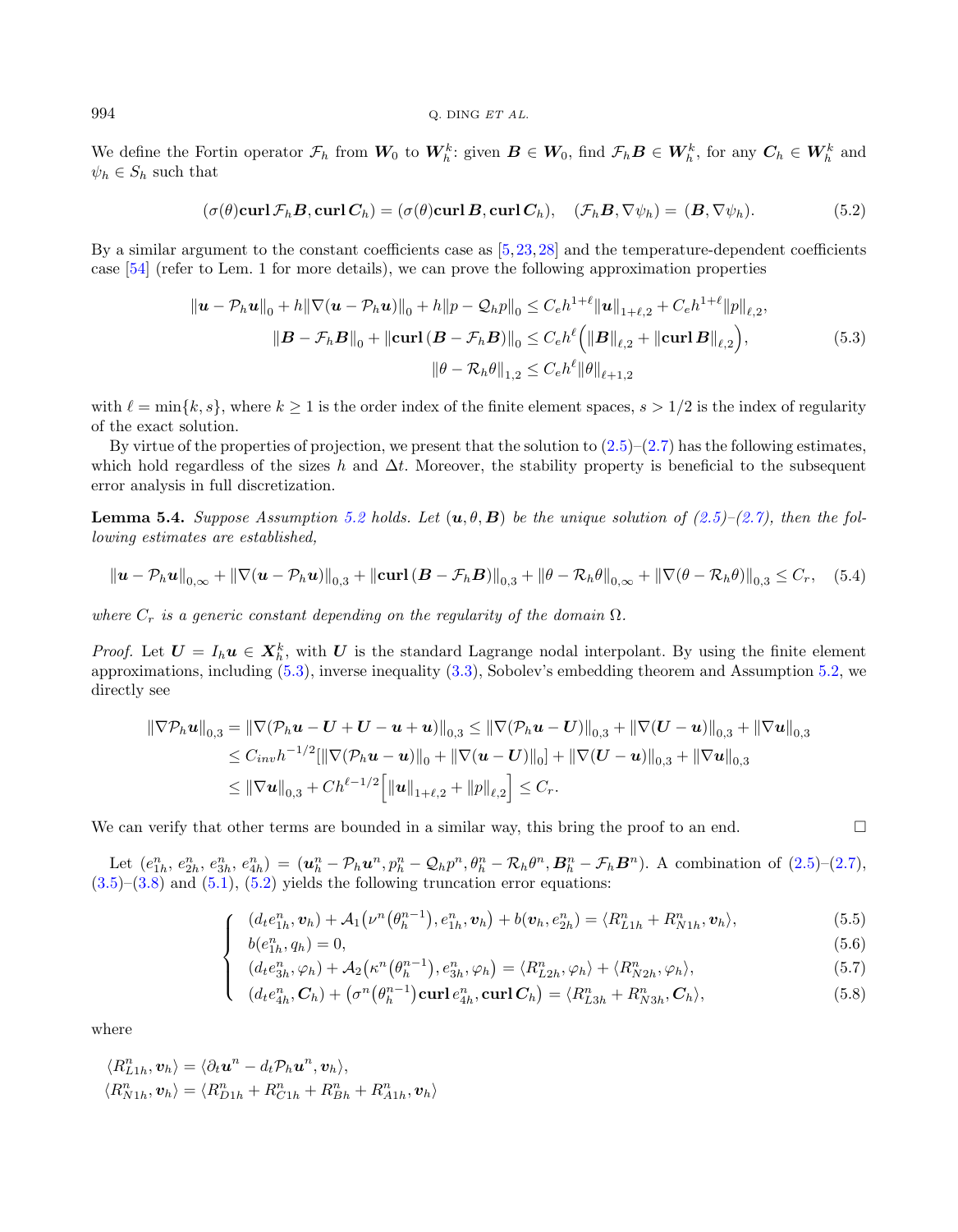$$
=\{\mathcal{A}_1(\nu^n(\theta^n),\boldsymbol{u}^n,\boldsymbol{v}_h)-\mathcal{A}_1(\nu^n(\theta^{n-1}_h),\boldsymbol{u}^n,\boldsymbol{v}_h)\}+\{\mathcal{O}_1(\boldsymbol{u}^n,\boldsymbol{u}^n,\boldsymbol{v}_h)-\mathcal{O}_1(\boldsymbol{u}^{n-1}_h,\boldsymbol{u}^n_h,\boldsymbol{v}_h)\}\\+\big\{ \big(\boldsymbol{\beta}^n\big(\theta^{n-1}_h\big)\theta^{n}_h,\boldsymbol{v}_h\big)-(\boldsymbol{\beta}^n(\theta^n)\theta^n,\boldsymbol{v}_h)\big\}+\big\{ \mu(\boldsymbol{B}^n\times\boldsymbol{\mathrm{curl}}\,\boldsymbol{B}^n,\boldsymbol{v}_h)-\mu\big(\boldsymbol{B}^{n-1}_h\times\boldsymbol{\mathrm{curl}}\,\boldsymbol{B}^n_h,\boldsymbol{v}_h\big)\big\},
$$

and

$$
\langle R_{L2h}^{n}, \varphi_h \rangle = \langle \partial_t \theta^n - d_t R_h \theta^n, \varphi_h \rangle,
$$
  
\n
$$
\langle R_{N2h}^{n}, \varphi_h \rangle = \langle R_{D2h}^{n} + R_{C2h}^{n}, \varphi_h \rangle
$$
  
\n
$$
= \{ A_2(\kappa^n(\theta^n), \theta^n, \varphi_h) - A_2(\kappa^n(\theta_h^{n-1}), \theta^n, \varphi_h) \} + \{ \mathcal{O}_2(\mathbf{u}^n, \theta^n, \varphi_h) - \mathcal{O}_2(\mathbf{u}_h^{n-1}, \theta_h^n, \varphi_h) \},
$$
  
\n
$$
\langle R_{L3h}^{n}, \mathbf{C}_h \rangle = \langle \partial_t \mathbf{B}^n - d_t \mathcal{F}_h \mathbf{B}^n, \mathbf{C}_h \rangle,
$$
  
\n
$$
\langle R_{N3h}^{n}, \mathbf{C}_h \rangle = \langle R_{A2h}^{n} + R_{E1h}^{n}, \mathbf{C}_h \rangle
$$
  
\n
$$
= \{ (\mathbf{u}_h^n \times \mathbf{B}_h^{n-1}, \mathbf{curl} \mathbf{C}_h) - (\mathbf{u}^n \times \mathbf{B}^n, \mathbf{curl} \mathbf{C}_h) \}
$$
  
\n
$$
+ \{ (\sigma^n(\theta^n) \mathbf{curl} \mathbf{B}^n, \mathbf{curl} \mathbf{C}_h) - (\sigma^n(\theta_h^{n-1}) \mathbf{curl} \mathbf{B}^n, \mathbf{curl} \mathbf{C}_h) \}.
$$

The following lemma can be referred to Lemma 2 of [\[54\]](#page-36-0).

<span id="page-26-1"></span>**Lemma 5.5.** Let  $\phi_i$ ,  $\theta_i$ ,  $i = 1, 2$ , and  $\chi$  be functions in  $L^2(\Omega)$ , and  $\lambda$  a function in  $\mathscr{C}^{0,1}(\bar{\Omega} \times \mathbb{R}; \mathbb{R})$ . Then for any  $\bar{\phi} \in L^{p_0}(\Omega)$ , where  $p_0 \leq \infty$ , it holds that

$$
\left| \int_{\Omega} \lambda(\cdot,\theta_1) \phi_1 \chi \,dx - \int_{\Omega} \lambda(\cdot,\theta_2) \phi_2 \chi \,dx \right|
$$
\n
$$
\leq \max \left\{ \|\lambda\|_{\mathscr{C}(\Omega \times \mathbb{R};\mathbb{R})}, \|\bar{\phi}\|_{0,p_0} |\lambda|_{\mathscr{C}^{0,1}(\Omega \times \mathbb{R};\mathbb{R})} \right\} \left( \|\theta_1 - \theta_2\|_{0,q_0} + \|\phi_1 - \bar{\phi}\|_{0,q_0} + \|\bar{\phi} - \phi_2\|_{0,q_0} \right) \|\chi\|_{0,r_0},
$$
\n(5.9)

where  $1/p_0 + 1/q_0 + 1/r_0 = 1$ , and  $|\lambda|_{\mathscr{C}^{0,1}(\bar{\Omega}\times\mathbb{R};\mathbb{R})}$  is defined in [\(4.20\)](#page-17-0).

With the above preparations, we can now establish the following error estimates for the velocity, temperature and magnetic induction.

<span id="page-26-0"></span>**Theorem 5.6.** Suppose Assumption [5.2](#page-24-1) holds, and the initial approximations  $u_h^0$ ,  $\theta_h^0$ ,  $B_h^0$  satisfy

$$
\left\Vert \boldsymbol{u}^0 - \boldsymbol{u}_h^0 \right\Vert_0, \, \left\Vert \theta^0 - \theta_h^0 \right\Vert_0, \, \left\Vert \boldsymbol{B}^0 - \boldsymbol{B}_h^0 \right\Vert_0 \leq C^* h^\ell
$$

with  $\ell = \min\{k, s\}$ . Then there exists a positive constant  $\Delta t_0$  such that when  $\Delta t \leq \Delta t_0$ , the continuous problem  $(2.5)-(2.7)$  $(2.5)-(2.7)$  $(2.5)-(2.7)$  and the finite element system  $(3.5)-(3.8)$  $(3.5)-(3.8)$  $(3.5)-(3.8)$  admits a unique solution  $(\mathbf{u}^n, \theta^n, \mathbf{B}^n)$  and  $(\mathbf{u}_h^n, \theta_h^n, \mathbf{B}_h^n)$ , respectively, which satisfies

$$
\|u^{m}-u_{h}^{m}\|_{0}^{2}+\|\theta^{m}-\theta_{h}^{m}\|_{0}^{2}+\mu\|\mathcal{B}^{m}-\mathcal{B}_{h}^{m}\|_{0}^{2}+\Delta t\sum_{n=1}^{m}\Big[\nu_{0}\|\nabla(u^{n}-u_{h}^{n})\|_{0}^{2}+\kappa_{0}\|\nabla(\theta^{n}-\theta_{h}^{n})\|_{0}^{2}+\mu\sigma_{0}\|\textbf{curl}\,(\mathcal{B}^{n}-\mathcal{B}_{h}^{n})\|_{0}^{2}\Big]\leq C^{*}\Big((\Delta t)^{2}+h^{2\ell}\Big).
$$

*Proof.* Substituting  $(e_{1h}^n, e_{2h}^n, e_{3h}^n, \mu e_{4h}^n)$  into  $(\boldsymbol{v}_h, q_h, \varphi_h, \boldsymbol{C}_h)$  in [\(5.5\)](#page-25-2)–[\(5.8\)](#page-25-2), there holds

$$
\int \left( d_{t}e_{1h}^{n}, e_{1h}^{n} \right) + \mathcal{A}_{1} \left( \nu^{n} \left( \theta_{h}^{n-1} \right), e_{1h}^{n}, e_{1h}^{n} \right) = \langle R_{L1h}^{n} + R_{N1h}^{n}, e_{1h}^{n} \rangle, \left( d_{t}e_{1h}^{n}, e_{1h}^{n} \right) + \mathcal{A}_{2} \left( \kappa^{n} \left( \rho^{n-1} \right), e_{1h}^{n}, e_{1h}^{n} \right) = \langle R_{L1h}^{n} + R_{N1h}^{n}, e_{1h}^{n} \rangle, \tag{5.10}
$$

$$
\begin{cases}\n(d_t e_{3h}^n, e_{3h}^n) + \mathcal{A}_2(\kappa^n(\theta_h^{n-1}), e_{3h}^n, e_{3h}^n) = \langle R_{L2h}^n + R_{N2h}^n, e_{3h}^n \rangle, \\
\mu(d_t e_{4h}^n, e_{4h}^n) + \mu(\sigma^n(\theta_h^{n-1}) \text{curl } e_{4h}^n, \text{curl } e_{4h}^n) = \mu \langle R_{L3h}^n + R_{N3h}^n, e_{4h}^n \rangle.\n\end{cases} (5.11)
$$

$$
\mu(d_t e_{4h}^n, e_{4h}^n) + \mu(\sigma^n(\theta_h^{n-1})\operatorname{curl} e_{4h}^n, \operatorname{curl} e_{4h}^n) = \mu \langle R_{L3h}^n + R_{N3h}^n, e_{4h}^n \rangle. \tag{5.12}
$$

Due to  $2b(b - a) = b^2 - a^2 + (b - a)^2$ , we conclude that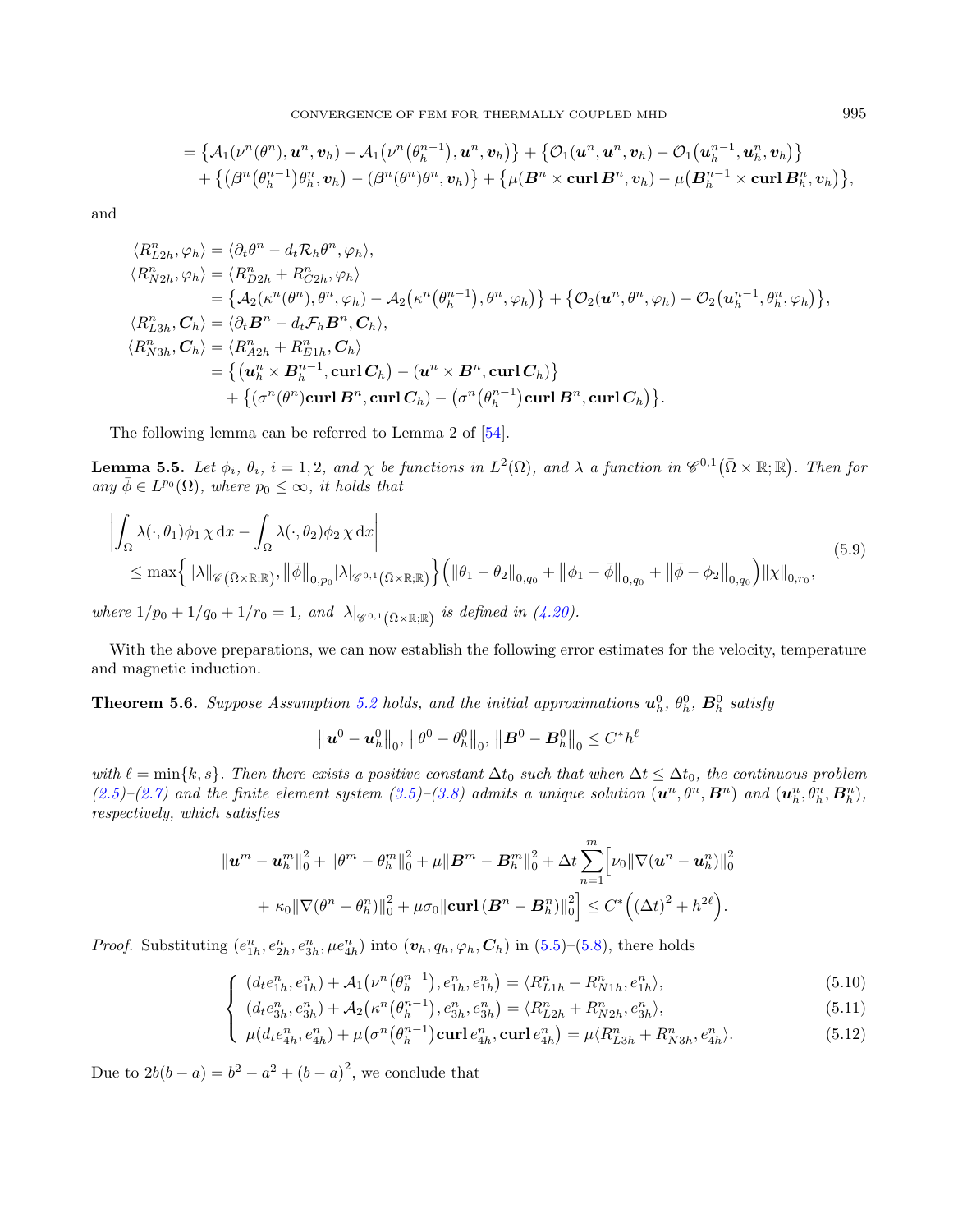996 Q. DING  $ETAL$ .

$$
(d_t e_{1h}^n, e_{1h}^n) + \mathcal{A}_1(\nu^n(\theta_h^{n-1}), e_{1h}^n, e_{1h}^n) \ge \frac{1}{2} \Big[ d_t \|e_{1h}^n\|_0^2 + \Delta t \|d_t e_{1h}^n\|_0^2 \Big] + \nu_0 \|\nabla e_{1h}^n\|_0^2, \tag{5.13}
$$

$$
(d_t e_{3h}^n, e_{3h}^n) + \mathcal{A}_2(\kappa^n(\theta_h^{n-1}), e_{3h}^n, e_{3h}^n) \ge \frac{1}{2} \Big[ d_t \|e_{3h}^n\|_0^2 + \Delta t \|d_t e_{3h}^n\|_0^2 \Big] + \kappa_0 \|\nabla e_{3h}^n\|_0^2 \tag{5.14}
$$

and

$$
\mu(d_t e_{4h}^n, e_{4h}^n) + \mu(\sigma^n(\theta_h^{n-1}) \textbf{curl} \, e_{4h}^n, \textbf{curl} \, e_{4h}^n) \ge \frac{\mu}{2} \Big[ d_t \| e_{4h}^n \|_0^2 + \Delta t \| d_t e_{4h}^n \|_0^2 \Big] + \mu \sigma_0 \|\textbf{curl} \, e_{4h}^n \|_0^2. \tag{5.15}
$$

Next we estimate the right-hand side of [\(5.10\)](#page-26-0). Concerning the first term, we have

$$
\langle R_{L1h}^n, e_{1h}^n \rangle = \langle \partial_t \mathbf{u}^n - d_t \mathcal{P}_h \mathbf{u}^n, e_{1h}^n \rangle
$$
  
=  $(\partial_t \mathbf{u}^n - d_t \mathbf{u}^n, e_{1h}^n) + (d_t \mathbf{u}^n - d_t \mathcal{P}_h \mathbf{u}^n, e_{1h}^n).$  (5.16)

By integration formula and Cauchy–Schwarz inequality,

<span id="page-27-0"></span>
$$
|\partial_t \mathbf{u}^n - d_t \mathbf{u}^n| = \left| \partial_t \mathbf{u}^n - \frac{\mathbf{u}^n - \mathbf{u}^{n-1}}{\Delta t} \right| = \left| \frac{1}{\Delta t} \int_{t_{n-1}}^{t_n} (\partial_t \mathbf{u}^n(t) - \partial_t \mathbf{u}(\xi)) d\xi \right|
$$
  

$$
\leq \left| \int_{t_{n-1}}^{t_n} \partial_{tt} \mathbf{u}(t) dt \right| \leq C \sqrt{\Delta t} ||\partial_{tt} \mathbf{u}||_{L^2(t_{n-1}, t_n; L^2(\Omega))}.
$$

Thanks to the approximation error estimate [\(5.3\)](#page-25-0),

$$
|d_t \mathbf{u}^n - d_t \mathcal{P}_h \mathbf{u}^n| = \frac{1}{\Delta t} |(\mathbf{u}^n - \mathcal{P}_h \mathbf{u}^n) - (\mathbf{u}^{n-1} - \mathcal{P}_h \mathbf{u}^{n-1})|
$$
  
 
$$
\leq \frac{1}{\Delta t} C_e h^{\ell+1} (||\mathbf{u}^n||_{1+\ell,2} + ||\mathbf{u}^{n-1}||_{1+\ell,2}). \tag{5.17}
$$

Then we have

$$
\langle R_{L1h}^{n}, e_{1h}^{n} \rangle \leq C \bigg\{ \sqrt{\Delta t} \|\partial_{tt} \mathbf{u}\|_{L^{2}(t_{n-1}, t_n; L^{2}(\Omega))} + C_{e} \frac{h^{\ell+1}}{\Delta t} \bigg( \|\mathbf{u}^{n}\|_{1+\ell,2} + \|\mathbf{u}^{n-1}\|_{1+\ell,2} \bigg) \bigg\} \|e_{1h}^{n}\|_{0}.
$$
 (5.18)

Similarly, we can prove

$$
\langle R_{L2h}^{n}, e_{3h}^{n} \rangle = \langle \partial_{t} \theta^{n} - d_{t} \mathcal{R}_{h} \theta^{n}, e_{3h}^{n} \rangle
$$
  
 
$$
\leq C \bigg\{ \sqrt{\Delta t} ||\partial_{tt} \theta||_{L^{2}(t_{n-1}, t_{n}; L^{2}(\Omega))} + C_{e} \frac{h^{\ell+1}}{\Delta t} \bigg( \|\theta^{n}\|_{1+\ell, 2} + \|\theta^{n-1}\|_{1+\ell, 2} \bigg) \bigg\} ||e_{3h}^{n}||_{0}
$$
(5.19)

and

$$
\mu \langle R_{L3h}^{n}, e_{4h}^{n} \rangle = \mu \langle \partial_t \mathbf{B}^{n} - d_t \mathcal{F}_h \mathbf{B}^{n}, e_{4h}^{n} \rangle
$$
  
\n
$$
\leq C \bigg\{ \sqrt{\Delta t} || \partial_{tt} \mathbf{B} ||_{L^2(t_{n-1}, t_n; \mathbf{L}^2(\Omega))} + \frac{C_e h^{\ell}}{\Delta t} \bigg( ||\mathbf{B}^{n}||_{\ell,2} + ||\mathbf{B}^{n-1}||_{\ell,2} \bigg) \bigg\} ||e_{4h}^{n}||_{0}.
$$
\n(5.20)

Making use of Lemma [5.5,](#page-26-1) by choosing  $(\phi_1, \bar{\phi}, \phi_2) = (\nabla u^n, \nabla u^n, \nabla u^n), (\theta_1, \theta_2) = (\theta^n, \theta_h^{n-1})$  and  $(\lambda, \chi) =$  $(\nu^n, \nabla e_{1h}^n)$ , then we arrive at

$$
\langle R_{D1h}^{n}, e_{1h}^{n} \rangle = A_1(\nu^{n}(\theta^{n}) - \nu^{n}(\theta_{h}^{n-1}), \mathbf{u}^{n}, e_{1h}^{n})
$$
  
\n
$$
\leq \max \left\{ \|\nu^{n}\|_{\mathscr{C}(\bar{\Omega} \times \mathbb{R}; \mathbb{R}^{+})}, \|\nabla \mathbf{u}^{n}\|_{0,3} |\nu^{n}|_{\mathscr{C}^{0,1}(\bar{\Omega} \times \mathbb{R}; \mathbb{R})} \right\} \|\nabla (\theta^{n} - \theta_{h}^{n-1})\|_{0} \|\nabla e_{1h}^{n}\|_{0}, \tag{5.21}
$$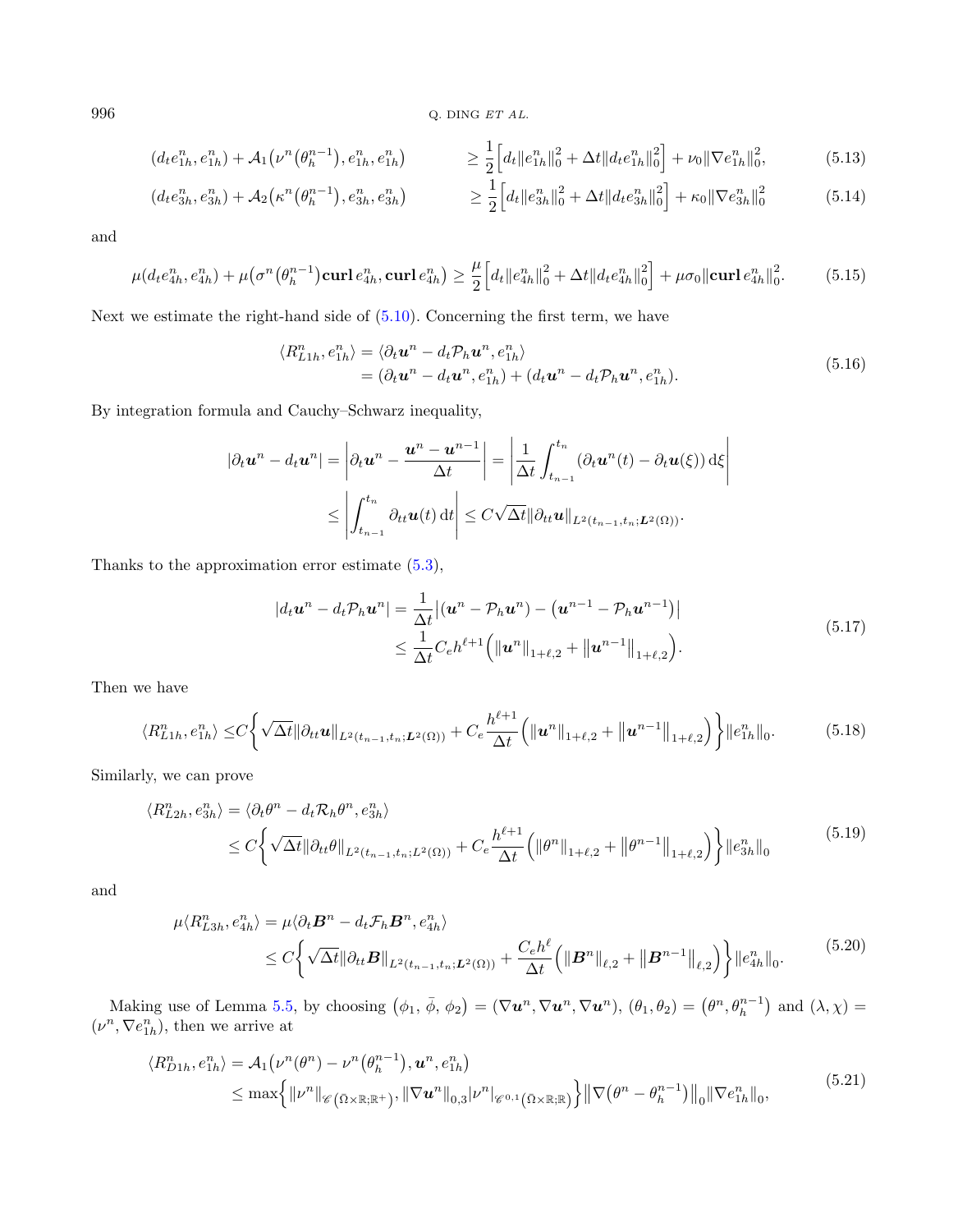which, together with

$$
\theta^{n} - \theta_{h}^{n-1} = \theta^{n} - \theta^{n-1} + \theta^{n-1} - \mathcal{R}_{h}\theta^{n-1} - e_{3h}^{n-1},
$$
  

$$
\|\nabla(\theta^{n-1} - \mathcal{R}_{h}\theta^{n-1})\|_{0} \leq C_{e}h^{\ell} \|\theta^{n-1}\|_{1+\ell,2}
$$

and [\(5.4\)](#page-25-2), we derive

$$
\langle R_{D1h}^n, e_{1h}^n \rangle \leq C^* \Big\{ \sqrt{\Delta t} \|\partial_t \theta\|_{L^2(t_{n-1}, t_n; H^1(\Omega))} + C_e h^\ell \big\| \theta^{n-1} \big\|_{1+\ell,2} + \big\| \nabla e_{3h}^{n-1} \big\|_0 \Big\} \|\nabla e_{1h}^n\|_0.
$$

Concerning the term  $\langle R_{D2h}^n, e_{3h}^n \rangle$ , by using of Lemma [5.5](#page-26-1) again, we can choose  $(\phi_1, \bar{\phi}, \phi_2)$  =  $(\nabla \theta^n, \nabla \theta^n, \nabla \mathcal{R}_h \theta^n), (\theta_1, \theta_2) = (\theta^n, \theta_h^{n-1})$  and  $(\lambda, \chi) = (\kappa^n, \nabla e_{3h}^n)$ , there holds

$$
\langle R_{D2h}^{n}, e_{3h}^{n} \rangle = A_{2}(\kappa^{n}(\theta^{n}), \theta^{n}, e_{3h}^{n}) - A_{2}(\kappa^{n}(\theta_{h}^{n-1}), \mathcal{R}_{h}\theta^{n}, e_{3h}^{n})
$$
  
\n
$$
\leq \max \{ \|\kappa^{n}\|_{\mathscr{C}(\bar{\Omega}\times\mathbb{R};\mathbb{R}^{+})}, \|\nabla\theta^{n}\|_{0,3}|\kappa^{n}|_{\mathscr{C}^{0,1}(\bar{\Omega}\times\mathbb{R};\mathbb{R})}, \|\mathcal{R}_{h}\theta^{n}\|_{0,\infty}|\kappa^{n}|_{\mathscr{C}^{0,1}(\bar{\Omega}\times\mathbb{R};\mathbb{R})} \}
$$
  
\n
$$
\times \|\nabla(\theta^{n}-\theta_{h}^{n-1})\|_{0}\|\nabla e_{3h}^{n}\|_{0}
$$
  
\n
$$
\leq C^{*} \Big\{\sqrt{\Delta t} \|\partial_{t}\theta\|_{L^{2}(t_{n-1},t_{n};H^{1}(\Omega))} + C_{e}h^{\ell} \|\theta^{n-1}\|_{1+\ell,2} + \|\nabla e_{3h}^{n-1}\|_{0}\Big\} \|\nabla e_{3h}^{n}\|_{0}.
$$

Similarly, by choose  $(\phi_1, \bar{\phi}, \phi_2) = (\theta^n, \theta^n, \theta_h^n)$ , and  $(\theta_1, \theta_2) = (\theta^n, \theta_h^{n-1})$ ,  $(\lambda, \chi) = (\beta^n, e_{1h}^n)$ , we deduce

$$
\langle R_{Bh}^{n}, e_{1h}^{n} \rangle = (\beta^{n} (\theta_{h}^{n-1}) \theta_{h}^{n}, e_{1h}^{n}) - (\beta^{n} (\theta^{n}) \theta^{n}, e_{1h}^{n})
$$
  
= -(\beta^{n} (\theta\_{h}^{n-1}) [\theta^{n} - \theta\_{h}^{n}], e\_{1h}^{n}) - ([\beta^{n} (\theta^{n}) - \beta^{n} (\theta\_{h}^{n-1})] \theta^{n}, e\_{1h}^{n})  

$$
\leq C^{*} \Big\{ \sqrt{\Delta t} ||\partial_{t} \theta||_{L^{2}(t_{n-1}, t_{n}; H^{1}(\Omega))} + C_{e} h^{\ell} \Big( ||\theta^{n}||_{1+\ell,2} + ||\theta^{n-1}||_{1+\ell,2} \Big) + ||e_{3h}^{n}||_{0} + ||e_{3h}^{n-1}||_{0} \Big\} ||\nabla e_{1h}^{n}||_{0}.
$$

Now we are in a position to bound  $R_{Cih}^n$ ,  $i = 1, 2$ . By  $(3.16)$ , we can choose  $(\mathbf{u}^1, \mathbf{u}^2, \mathbf{u}_h^1, \mathbf{u}_h^2) =$  $(\boldsymbol{u}^n, \boldsymbol{u}^n, \boldsymbol{u}^{n-1}_h, \boldsymbol{u}^n_h)$  and  $(\bar{\boldsymbol{u}}^1, \bar{\boldsymbol{u}}^2, \bar{\boldsymbol{w}}^1_h, \bar{\boldsymbol{w}}^2_h) = (\mathcal{P}_h \boldsymbol{u}^{n-1}, \mathcal{P}_h \boldsymbol{u}^{n-1}, \mathcal{P}_h \boldsymbol{u}^{n-1}, \mathcal{P}_h \boldsymbol{u}^n)$ , then we have

$$
\langle R_{C1h}^{n}, e_{1h}^{n} \rangle = \mathcal{O}_{1}(\boldsymbol{u}^{n}, \boldsymbol{u}^{n}, e_{1h}^{n}) - \mathcal{O}_{1}(\boldsymbol{u}_{h}^{n-1}, \boldsymbol{u}_{h}^{n}, e_{1h}^{n})
$$
  
\n
$$
\leq C \Bigg[ \|\boldsymbol{u}^{n}\|_{0,\infty} + \|\boldsymbol{u}^{n}\|_{1,3} + \sum_{i=n-1}^{n} \Big( \|\mathcal{P}_{h}\boldsymbol{u}^{i}\|_{0,\infty} + \|\mathcal{P}_{h}\boldsymbol{u}^{i}\|_{1,3} \Big) \Bigg] \cdot (2\|\boldsymbol{u}^{n} - \mathcal{P}_{h}\boldsymbol{u}^{n-1}\|_{0} + \|\mathcal{P}_{h}\boldsymbol{u}^{n-1} - \mathcal{P}_{h}\boldsymbol{u}^{n}\|_{0} + \|e_{1h}^{n-1}\|_{0} + \|e_{1h}^{n}\|_{0}) \|\nabla e_{1h}^{n}\|_{0}.\n\Bigg]
$$

Since

$$
||u^{n} - P_h u^{n-1}||_0 \le ||u^{n} - u^{n-1}||_0 + ||u^{n-1} - P_h u^{n-1}||_0
$$
  
\n
$$
\le C\sqrt{\Delta t} ||\partial_t u||_{L^2(t_{n-1}, t_n; L^2(\Omega))} + C_e h^{\ell+1} ||u^{n-1}||_{1+\ell, 2}
$$

and

$$
\|\mathcal{P}_h \mathbf{u}^{n-1} - \mathcal{P}_h \mathbf{u}^n\|_0 \leq \|\mathbf{u}^n - \mathbf{u}^{n-1}\|_0 + \|\mathbf{u}^{n-1} - \mathcal{P}_h \mathbf{u}^{n-1}\|_0 + \|\mathbf{u}^n - \mathcal{P}_h \mathbf{u}^n\|_0
$$
  

$$
\leq C\sqrt{\Delta t} \|\partial_t \mathbf{u}\|_{L^2(t_{n-1}, t_n; \mathbf{L}^2(\Omega))} + C_e h^{\ell+1} \Big[ \|\mathbf{u}^{n-1}\|_{1+\ell,2} + \|\mathbf{u}^n\|_{1+\ell,2} \Big],
$$

we have

$$
\langle R_{C1h}^{n}, e_{1h}^{n} \rangle \leq C \Big( \sqrt{\Delta t} ||\partial_t \mathbf{u}||_{L^2(t_{n-1}, t_n; \mathbf{L}^2(\Omega))} + C_e h^{\ell+1} ||\mathbf{u}^{n-1}||_{1+\ell, 2} + C_e h^{\ell+1} ||\mathbf{u}^{n}||_{1+\ell, 2} + ||e_{1h}^{n}||_0 + ||e_{1h}^{n-1}||_0 \Big) ||\nabla e_{1h}^{n}||_0.
$$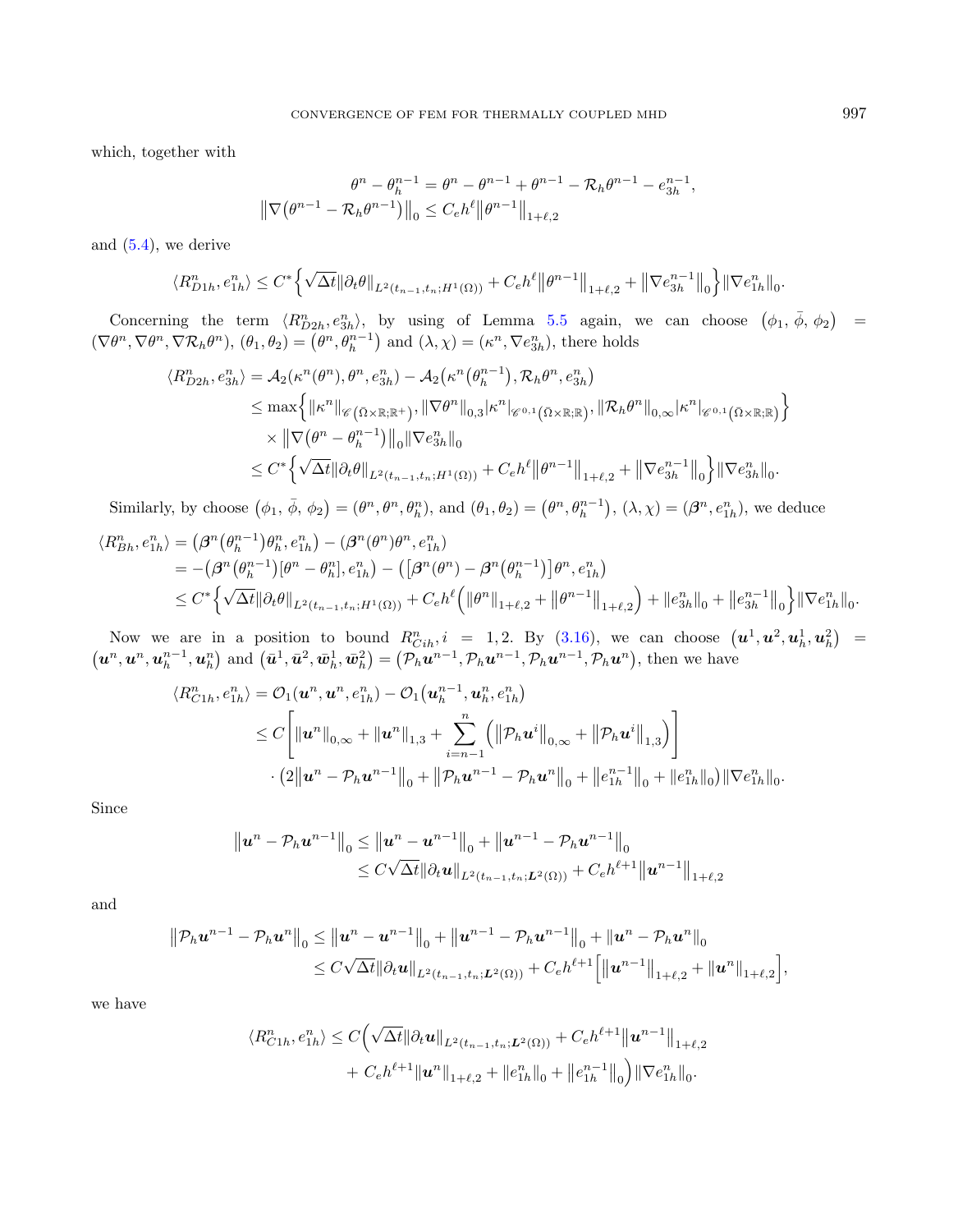$\text{Similarly, by choosing } \left(\boldsymbol{u}^1, \boldsymbol{u}^2, \boldsymbol{u}_h^1, \boldsymbol{u}_h^2\right) \ = \ \left(\boldsymbol{u}^n, \theta^n, \boldsymbol{u}_h^{n-1}, \theta_h^n\right) \ \ \text{and} \ \ \left(\bar{\boldsymbol{u}}^1, \bar{\boldsymbol{u}}^2, \bar{\boldsymbol{w}}_h^1, \bar{\boldsymbol{w}}_h^2\right) \ \ = \ \ \left(\mathcal{P}_h \boldsymbol{u}^{n-1}, \mathcal{R}_h \theta^n, \theta^n, \theta^n\right) \ \ \text{and} \ \ \left(\bar{\boldsymbol{u}}^1, \bar{\bold$  $\mathcal{P}_h \boldsymbol{u}^{n-1}, \mathcal{R}_h \theta^n$ , we can obtain

$$
\langle R_{C2h}^{n}, e_{3h}^{n} \rangle = \mathcal{O}_{2}(\mathbf{u}^{n}, \theta^{n}, e_{3h}^{n}) - \mathcal{O}_{2}(\mathbf{u}_{h}^{n-1}, \theta_{h}^{n}, e_{3h}^{n})
$$
  

$$
\leq C\left(\sqrt{\Delta t} \|\partial_{t}\mathbf{u}\|_{L^{2}(t_{n-1}, t_{n}; L^{2}(\Omega))} + C_{e}h^{\ell} \|\mathbf{u}^{n-1}\|_{1+\ell, 2} + C_{e}h^{\ell} \|\theta^{n}\|_{1+\ell, 2} + \|e_{3h}^{n}\|_{0} + \|e_{1h}^{n-1}\|_{0}\right) \|\nabla e_{3h}^{n}\|_{0}.
$$

To estimate the term  $\mu \langle R_{E1h}^n, e_{4h}^n \rangle$ , we employ Lemma [5.5](#page-26-1) by choosing  $(\phi_1, \bar{\phi}, \phi_2)$ =  $(\mathbf{curl}\,\bm{B}^n,\mathbf{curl}\,\bm{B}^n,\mathbf{curl}\,\bm{B}^n),\, (\theta_1,\theta_2)=\big(\theta^n,\theta^{n-1}_h\big),\, (\lambda,\chi)=(\sigma^n,\mathbf{curl}\,e^n_{4h})$  to get

$$
\mu \langle R_{E1h}^{n}, e_{4h}^{n} \rangle = \mu \Big( \big[ \sigma^{n}(\theta^{n}) - \sigma^{n}(\theta_{h}^{n-1}) \big] \mathbf{curl} \, \mathbf{B}^{n}, \mathbf{curl} \, e_{4h}^{n} \Big) \n\leq \mu \max \Big\{ \|\sigma^{n}\|_{\mathscr{C}(\Omega \times \mathbb{R}; \mathbb{R}^{+})}, \|\mathbf{curl} \, \mathbf{B}^{n}\|_{0,3} |\sigma^{n}|_{\mathscr{C}^{0,1}(\Omega \times \mathbb{R}; \mathbb{R})} \Big\} \big\| \nabla (\theta^{n} - \theta_{h}^{n-1}) \big\|_{0} \|\mathbf{curl} \, e_{4h}^{n}\|_{0} \n\leq C \Big( \sqrt{\Delta t} \| \partial_{t} \theta \|_{L^{2}(t_{n-1}, t_{n}; H^{1}(\Omega))} + C_{e} h^{\ell} \| \theta^{n-1} \|_{1+\ell,2} + \| \nabla e_{3h}^{n-1} \|_{0} \Big) \|\mathbf{curl} \, e_{4h}^{n}\|_{0}.
$$

By using of [\(5.4\)](#page-25-2) and Assumption [5.2,](#page-24-1) we can derive

<span id="page-29-0"></span>
$$
\begin{aligned} & \mu \big|\left( \bm{B}^n \times \bm{\mathrm{curl}} \, \bm{B}^n, e_{1h}^n \right) - \left( \bm{B}_h^{n-1} \times \bm{\mathrm{curl}} \, \bm{B}_h^n, e_{1h}^n \right) + \left( \bm{u}_h^n \times \bm{B}_h^{n-1}, \bm{\mathrm{curl}} \, e_{4h}^n \right) - (\bm{u}^n \times \bm{B}^n, \bm{\mathrm{curl}} \, e_{4h}^n) \big| \\ & = \mu \big| \big( \big[ \bm{B}^n - \bm{B}_h^{n-1} \big] \times \bm{\mathrm{curl}} \, \bm{B}^n, e_{1h}^n \big) + \left( \bm{u}^n \times \big[ \bm{B}_h^{n-1} - \bm{B}^n \big], \bm{\mathrm{curl}} \, e_{4h}^n \big) \right. \\ & \quad + \left( \big[ \mathcal{F}_h \bm{B}^{n-1} + e_{4h}^{n-1} \big] \times \bm{\mathrm{curl}} \, \big[ \bm{B}^n - \mathcal{F}_h \bm{B}^n \big], e_{1h}^n \right) - \left( \big[ \bm{u}^n - \mathcal{P}_h \bm{u}^n \big] \times \big[ \mathcal{F}_h \bm{B}^{n-1} + e_{4h}^{n-1} \big], \bm{\mathrm{curl}} \, e_{4h}^n \big] \right| \\ & \leq C \mu \left[ \|\bm{\mathrm{curl}} \, \bm{B}^n \big\|_{0,3} \big\| \bm{B}^n - \bm{B}_h^{n-1} \big\|_{0} \big\| \nabla e_{1h}^n \big\|_{0} + \big\| \bm{u}^n \big\|_{0,\infty} \big\| \bm{B}^n - \bm{B}_h^{n-1} \big\|_{0} \big\| \bm{\mathrm{curl}} \, e_{4h}^n \big\|_{0} \\ & \quad + \big\| \mathcal{F}_h \bm{B}^{n-1} \big\|_{0,3} \big\| \bm{\mathrm{curl}} \, (\bm{B}^n - \mathcal{F}_h \bm{B}^n) \big\|_{0} \big\| \nabla e_{1h}^n \big\|_{0} + \big\| \bm{\mathrm{curl}}
$$

Combining the above estimates and by Young's inequality, we can deduce that

<span id="page-29-1"></span>
$$
d_{t}||e_{1h}^{n}||_{0}^{2} + d_{t}||e_{3h}^{n}||_{0}^{2} + \mu d_{t}||e_{4h}^{n}||_{0}^{2} + \Delta t \Big[||d_{t}e_{1h}^{n}||_{0}^{2} + ||d_{t}e_{3h}^{n}||_{0}^{2} + \mu||d_{t}e_{4h}^{n}||_{0}^{2} \Big] + \nu_{0}||\nabla e_{1h}^{n}||_{0}^{2} + \frac{\kappa_{0}}{2}||\nabla e_{3h}^{n}||_{0}^{2} + \sigma_{0}\mu||\mathbf{curl}\,e_{4h}^{n}||_{0}^{2} + \frac{\kappa_{0}}{2}||\nabla e_{3h}^{n}||_{0}^{2} - \frac{\kappa_{0}}{2}||\nabla e_{3h}^{n}||_{0}^{2} \le c_{\varepsilon}^{*}\Big(\big||e_{1h}^{n-1}||_{0}^{2} + \big||e_{3h}^{n-1}||_{0}^{2} + \mu\big||e_{4h}^{n-1}||_{0}^{2} + \delta_{n}\Big),\tag{5.22}
$$

where

$$
\delta_n = C \Delta t \Big\{ \|\partial_{tt} \mathbf{u}\|_{L^2(t_{n-1},t_n;L^2(\Omega))}^2 + \|\partial_{tt} \theta\|_{L^2(t_{n-1},t_n;L^2(\Omega))}^2 + \|\partial_{tt} \mathbf{B}\|_{L^2(t_{n-1},t_n;L^2(\Omega))}^2
$$
  
+ 
$$
\|\partial_t \mathbf{u}\|_{L^2(t_{n-1},t_n;L^2(\Omega))}^2 + \|\partial_t \theta\|_{L^2(t_{n-1},t_n;H^1(\Omega))}^2 + \|\partial_t \mathbf{B}\|_{L^2(t_{n-1},t_n;L^2(\Omega))}^2 \Big\}
$$
  
+ 
$$
C \frac{h^{2\ell}}{\Delta t} \Big\{ \|\mathbf{u}^n\|_{\ell+1,2}^2 + \|\mathbf{u}^{n-1}\|_{\ell+1,2}^2 + \|\theta^n\|_{1+\ell,2}^2 + \|\mathbf{B}^n\|_{\ell,2}^2 + \|\theta^{n-1}\|_{1+\ell,2}^2 + \|\mathbf{B}^{n-1}\|_{\ell,2}^2 \Big\}
$$
  
+ 
$$
Ch^{2\ell} \Big\{ \|\theta^n\|_{1+\ell,2}^2 + \|\theta^{n-1}\|_{1+\ell,2}^2 + \|\mathbf{B}^{n-1}\|_{\ell,2}^2 + \|\mathbf{curl}\,\mathbf{B}^n\|_{\ell,2}^2 + \|\mathbf{u}^n\|_{1+\ell,2}^2 + \|\mathbf{u}^{n-1}\|_{1+\ell,2}^2 \Big\},
$$

and

$$
\Delta t \sum_{n=1}^{m} \delta_n \le C^* \left( (\Delta t)^2 + h^{2\ell} \right). \tag{5.23}
$$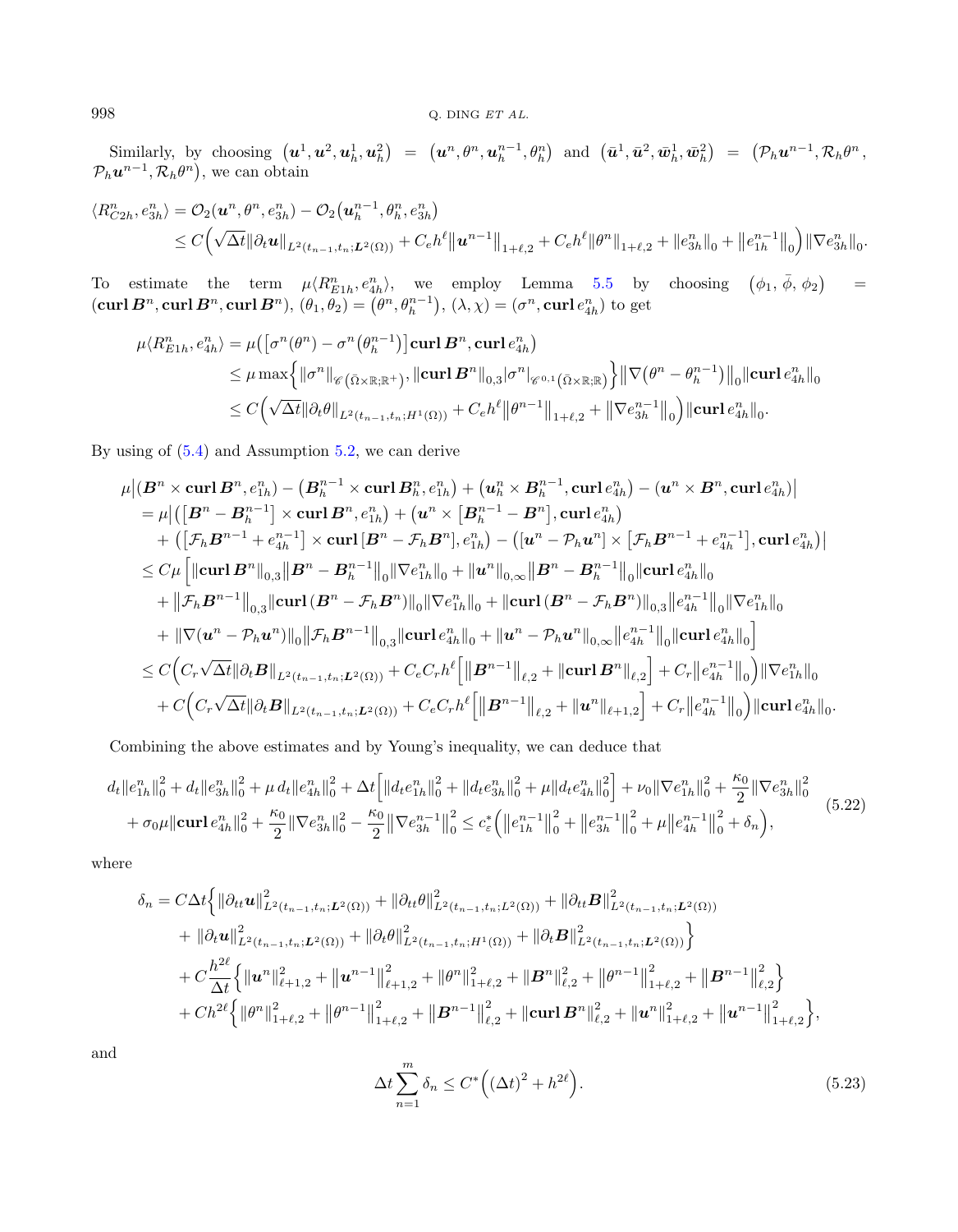<span id="page-30-2"></span>Summing up  $(5.22)$  from  $n = 1$  to m, we conclude that

<span id="page-30-0"></span>
$$
||e_{1h}^{m}||_{0}^{2} + ||e_{3h}^{m}||_{0}^{2} + \mu ||e_{4h}^{m}||_{0}^{2} + \Delta t \frac{\kappa_{0}}{2} ||\nabla e_{3h}^{m}||_{0}^{2} + \Delta t \sum_{n=1}^{m} \Big[ \nu_{0} ||\nabla e_{1h}^{n}||_{0}^{2} + \frac{\kappa_{0}}{2} ||\nabla e_{3h}^{n}||_{0}^{2} + \mu \sigma_{0} ||\text{curl} e_{4h}^{n}||_{0}^{2} + \Delta t ||d_{t}e_{1h}^{n}||_{0}^{2} + \Delta t ||d_{t}e_{3h}^{n}||_{0}^{2} + \Delta t ||d_{t}e_{4h}^{n}||_{0}^{2} \Big]
$$
  

$$
\leq \Delta t \sum_{n=0}^{m-1} c_{\varepsilon}^{*} (||e_{1h}^{n}||_{0}^{2} + ||e_{3h}^{n}||_{0}^{2} + ||e_{4h}^{n}||_{0}^{2} + \Delta t ||\nabla e_{3h}^{n}||_{0}^{2} + \Delta t \sum_{n=1}^{m} \delta_{n}.
$$
 (5.24)

Applying the discrete version of the Gronwall inequality (see Lem. [5.1\)](#page-24-3) to [\(5.24\)](#page-30-0), and by using [\(5.23\)](#page-29-1), then we arrive at

$$
||e_{1h}^{m}||_{0}^{2} + ||e_{3h}^{m}||_{0}^{2} + \mu ||e_{4h}^{m}||_{0}^{2} + \Delta t \sum_{n=1}^{m} \left[ \nu_{0} ||\nabla e_{1h}^{n}||_{0}^{2} + \frac{\kappa_{0}}{2} ||\nabla e_{3h}^{n}||_{0}^{2} + \mu \sigma_{0} ||\mathbf{curl} e_{4h}^{n}||_{0}^{2} + \Delta t ||d_{t} e_{1h}^{n}||_{0}^{2} + \Delta t ||d_{t} e_{3h}^{n}||_{0}^{2} + \Delta t ||d_{t} e_{4h}^{n}||_{0}^{2} \right] \leq C^{*} \left( (\Delta t)^{2} + h^{2\ell} \right).
$$
\n(5.25)

By virtue of the identity  $u^n - u_h^n = u^n - \mathcal{P}_h u^n - e_{1h}^n$ ,  $\theta^n - \theta_h^n = \theta^n - \mathcal{R}_h \theta^n - e_{3h}^n$ ,  $B^n - B_h^n = B^n - \mathcal{F}_h B^n - e_{4h}^n$ , and the error bounds [\(5.3\)](#page-25-0), we can obtain the desired result and the proof is completed.

As far as error estimate for the pressure, we will prove the following sub-optimal result by following a similar argument developed in [\[54\]](#page-36-0).

Theorem 5.7. Under the same assumptions as Theorem [5.6,](#page-26-0) we have

<span id="page-30-1"></span>
$$
\Delta t \sum_{n=1}^{m} ||p^n - p_h^n||_0^2 \le C^* (\Delta t)^{-1} \left( (\Delta t)^2 + h^{2\ell} \right)
$$
\n(5.26)

with  $\ell = \min\{k, s\}.$ 

Proof. From  $(5.5)$ , we know that

$$
b(\boldsymbol{v}_h, e^n_{2h}) = \langle R^n_{L1h}, \boldsymbol{v}_h \rangle + \langle R^n_{N1h}, \boldsymbol{v}_h \rangle - (d_t e^n_{1h}, \boldsymbol{v}_h) - A_1(\nu^n(\theta^{n-1}_h), e^n_{1h}, \boldsymbol{v}_h).
$$

Making use of the inf-sup condition [\(3.4\)](#page-6-0), we derive

$$
\|e_{2h}^{n}\|_{0} \leq \frac{1}{\beta^{*}} \sup_{\mathbf{0} \neq \mathbf{v}_{h} \in \mathbf{V}_{h}^{k}} \frac{b(\mathbf{v}_{h}, e_{2h}^{n})}{\|\mathbf{v}_{h}\|_{1,2}} \leq C^{*} \bigg\{ \|R_{L1h}^{n}\|_{(\mathbf{V}_{h}^{k})'} + \|R_{N1h}^{n}\|_{(\mathbf{V}_{h}^{k})'} + \frac{1}{\sqrt{\Delta t}} \Big(\sqrt{\Delta t} \|d_{t}e_{1h}^{n}\|_{0}\Big) + \|\nabla e_{1h}^{n}\|_{0} \bigg\},
$$
\n(5.27)

where  $R_{N1h}^n = R_{D1h}^n + R_{C1h}^n + R_{Bh}^n + R_{A1h}^n$ .

We will estimate the terms in the last line of  $(5.27)$  one by one. According to the estimate  $(5.25)$ , there holds

$$
\Delta t \sum_{n=1}^{m} \left( \Delta t \| d_t e_{1h}^n \|_0^2 \right) \leq C^* \left( \left( \Delta t \right)^2 + h^{2\ell} \right).
$$

Concerning the term  $\langle R_{Ch}^n, v_h \rangle$ , by [\(3.15\)](#page-9-3), similar to the previous theorem, we can deduce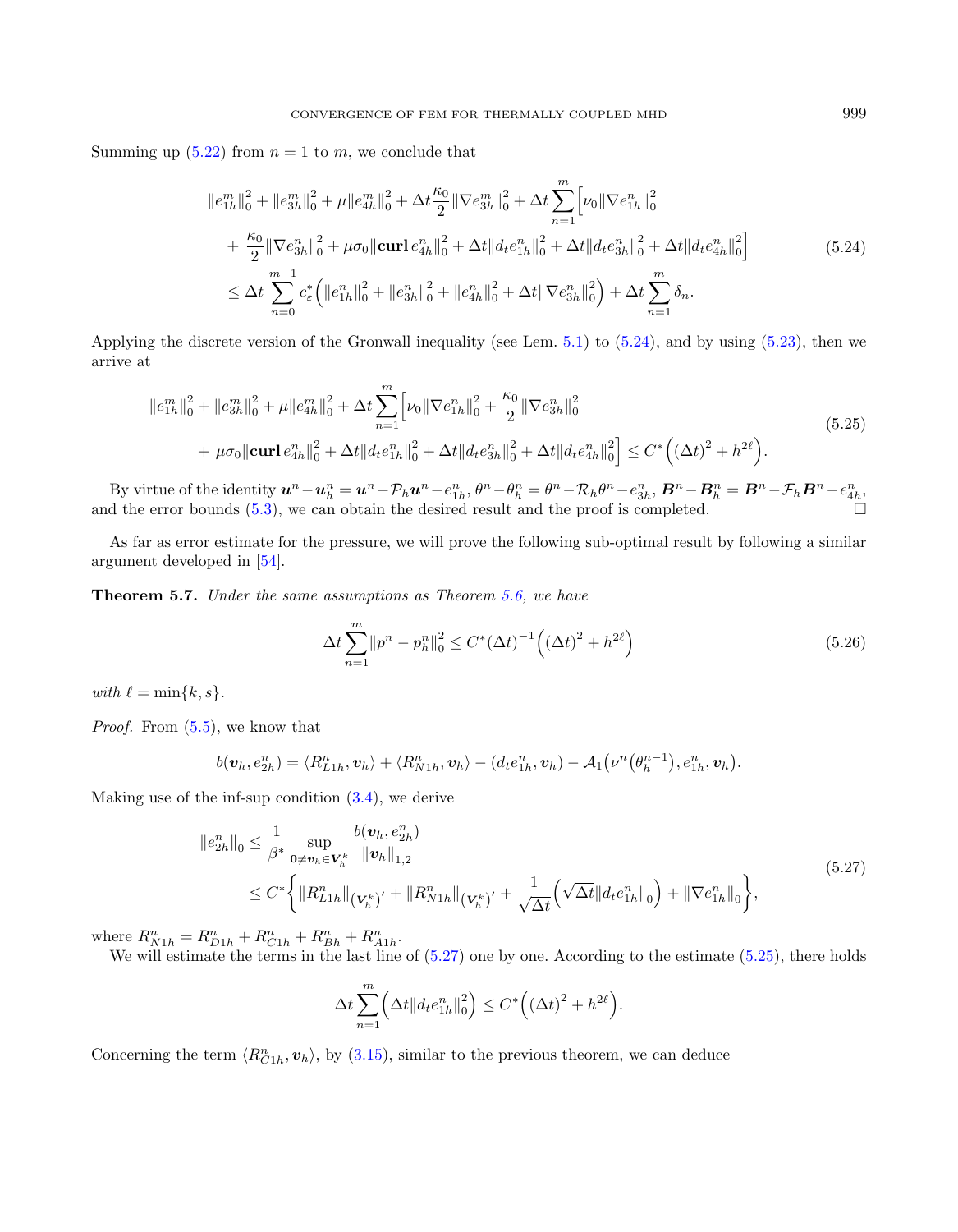1000  $Q.$  DING  $ETAL$ .

$$
\langle R_{C1h}^{n}, \mathbf{v}_{h} \rangle \leq C^{*} \Big( \sqrt{\Delta t} \|\partial_{t} \mathbf{u}\|_{L^{2}(t_{n-1}, t_{n};\mathbf{L}^{2}(\Omega))} + C_{e} h^{\ell+1} \big\| \mathbf{u}^{n-1} \big\|_{1+\ell,2} + C_{e} h^{\ell+1} \|\mathbf{u}^{n}\|_{1+\ell,2} + \|e_{1h}^{n}\|_{0} + \|e_{1h}^{n-1}\|_{0} \Big) \|\mathbf{v}_{h}\|_{1,2} + \mathcal{O}_{1}(e_{1h}^{n-1}, e_{1h}^{n}, \mathbf{v}_{h}).
$$

A combination of the inverse inequality, Poincaré type inequality and  $(5.25)$  yields

$$
||e_{1h}^{n-1}||_{0,3} \leq C \min\left\{ h^{-1/2} ||e_{1h}^{n-1}||_0, ||\nabla e_{1h}^{n-1}||_0 \right\}
$$
  

$$
\leq C^* \min\left\{ h^{-1/2} (\Delta t + h^{\ell}), (\Delta t)^{-1/2} (\Delta t + h^{\ell}) \right\} \leq C^*,
$$

which implies that

$$
|\mathcal{O}_1(e_{1h}^{n-1}, e_{1h}^n, \mathbf{v}_h)| \leq C^* \|\nabla e_{1h}^n\|_0 \|\mathbf{v}_h\|_{0,6} + C^* \|\nabla \mathbf{v}_h\|_0 \|e_{1h}^n\|_{0,6}.
$$

Hence it holds that

$$
||R_{C1h}^{n}||_{(V_h^k)'} \leq C^* \Big( \sqrt{\Delta t} ||\partial_t \boldsymbol{u}||_{L^2(t_{n-1},t_n;L^2(\Omega))} + C_e h^{\ell+1} ||\boldsymbol{u}^{n-1}||_{1+\ell,2} + C_e h^{\ell+1} ||\boldsymbol{u}^n||_{1+\ell,2} + ||e_{1h}^n||_0 + ||e_{1h}^{n-1}||_0 + ||\nabla e_{1h}^n||_0 \Big).
$$

In a similar way, we can prove

$$
\|R_{D1h}^{n}\|_{\left(\mathbf{V}_{h}^{k}\right)'} \leq C^{*} \Big\{ \sqrt{\Delta t} \|\partial_{t}\theta\|_{L^{2}(t_{n-1};t_{n};H^{1}(\Omega))} + C_{e}h^{\ell} \big\|\theta^{n-1}\big\|_{1+\ell,2} + \|\nabla e_{3h}^{n-1}\big\|_{0}\Big\},
$$
  

$$
\|R_{Bh}^{n}\|_{\left(\mathbf{V}_{h}^{k}\right)'} \leq C^{*} \Big\{ \sqrt{\Delta t} \|\partial_{t}\theta\|_{L^{2}(t_{n-1};t_{n};H^{1}(\Omega))} + C_{e}h^{\ell} \Big(\|\theta^{n}\|_{1+\ell,2} + \|\theta^{n-1}\|_{1+\ell,2}\Big) + \|e_{3h}^{n}\|_{0} + \|e_{3h}^{n-1}\|_{0}\Big\},
$$

and

$$
\|R_{A1h}^{n}\|_{\left(\mathbf{V}_{h}^{k}\right)'} \leq C \Big(C_{r} \sqrt{\Delta t} \|\partial_{t} \mathbf{B} \|_{L^{2}(t_{n-1},t_{n};\mathbf{L}^{2}(\Omega))} + C_{e} C_{r} h^{\ell} \| \mathbf{B}^{n-1} \|_{\ell,2} + C_{r} \|e_{4h}^{n-1} \|_{0} + C_{e} C_{r} h^{\ell} \| \mathbf{curl} \mathbf{B}^{n} \|_{\ell,2} + C_{r} \| \mathbf{curl} \, e_{4h}^{n} \|_{0} + \|e_{4h}^{n-1} \times \mathbf{curl} \, e_{4h}^{n} \|_{0,6/5}\Big).
$$

To bound the last term in the last line, we continue to derive

$$
||e_{4h}^{n-1} \times \operatorname{\bf curl} e_{4h}^{n}||_{0,6/5} = ||[e_{4h}^{n-1} - Z(e_{4h}^{n-1}) + Z(e_{4h}^{n-1})] \times \operatorname{\bf curl} e_{4h}^{n}||_{0,6/5}
$$
  
\n
$$
\leq ||e_{4h}^{n-1} - Z(e_{4h}^{n-1})||_{0} ||\operatorname{\bf curl} e_{4h}^{n}||_{0,3} + ||Z(e_{4h}^{n-1})||_{0,3} ||\operatorname{\bf curl} e_{4h}^{n}||_{0}
$$
  
\n
$$
\leq C_{inv} h^{l} ||\operatorname{\bf curl} e_{4h}^{n-1}||_{0} ||\operatorname{\bf curl} e_{4h}^{n}||_{0} + ||Z(e_{4h}^{n-1})||_{0,3+\delta_{1}} ||\operatorname{\bf curl} e_{4h}^{n}||_{0}
$$
  
\n
$$
\leq C_{inv} h^{l} ||\operatorname{\bf curl} e_{4h}^{n-1}||_{0} ||\operatorname{\bf curl} e_{4h}^{n}||_{0} + ||\operatorname{\bf curl} e_{4h}^{n-1}||_{0} ||\operatorname{\bf curl} e_{4h}^{n}||_{0}
$$
  
\n
$$
\leq C ||\operatorname{\bf curl} e_{4h}^{n-1}||_{0} ||\operatorname{\bf curl} e_{4h}^{n}||_{0}.
$$

By virtue of  $(5.18)$ , we have

$$
||R_{L1h}^{n}||_{\left(\mathbf{V}_{h}^{k}\right)'} \leq C\bigg\{\sqrt{\Delta t}||\partial_{tt}u||_{L^{2}(t_{n-1},t_{n};\mathbf{L}^{2}(\Omega))}+C_{e}\frac{h^{\ell+1}}{\Delta t}\bigg(\|u^{n}\|_{1+\ell,2}+\|u^{n-1}\|_{1+\ell,2}\bigg)\bigg\}.
$$

A combination of the above estimates, we deduce that

$$
\|e_{2h}^{n}\|_{0} \leq C^{*} \Big\{\sqrt{\Delta t} \Big[ \|\partial_{t} \mathbf{u}\|_{L^{2}(t_{n-1},t_{n};\mathbf{L}^{2}(\Omega))} + \|\partial_{tt} \mathbf{u}\|_{L^{2}(t_{n-1},t_{n};\mathbf{L}^{2}(\Omega))} + \|\partial_{t} \theta\|_{L^{2}(t_{n-1};t_{n};H^{1}(\Omega))}
$$
  
+  $\|\partial_{t} \mathbf{B}\|_{L^{2}(t_{n-1},t_{n};\mathbf{L}^{2}(\Omega))} \Big] + h^{\ell} \Big[ \|\mathbf{u}^{n-1}\|_{1+\ell,2} + \|\mathbf{u}^{n}\|_{1+\ell,2} + \|\theta^{n}\|_{1+\ell,2} \Big]$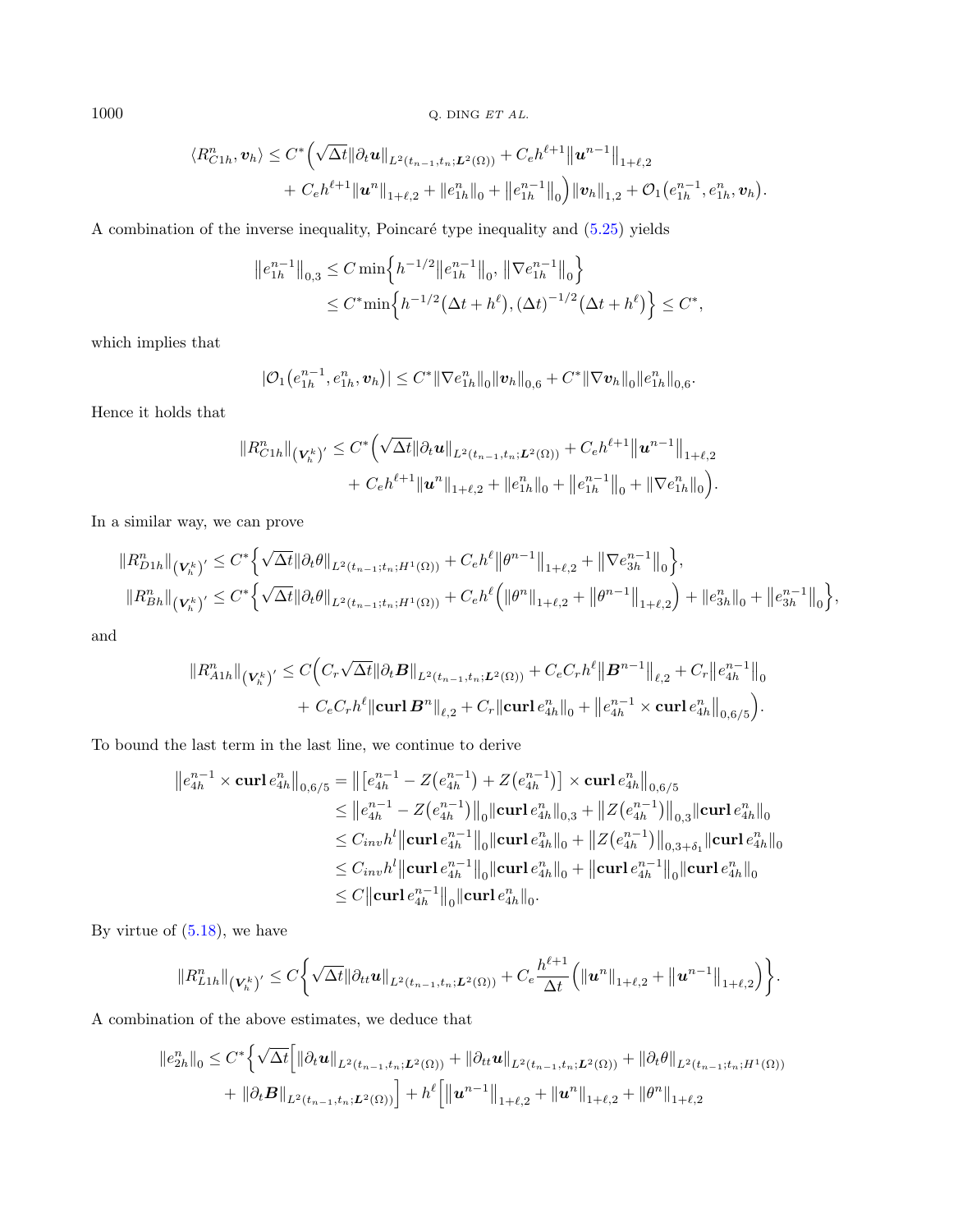CONVERGENCE OF FEM FOR THERMALLY COUPLED MHD 1001

+ 
$$
||\theta^{n-1}||_{1+\ell,2} + ||\mathbf{B}^{n-1}||_{\ell,2} + ||\mathbf{curl}\mathbf{B}^{n}||_{\ell,2} + \frac{h^{\ell+1}}{\Delta t} (||\mathbf{u}^{n}||_{1+\ell,2} + ||\mathbf{u}^{n-1}||_{1+\ell,2})
$$
  
+  $||e_{1h}^{n}||_{0} + ||e_{1h}^{n-1}||_{0} + ||e_{3h}^{n-1}||_{0} + ||\nabla e_{1h}^{n}||_{0} + ||\mathbf{curl}\,e_{4h}^{n-1}||_{0} ||\mathbf{curl}\,e_{4h}^{n}||_{0} + ||\nabla e_{3h}^{n-1}||_{0}$   
+  $||e_{3h}^{n}||_{0} + ||\nabla e_{3h}^{n}||_{0} + ||e_{4h}^{n-1}||_{0} + ||\mathbf{curl}\,e_{4h}^{n}||_{0} + \frac{1}{\sqrt{\Delta t}} (\sqrt{\Delta t}||d_t e_{1h}^{n}||_{0})$ ,

 $\theta$ <sub>1</sub>

which, together with  $(5.25)$ , we derive

$$
\Delta t \sum_{n=1}^{m} ||e_{2h}^{n}||_{0}^{2} \leq C^{*} \Biggl\{ (\Delta t)^{2} + h^{2\ell} + (\Delta t)^{-1} \Delta t \sum_{n=1}^{m} \Biggl( \Delta t ||d_{t}e_{1h}^{n}||_{0}^{2} \Biggr) \n+ (\Delta t)^{-1} \Biggl[ (\Delta t)^{2} + h^{2\ell} \Biggr] \sum_{n=1}^{m} \Delta t ||\mathbf{curl} \, e_{4h}^{n}||_{0}^{2} \Biggr\} \leq C^{*} (\Delta t)^{-1} \Biggl( (\Delta t)^{2} + h^{2\ell} \Biggr).
$$

<span id="page-32-0"></span>Then the proof can be completed by applying  $p^n - p_h^n = p^n - \mathcal{Q}_h p^n - e_{2h}^n$  and [\(5.3\)](#page-25-0).

## 6. Numerical experiments

In this section, we consider two numerical experiments to verify the convergence properties of the fully finite element discretization for the MHD coupled thermal equation with temperature-dependent coefficients [\(1.1\)](#page-0-0)– [\(1.7\)](#page-1-0). The parallel code is developed based on the finite element package-Parallel Hierarchical Grids (PHG), cf. [\[56,](#page-36-4) [57\]](#page-36-5). The computations were (partly) done on the high performance computers of State Key Laboratory of Scientific and Engineering Computing, Chinese Academy of Sciences.

The two examples are used to verify the optimal error estimates of the fully discrete finite element method proposed in Section [3.](#page-5-0) In all examples, the domain under consideration is  $\Omega = (0,1)^3$  and the finite element mesh is obtained by a uniform tetrahedral partition. We employ the continuous  $P_2$  finite element for discretizing the velocity  $\bf{u}$  and the temperature  $\theta$ , the continuous  $P_1$  element for discretizing the pressure p, and the second order edge element method for discretizing magnetic induction  $\bm{B}$ .

<span id="page-32-1"></span>**Example 6.1.** This example is to show the temporal error of the Euler semi-implicit scheme, when  $\Delta t \to 0$ . Setting the parameters  $\nu(\theta) = 1, \sigma(\theta) = 1, \kappa(\theta) = \theta, \mu = 1$  and  $\beta(\theta) = (0, 0, 1)$ , the time interval [0, 1]. The analytic solution is chosen as

$$
\mathbf{u} = (ye^{-t}, z\cos(t), x), \quad p = x - y, \quad \mathbf{B} = (ye^{-t}, 0, 0), \quad \theta = ye^{-t}.
$$

Since the exact solution is linear in spatial variables, the major error comes from the discretization of the time variable. We fix a tetrahedral mesh with  $h_0 = 0.433$ , the terminal time  $T = 1$ , and test the convergence rate at each time step. We list the discretization error for all unknowns at the last moment  $T = 1$  in Table [1,](#page-33-1) from which it shows perfectly that the temporal convergence rate of the Euler discrete scheme is first-order.

<span id="page-32-2"></span>Example 6.2. This example is to test the convergence rate for our numerical scheme when both the timestep and the meshwidth are refined at the same time. Setting the parameters  $\nu(\theta) = \theta$ ,  $\sigma(\theta) = 1$ ,  $\kappa(\theta) = \theta$ ,  $\mu = 1$  and  $\beta(\theta) = (0, 0, -1)$ . The initial mesh  $h_0 = 0.866$  and the time interval is [0,1]. The analytic solution is chosen as

$$
\mathbf{u} = (\sin(y)\sin(t), 0, 0), \quad p = 0, \quad \mathbf{B} = (0, \sin(x)\sin(t), 0), \quad \theta = 1 + \sin(y)\sin(t).
$$

To test the validity of Theorem [5.6,](#page-26-0) the following error bounds are denoted by

$$
E(\boldsymbol{u}) := \left(\Delta t \sum_{n=1}^m \lVert \nabla (\boldsymbol{u}^n - \boldsymbol{u}_h^n) \rVert_0^2\right)^{1/2}, \quad E(\theta) := \left(\Delta t \sum_{n=1}^m \lVert \nabla (\theta^n - \theta_h^n) \rVert_0^2\right)^{1/2},
$$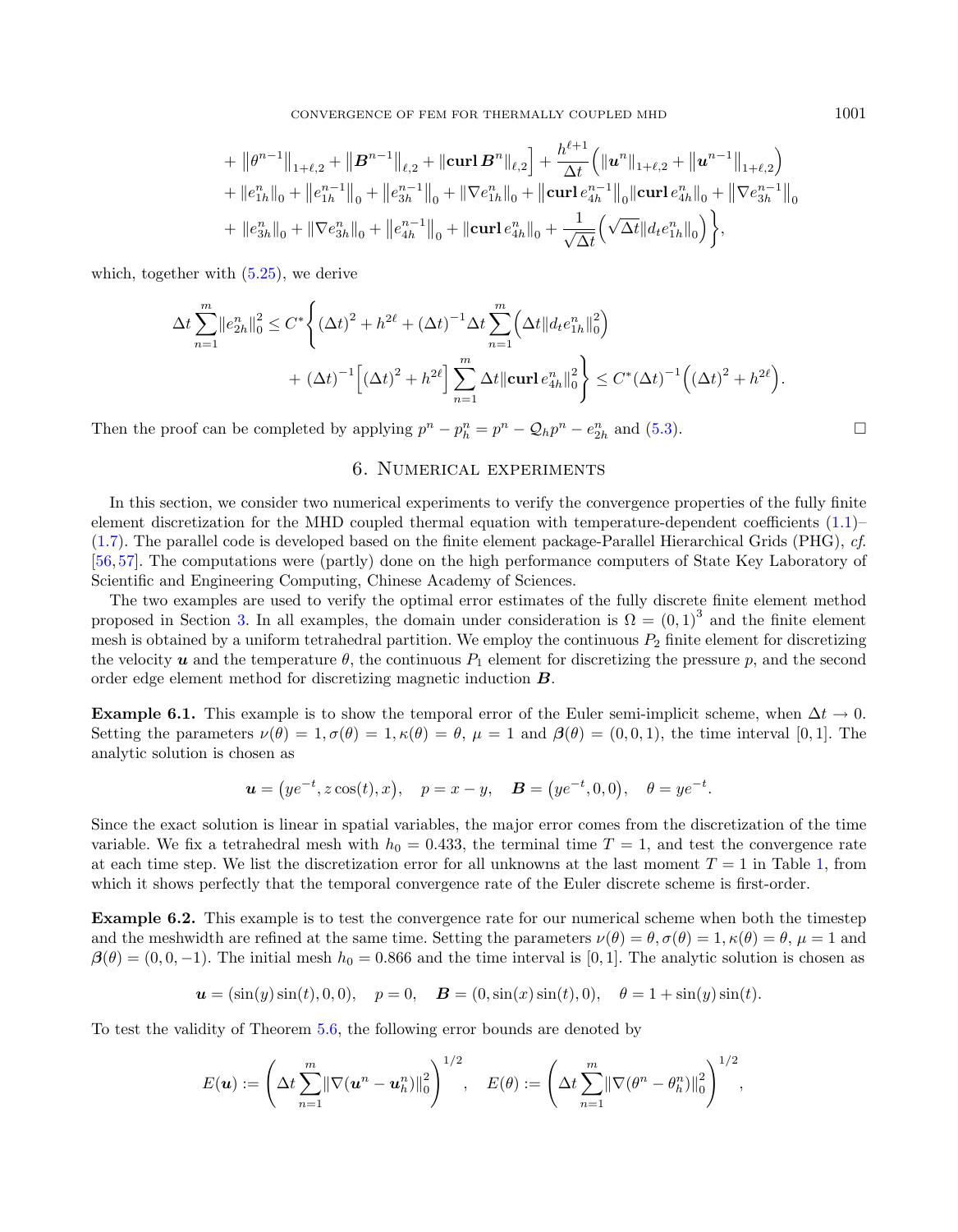| $\Delta t$ | $\left\  \boldsymbol{u}(T) - \boldsymbol{u}_h^N \right\ _0$            | Order  | $\left\  \boldsymbol{u}(T) - \boldsymbol{u}_h^N \right\ _{1,2}$                      | Order  | $  p(T)-p_h^N  _0$ | Order  |
|------------|------------------------------------------------------------------------|--------|--------------------------------------------------------------------------------------|--------|--------------------|--------|
| 0.1000     | 7.167e-05                                                              |        | $6.332e-04$                                                                          |        | 8.947e-03          |        |
| 0.0500     | 3.612e-05                                                              | 0.9884 | 3.189e-04                                                                            | 0.9898 | 4.374e-03          | 1.0323 |
| 0.0250     | 1.816e-05                                                              | 0.9922 | 1.606e-04                                                                            | 0.9896 | 2.157e-03          | 1.0198 |
| 0.0125     | 9.179e-06                                                              | 0.9843 | 8.230e-05                                                                            | 0.9644 | 1.069e-03          | 1.0130 |
| $\Delta t$ | $\left\  \overline{\boldsymbol{B}(T) - \boldsymbol{B}_h^N} \right\ _0$ | Order  | $\left\  \boldsymbol{B}(T) - \boldsymbol{B}_h^N \right\ $<br>$H(\text{curl}:\Omega)$ | Order  |                    |        |
| 0.1000     | 8.568e-04                                                              |        | 4.181e-03                                                                            |        |                    |        |
| 0.0500     | 4.181e-04                                                              | 1.0351 | $2.039e-03$                                                                          | 1.0357 |                    |        |
| 0.0250     | 2.065e-04                                                              | 1.0175 | 1.007e-03                                                                            | 1.0178 |                    |        |
| 0.0125     | $1.026e-04$                                                            | 1.0087 | 5.005e-04                                                                            | 1.0089 |                    |        |
| $\Delta t$ | $\left\Vert \theta(T)-\theta_{h}^{N}\right\Vert _{0}$                  | Order  | $\left\Vert \theta(T)-\theta_{h}^{N}\right\Vert _{1,2}$                              | Order  |                    |        |
| 0.1000     | 1.338e-03                                                              |        | 1.371e-02                                                                            |        |                    |        |
| 0.0500     | 7.032e-04                                                              | 0.9278 | 7.118e-03                                                                            | 0.9460 |                    |        |
| 0.0250     | 3.609e-04                                                              | 0.9623 | $3.629e-03$                                                                          | 0.9721 |                    |        |
| 0.0125     | 1.826e-04                                                              | 0.9830 | 1.831e-03                                                                            | 0.9871 |                    |        |

<span id="page-33-1"></span>TABLE 1. The convergence rate of Euler scheme at terminal time  $T = 1$  (Example [6.1\)](#page-32-1).

TABLE 2. The convergence rate of Euler scheme at terminal time  $T = 1$  (Example [6.2\)](#page-32-2).

<span id="page-33-2"></span>

| $(\Delta t, h)$                    | $E(\boldsymbol{u})$                   | Order $E(\mathbf{B})$ |                                                             | Order $E(\theta)$ |                                                       | Order  | $  p(T)-p_h^N$   | Order  |
|------------------------------------|---------------------------------------|-----------------------|-------------------------------------------------------------|-------------------|-------------------------------------------------------|--------|------------------|--------|
| $(\Delta t_0, h_0)$                | 5.827e-03                             |                       | 9.387e-03                                                   |                   | 3.749e-02                                             |        | 3.883e-03        |        |
| $(\Delta t_0/4, h_0/2)$            | 1.148e-03                             |                       | 2.3437 2.560e-03                                            |                   | 1.8746 7.187e-03                                      |        | 2.3831 1.014e-03 | 1.9371 |
| $(\Delta t_0/16, h_0/4)$           | $2.636e-04$                           |                       | 2.1226 6.528e-04                                            |                   | 1.9715 1.662e-03                                      |        | 2.1125 2.418e-04 | 2.0680 |
| $(\Delta t_0/64, h_0/8)$ 6.400e-05 |                                       |                       | 2.0422 1.627e-04                                            |                   | 2.0042 4.062e-04                                      |        | 2.0327 6.316e-05 | 1.9368 |
| $(\Delta t, h)$                    | $\left \bm{u}(T) - \bm{u}_h^N\right $ | Order                 | $\left\  \boldsymbol{B}(T) - \boldsymbol{B}_h^N \right\ _0$ | Order             | $\left\Vert \theta(T)-\theta_{h}^{N}\right\Vert _{0}$ | Order  |                  |        |
| $(\Delta t_0, h_0)$                | $4.979e-04$                           |                       | 3.175e-03                                                   |                   | $9.892e-04$                                           |        |                  |        |
| $(\Delta t_0/4, h_0/2)$            | $6.824e-05$                           | 2.8671                | $1.075$ e-03                                                |                   | 1.5626 3.233e-04                                      | 1.6136 |                  |        |
| $(\Delta t_0/16, h_0/4)$           | $1.326e-05$                           |                       | 2.3641 3.439e-04                                            |                   | 1.6439 1.170e-04                                      | 1.4661 |                  |        |
| $(\Delta t_0/64, h_0/8)$ 4.071e-06 |                                       |                       | 1.7031 9.665e-05                                            |                   | 1.8311 3.628e-05                                      | 1.6893 |                  |        |

$$
E(\boldsymbol{B}) := \left(\Delta t \sum_{n=1}^m \left\| \mathbf{curl}\,(\boldsymbol{B}^n - \boldsymbol{B}_h^n) \right\|_0^2 \right)^{1/2}.
$$

Setting  $\Delta t_0 = h_0^2$  $\Delta t_0 = h_0^2$ , Table 2 shows that the convergence rate for the backward Euler scheme at the terminal time. The initial conditions, boundary conditions and source terms are determined by the analytical solution. Both the timestep and the meshwidth are refined at the same time such that  $\Delta t = \mathcal{O}(h^2)$ . The corresponding convergent results are displayed in Table [2](#page-33-2) and an  $\mathcal{O}(h^2)$  convergence of the proposed numerical scheme can be observed, which agrees with the theoretical results developed in this paper.

## 7. Summary

<span id="page-33-0"></span>We have studied a fully discrete finite element scheme for the 3D thermally coupled incompressible MHD problems with variable coefficients problems. The proposed scheme has the nice features that it only needs to solve one linear system at each time step and the magnetic induction is approximated by  $H$ (curl)-conforming Nédélec edge element, which make it quite attractive to solve these highly nonlinear MHD models with possibly non-smooth magnetic induction solution. We prove that the fully discrete solution converges to a weak solution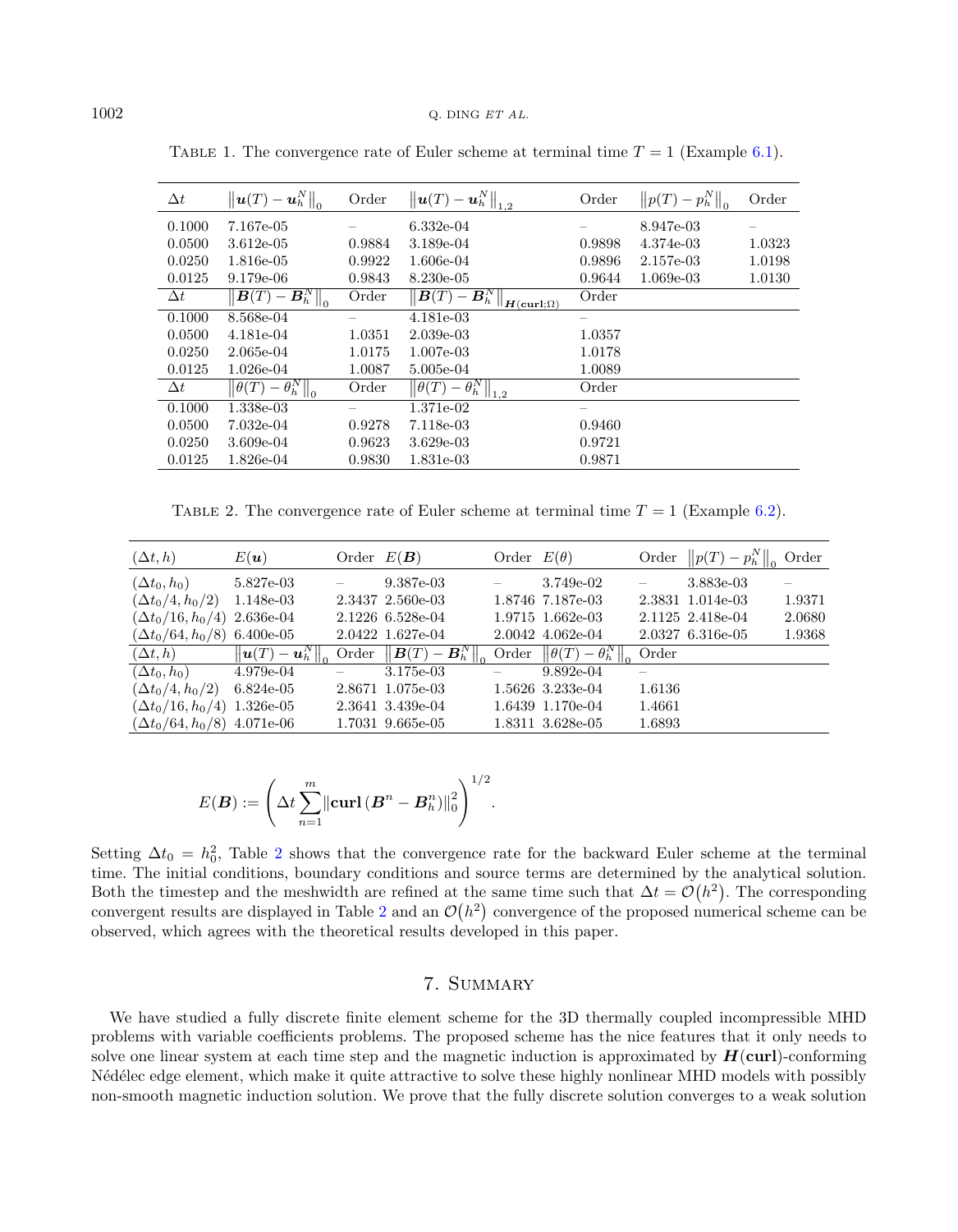of the continuous problem as both meshwidth and timestep size tend to zero, and it is unique under a further smooth assumption. Thus we have given a numerical verification of the existence of weak solution to this model, which is still missing in the literature. Under a quite low regularity assumption for the exact solution, we rigorously establish the error estimates for the velocity, temperature and magnetic induction unconditionally in the sense that the time step is restricted but is independent of the spacial mesh size. Whether the plain convergence or error estimate, the technique and results of this paper have some improvements on that of relevant papers.

<span id="page-34-15"></span><span id="page-34-10"></span><span id="page-34-2"></span>Acknowledgements. The authors thank the anonymous referees very much for their helpful comments and suggestions which helped to improve the presentation of this paper. Shipeng Mao is supported by National Natural Science Foundation of China (Nos 11871467, 11471329), Qianqian Ding is supported by Shandong Province Natural Science Foundation ZR2021QA054 and China Postdoctoral Science Foundation 2021M691951.

<span id="page-34-19"></span><span id="page-34-12"></span><span id="page-34-4"></span>Funding: The research is supported by National Natural Science Foundation of China (Nos 11871467, 11471329), Shandong Province Natural Science Foundation ZR2021QA054 and China Postdoctoral Science Foundation 2021M691951.

#### **REFERENCES**

- <span id="page-34-18"></span><span id="page-34-17"></span><span id="page-34-13"></span>[1] A. Ait Ou Ammi and M. Marion, Nonlinear Galerkin methods and mixed finite elements: two-grid algorithms for the Navier– Stokes equations. Numer. Math. 68 (1994) 189–213.
- <span id="page-34-1"></span>[2] C. Amrouche, C. Bernardi, M. Dauge and V. Girault, Vector potentials in three-dimensional non-smooth domains. Math. Methods Appl. Sci. 21 (1998) 823–864.
- <span id="page-34-14"></span>[3] D.A. Anderson, J.C. Tannehill and R.H. Pletcher, Computational Fluid Mechanics and Heat Transfer. Series in Computational Methods in Mechanics and Thermal Sciences. Hemisphere Publishing Corp., Washington, DC; McGraw-Hill Book Co., New York (1984).
- <span id="page-34-8"></span>[4] F. Armero and J.C. Simo, Long-term dissipativity of time-stepping algorithms for an abstract evolution equation with applications to the incompressible MHD and Navier–Stokes equations. Comput. Methods Appl. Mech. Eng. 131 (1996) 41–90.
- <span id="page-34-9"></span>[5] D. Boffi, Fortin operator and discrete compactness for edge elements. Numer. Math. 87 (2000) 229–246.
- [6] D. Boffi, F. Brezzi and M. Fortin, Mixed Finite Element Methods and Applications. Vol. 44 of Springer Series in Computational Mathematics. Springer, Heidelberg (2013).
- <span id="page-34-6"></span>[7] J.H. Bramble, J.E. Pasciak and O. Steinbach, On the stability of the  $L^2$  projection in  $H^1$ . Math. Comput. **71** (2002) 147-156.
- <span id="page-34-16"></span>[8] F. Brezzi and M. Fortin, Mixed and Hybrid Finite Element Methods. In: Vol. 15 of Springer Series in Computational Mathematics. Springer-Verlag, New York (1991).
- <span id="page-34-0"></span>[9] C. Carstensen, Merging the Bramble–Pasciak–Steinbach and the Crouzeix–Thomée criterion for  $H^1$ -stability of the  $L^2$ projection onto finite element spaces. Math. Comput. 71 (2002) 157–163.
- <span id="page-34-5"></span>[10] Z. Cheng, N. Takahashi and B. Forghani, Electromagnetic and Thermal Field Modeling and Application in Electrical Engineering. Science Press, Beijing (2009).
- <span id="page-34-11"></span>[11] P.G. Ciarlet, The Finite Element Method for Elliptic Problems. Studies in Mathematics and its Applications. Vol. 4. North-Holland Publishing Co., Amsterdam-New York-Oxford (1978).
- <span id="page-34-7"></span>[12] M. Costabel and M. Dauge, Singularities of Maxwell's equations on polyhedral domains. In: Analysis, Numerics and Applications of Differential and Integral Equations (Stuttgart, 1996). Vol. 379 of Pitman Res. Notes Math. Ser. Longman, Harlow (1998) 69–76.
- <span id="page-34-3"></span>[13] M. Costabel and M. Dauge, Singularities of electromagnetic fields in polyhedral domains. Arch. Ration. Mech. Anal. 151 (2000) 221–276.
- [14] M. Costabel and M. Dauge, Weighted regularization of Maxwell equations in polyhedral domains. A rehabilitation of nodal finite elements. Numer. Math., 93 (2002) 239–277.
- [15] M. Dauge, Singularities of corner problems and problems of corner singularities. In: Actes du 30ème Congrès d'Analyse Num´erique: CANum '98 (Arles, 1998). Vol. 6 of ESAIM Proc. Soc. Math. Appl. Indust. Paris (1999) 19–40.
- [16] P.A. Davidson, An Introduction to Magnetohydrodynamics. Cambridge Texts in Applied Mathematics. Cambridge University Press, Cambridge (2001).
- [17] X. Dong and Y. He, Optimal convergence analysis of Crank-Nicolson extrapolation scheme for the three-dimensional incompressible magnetohydrodynamics. Comput. Math. Appl. 76 (2018) 2678–2700.
- [18] P. Fernandes and G. Gilardi, Magnetostatic and electrostatic problems in inhomogeneous anisotropic media with irregular boundary and mixed boundary conditions. Math. Models Methods Appl. Sci. 7 (1997) 957–991.
- [19] H. Gao and W. Qiu, A semi-implicit energy conserving finite element method for the dynamical incompressible magnetohydrodynamics equations. Comput. Methods Appl. Mech. Eng. 346 (2019) 982–1001.
- [20] J.-F. Gerbeau and C. Le Bris, Comparison between two numerical methods for a magnetostatic problem. Calcolo 37 (2000)  $1-20.$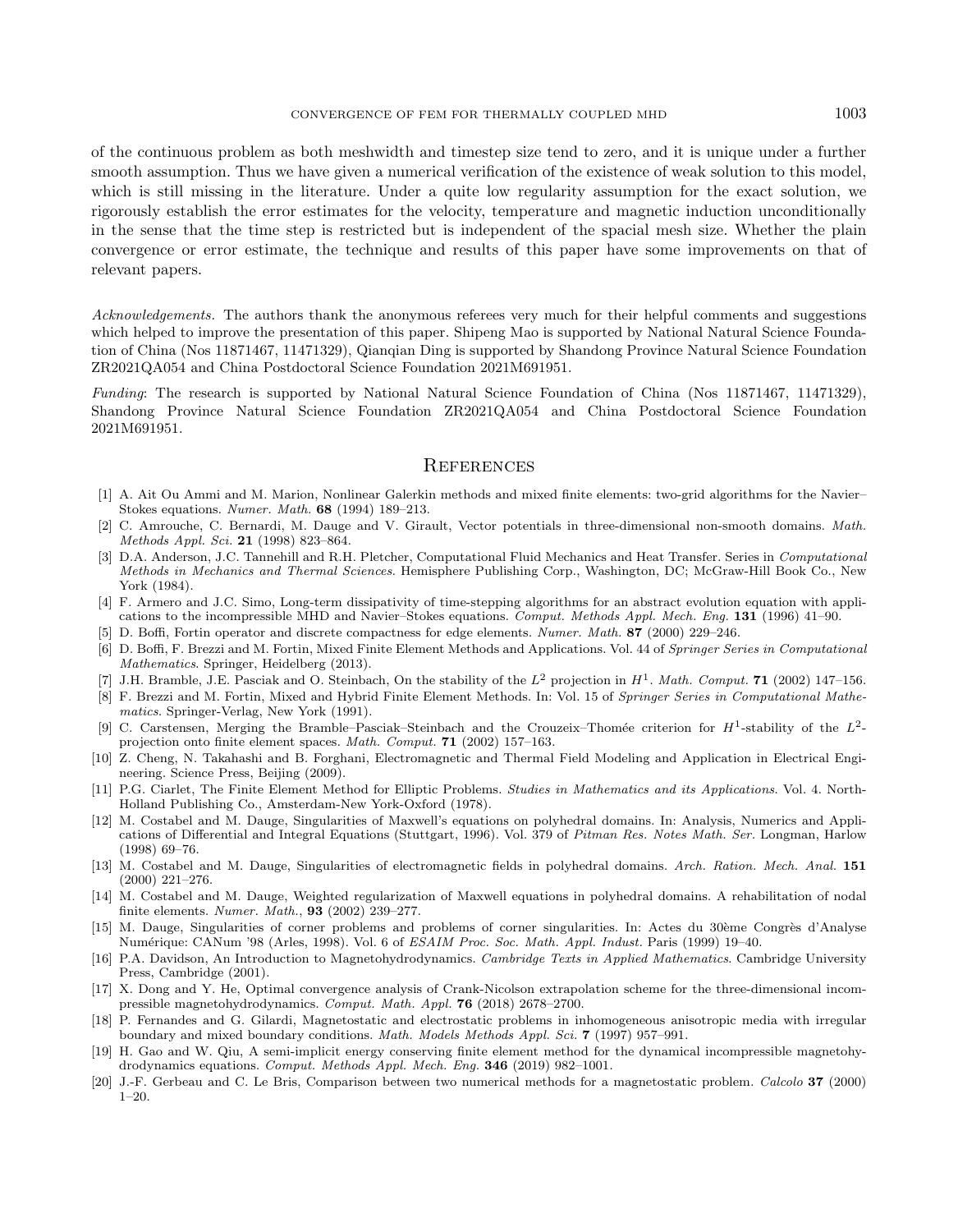#### <span id="page-35-28"></span><span id="page-35-22"></span><span id="page-35-11"></span><span id="page-35-8"></span><span id="page-35-6"></span><span id="page-35-5"></span><span id="page-35-0"></span> $1004$  Q. DING ET AL.

- <span id="page-35-25"></span>[21] J.-F. Gerbeau, C. Le Bris and T. Lelièvre, Mathematical Methods for the Magnetohydrodynamics of Liquid Metals. Numerical Mathematics and Scientific Computation. Oxford University Press, Oxford (2006).
- <span id="page-35-30"></span>[22] D. Gilbarg and N.S. Trudinger, Elliptic Partial Differential Equations of Second Order. Reprint of the 1998 edition. Classics in Mathematics. Springer-Verlag, Berlin (2001).
- <span id="page-35-14"></span><span id="page-35-9"></span>[23] V. Girault and P.-A. Raviart, Finite Element Methods for Navier–Stokes Equations: Theory and Algorithms. Vol. 5 of Springer Series in Computational Mathematics. Springer-Verlag, Berlin (1986).
- <span id="page-35-15"></span>[24] C. Greif, D. Li, D. Schötzau and X. Wei, A mixed finite element method with exactly divergence-free velocities for incompressible magnetohydrodynamics. Comput. Methods Appl. Mech. Eng. 199 (2010) 2840–2855.
- <span id="page-35-18"></span>[25] J.L. Guermond and P.D. Minev, Mixed finite element approximation of an MHD problem involving conducting and insulating regions: the 3D case. Numer. Methods Part. Differ. Equ. 19 (2003) 709–731.
- <span id="page-35-4"></span>[26] M.D. Gunzburger, A.J. Meir and J.S. Peterson, On the existence, uniqueness, and finite element approximation of solutions of the equations of stationary, incompressible magnetohydrodynamics. Math. Comp. 56 (1991) 523–563.
- [27] Y. He, Unconditional convergence of the Euler semi-implicit scheme for the three-dimensional incompressible MHD equations. IMA J. Numer. Anal. 35 (2015) 767–801.
- <span id="page-35-7"></span>[28] J.G. Heywood and R. Rannacher, Finite element approximation of the nonstationary Navier-Stokes problem. I. Regularity of solutions and second-order error estimates for spatial discretization. SIAM J. Numer. Anal. 19 (1982) 275–311.
- <span id="page-35-1"></span>[29] J.G. Heywood and R. Rannacher, Finite-element approximation of the nonstationary Navier-Stokes problem. IV. Error analysis for second-order time discretization. SIAM J. Numer. Anal. 27 (1990) 353–384.
- <span id="page-35-27"></span>R. Hiptmair, Finite elements in computational electromagnetism. Acta Numer. 11 (2002) 237–339.
- <span id="page-35-26"></span>[31] R. Hiptmair, L. Li, S. Mao and W. Zheng, A fully divergence-free finite element method for magnetohydrodynamic equations. Math. Models Methods Appl. Sci. 28 (2018) 659–695.
- <span id="page-35-16"></span>[32] K. Hu, Y. Ma and J. Xu, Stable finite element methods preserving  $\nabla \cdot B = 0$  exactly for MHD models. Numer. Math. 135 (2017) 371–396.
- <span id="page-35-17"></span>[33] B. Huang and Y. Liao, Global stability of combination of viscous contact wave with rarefaction wave for compressible Navier– Stokes equations with temperature-dependent viscosity. Math. Models Methods Appl. Sci. 27 (2017) 2321–2379.
- <span id="page-35-23"></span><span id="page-35-2"></span>[34] H. Kurose, D. Miyagi, N. Takahashi, N. Uchida and K. Kawanaka, 3-d eddy current analysis of induction heating apparatus considering heat emission, heat conduction, and temperature dependence of magnetic characteristics. IEEE Trans. Magnetics 45 (2009) 1847–1850.
- <span id="page-35-19"></span>[35] W. Layton, H. Tran and C. Trenchea, Stability of partitioned methods for magnetohydrodynamics flows at small magnetic Reynolds number. In: Recent Advances in Scientific Computing and Applications. Vol. 586 of Contemp. Math. Amer. Math. Soc., Providence, RI (2013) 231–238.
- <span id="page-35-24"></span><span id="page-35-12"></span>[36] A.E. Lifschitz, Magnetohydrodynamics and Spectral Theory. Vol. 4 of Developments in Electromagnetic Theory and Applications. Kluwer Academic Publishers Group, Dordrecht (1989).
- <span id="page-35-21"></span>[37] S.A. Lorca and J.L. Boldrini, Stationary solutions for generalized Boussinesq models. *J. Differ. Equ.* **124** (1996) 389–406.
- [38] S.A. Lorca and J.L. Boldrini, The initial value problem for a generalized Boussinesq model. *Nonlinear Anal.* **36** (1999) 457–480.
- <span id="page-35-20"></span>[39] A.J. Meir, Thermally coupled, stationary, incompressible MHD flow; existence, uniqueness, and finite element approximation. Numer. Methods Part. Differ. Equ. 11 (1995) 311–337.
- <span id="page-35-10"></span>[40] A.J. Meir and P.G. Schmidt, On electromagnetically and thermally driven liquid-metal flows. In: Proceedings of the Third World Congress of Nonlinear Analysts, Part 5 (Catania, 2000). Vol. 47 (2001) 3281–3294.
- <span id="page-35-31"></span>[41] P. Monk, Finite Element Methods for Maxwell's Equations. Numerical Mathematics and Scientific Computation. Oxford University Press, New York (2003).
- <span id="page-35-13"></span>[42] R. Moreau, Magnetohydrodynamics. Vol. 3 of Fluid Mechanics and its Applications. Translated from the French by A.F. Wright. Kluwer Academic Publishers Group, Dordrecht (1990).
- <span id="page-35-29"></span>[43] S. Nadeem and N.S. Akbar, Effects of temperature dependent viscosity on peristaltic flow of a Jeffrey-six constant fluid in a non-uniform vertical tube. Commun. Nonlinear Sci. Numer. Simul. 15 (2010) 3950–3964.
- <span id="page-35-3"></span>[44] J.-C. Nédélec, Mixed finite elements in  $\mathbb{R}^3$ . Numer. Math. 35 (1980) 315-341.
- [45] A. Prohl, Convergent finite element discretizations of the nonstationary incompressible magnetohydrodynamics system. ESAIM: M2AN 42 (2008) 1065–1087.
- [46] H. Qiu, Error analysis of euler semi-implicit scheme for the nonstationary magneto-hydrodynamics problem with temperature dependent parameters. J. Sci. Comput.  $85$  (2020) 1–26.
- [47] S.S. Ravindran, Partitioned time-stepping scheme for an MHD system with temperature-dependent coefficients. IMA J. Numer. Anal. 39 (2019) 1860–1887.
- [48] D. Schötzau, Mixed finite element methods for stationary incompressible magneto-hydrodynamics. Numer. Math. 96 (2004) 771–800.
- [49] M. Sermange and R. Temam, Some mathematical questions related to the MHD equations. Comm. Pure Appl. Math. 36 (1983) 635–664.
- [50] D. Shi and Z. Yu, Nonconforming mixed finite element methods for stationary incompressible magnetohydrodynamics. Int. J. Numer. Anal. Model. 10 (2013) 904–919.
- [51] J. Simon, Compact sets in the space  $L^p(0, T; B)$ . Ann. Mat. Pura Appl. 146 (1987) 65–96.
- [52] M. Tabata, Finite element approximation to infinite prandtl number boussinesq equations with temperature-dependent coefficients – thermal convection problems in a spherical shell. Future Generation Comput. Syst. 22 (2006) 521–531.